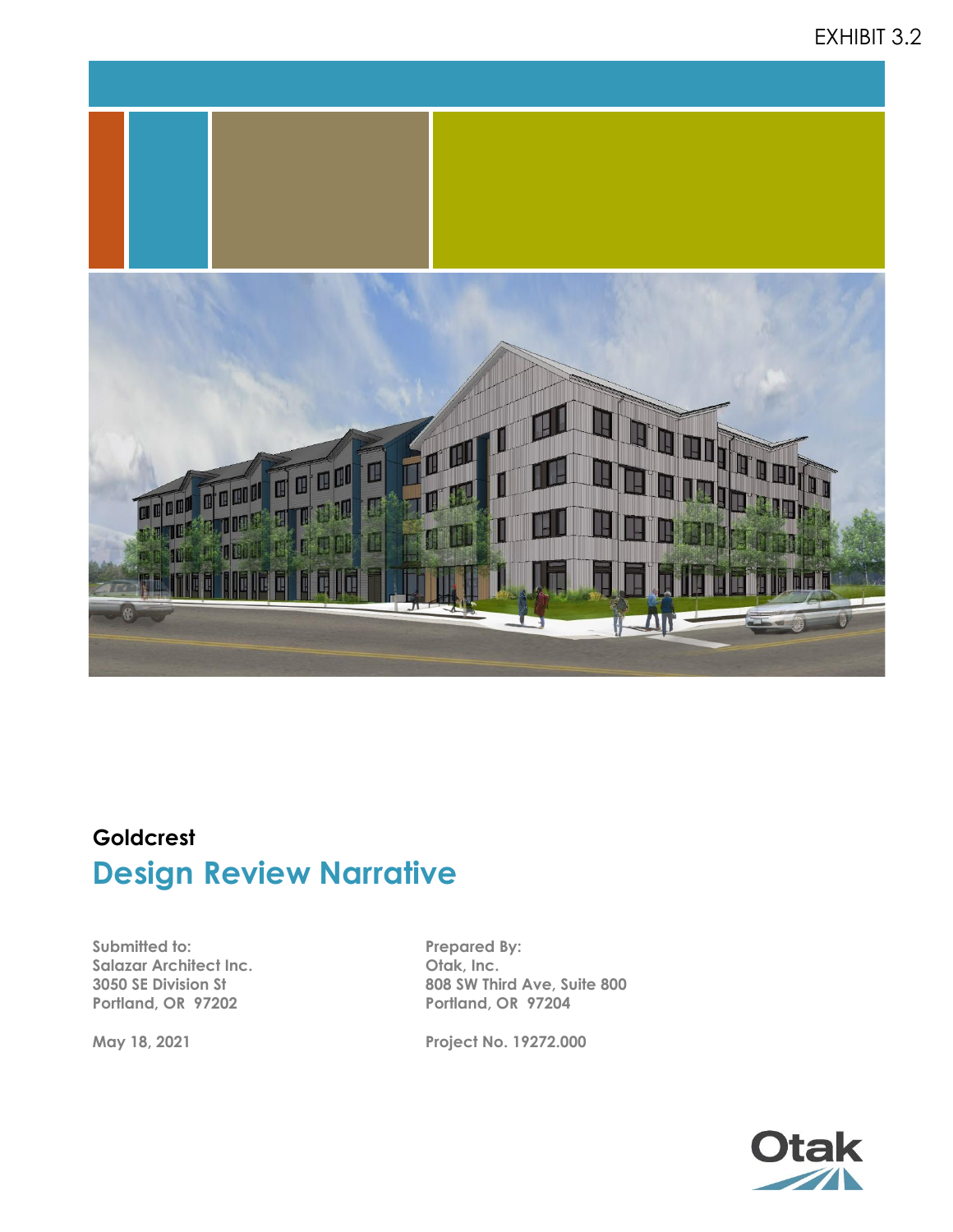# **SITE INFORMATION**

| <b>SUBJECT</b><br>PROPERTY:               | TLID 2S106AC03600 (no address)  |
|-------------------------------------------|---------------------------------|
| SITE AREA:                                | $2.15$ ac                       |
| <b>COMPREHENSIVE PLAN</b><br>DESIGNATION: | <b>High Density Residential</b> |
| <b>ZONING DESIGNATION:</b>                | City of Beaverton R1            |

# **APPLICANT/PROPERTY OWNER**

APPLICANT: BRIDGE Housing Corporation 1631 NE Broadway Ave, PMB #153 Portland, OR 97232

> Contact: Ben Sturtz 503.358.9671 [bsturtz@bridgehousing.com](mailto:jmetcalf@wishcamperpartners.com)

OWNER: Goldcrest Apartments LLC c/o BRIDGE Housing Corporation 600 California St, Suite 900 San Francisco, CA 94131

# **PROJECT DEVELOPMENT TEAM**

| <b>APPLICANT'S</b><br>REPRESENTATIVE/<br><b>LAND USE PLANNER:</b> | Otak, Inc.<br>808 SW Third Avenue, Suite 800<br>Portland, OR 97204                            |
|-------------------------------------------------------------------|-----------------------------------------------------------------------------------------------|
|                                                                   | Contact: Li Alligood, AICP, LEED AP<br>Senior Planner<br>503.415.2384<br>li.alligood@otak.com |
| ARCHITECT:                                                        | Salazar Architect Inc.<br>3050 SE Division St<br>Portland, OR 97202                           |
|                                                                   | Contact: Matt Bokar<br>503.702.2575<br>mbokar@salzarch.com                                    |
| <b>CIVIL ENGINEER:</b>                                            | Contact: Mike Peebles, PE<br>503.415.2354<br>mike.peebles@otak.com                            |
| LANDSCAPE ARCHITECT:                                              | Steve Dixon, PLA / Gabriel Kruse, PLA<br>503.415.2371<br>steve.dixon@otak.com                 |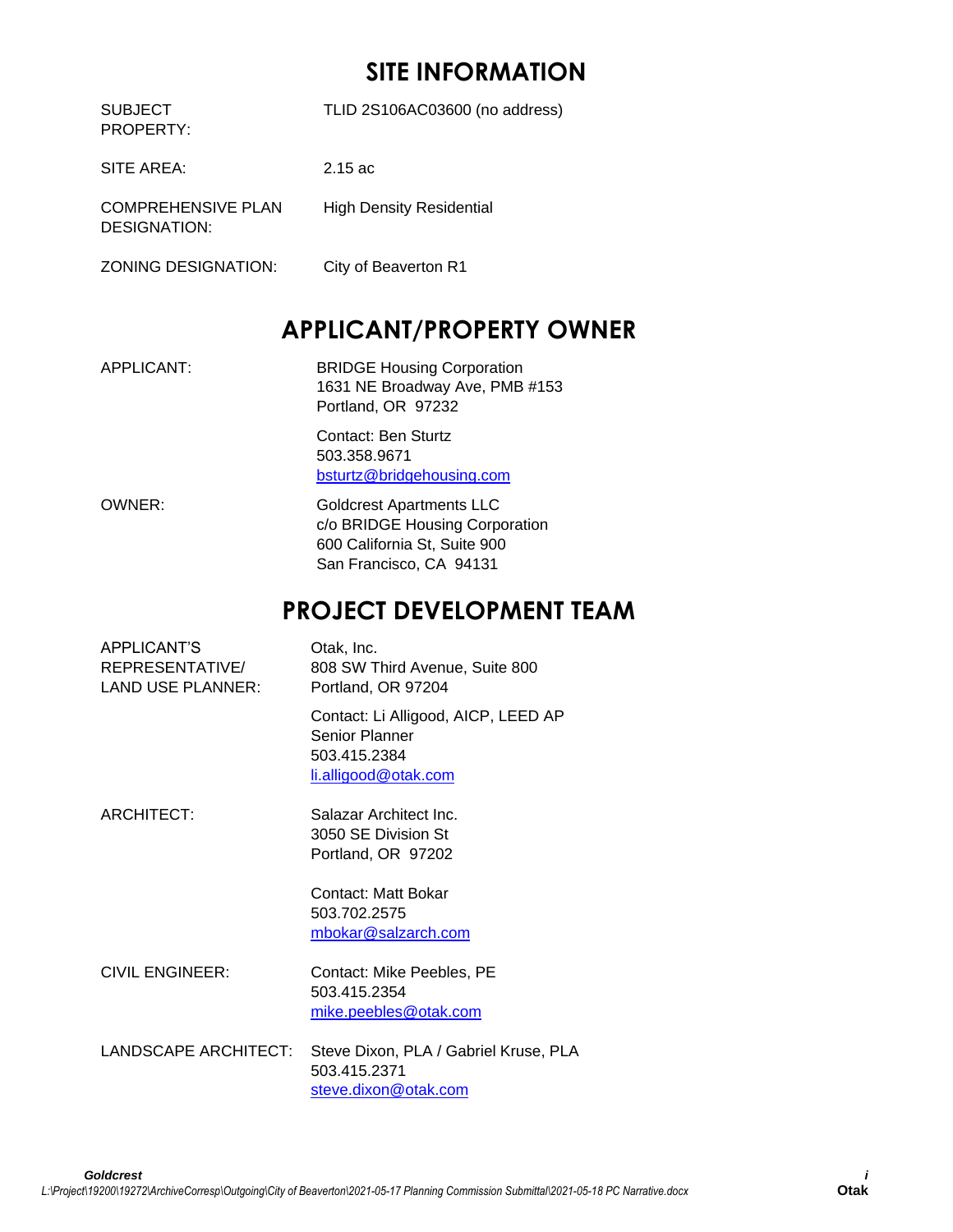| <b>STORMWATER</b> | Contact: Rose Horton, PE |
|-------------------|--------------------------|
| ENGINEER:         | 503.415.2374             |
|                   | Rose.horton@otak.com     |

SURVEYOR: Contact: Mike Spelts, PLS 503.415.2321 [Mike.spelts.@otak.com](mailto:Mike.spelts.@otak.com)

**GEOTECHNICAL** ENGINEER:

GRI 9750 SW Nimbus Ave Beaverton, OR 97008

Contact: A. Wesley Spang, PhD, PE, GE [WSpang@gri.com](mailto:WSpang@gri.com)

TRAFFIC ENGINEER: Kittelson & Associates, Inc. 851 SW 6th Avenue, Suite 600 Portland OR 97204

> Contact: Julia Kuhn, PE 503.535.7409 jkuhn@kittelson.com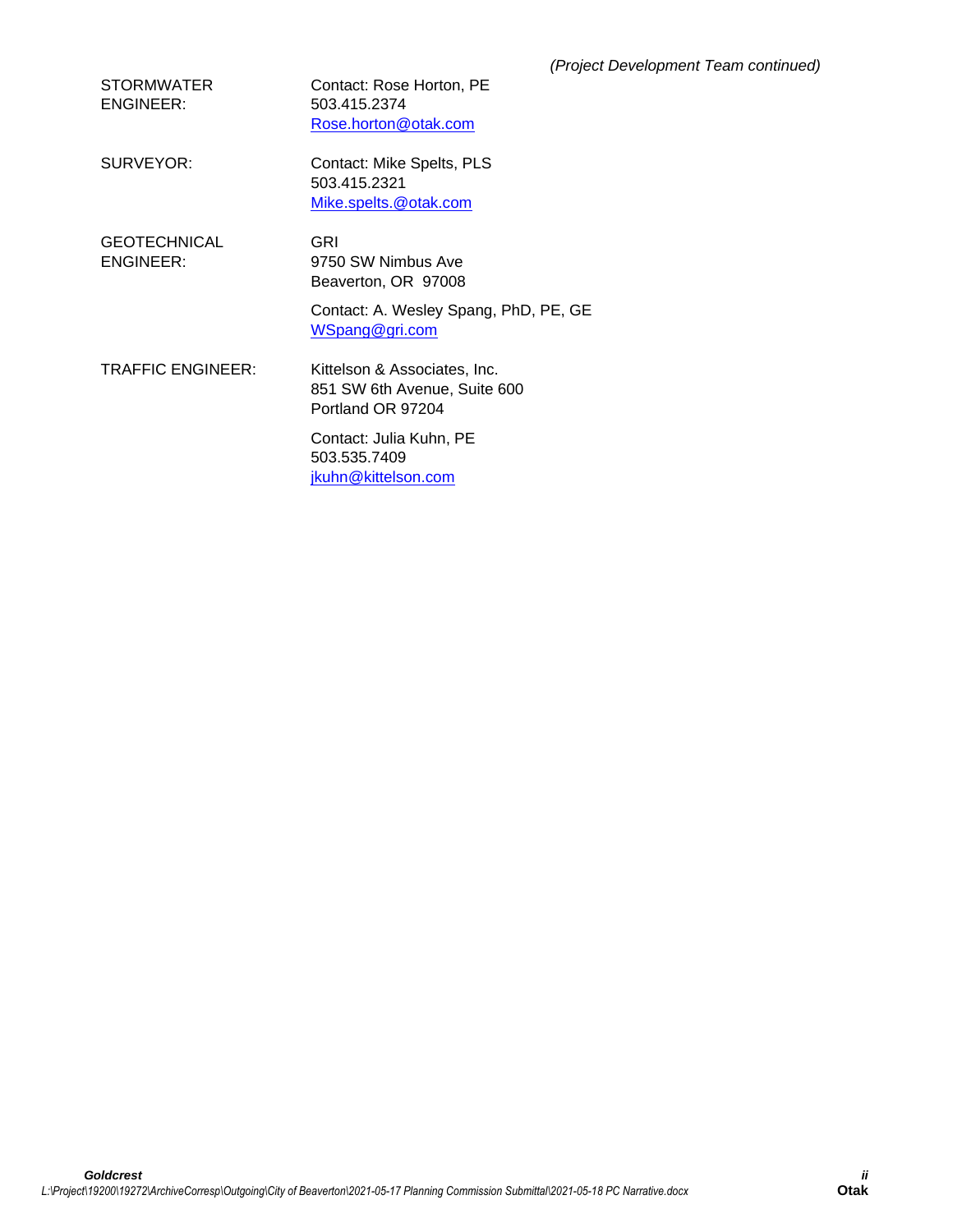# **TABLE OF CONTENTS**

|      |    | Page |
|------|----|------|
| I.   |    |      |
| II.  |    |      |
| III. |    |      |
|      |    |      |
|      |    |      |
|      |    |      |
|      |    |      |
|      |    |      |
|      | В. |      |
|      |    |      |
|      |    |      |
|      |    |      |
|      | В. |      |
|      |    |      |
|      |    |      |
|      | B. |      |
|      |    |      |
|      | D. |      |
|      | Е. |      |
|      |    |      |
|      |    |      |

# **Appendices**

| Appendix A – Beaverton Water Service Provider Letter dated February 16, 2021 |  |  |  |  |  |
|------------------------------------------------------------------------------|--|--|--|--|--|
|                                                                              |  |  |  |  |  |

Appendix B – Clean Water Services Service Provider Letter dated February 4, 2021

- Appendix C Preliminary Stormwater Report dated February 16, 2021, by Otak, Inc.
- Appendix D Transportation Impact Memo dated January 21, 2021, by Kittelson and Associates, Inc.
- Appendix E TVFR Service Provider Letter dated March 2, 2021
- Appendix F Beaverton School District School Service Provider dated February 12, 2021
- Appendix G Funding Concept Endorsement dated September 17, 2020, from Metro
- Appendix H Neighborhood meeting documentation
- Appendix I Preapplication Conference Summary dated December 9, 2020
- Appendix J Luminaire Cut Sheets
- Appendix K Geotechnical Report dated January 14, 2021, by GRI

# **Exhibits**

- Civil Plans
- Landscape Plans
- Architectural Plans
- Site Lighting Plan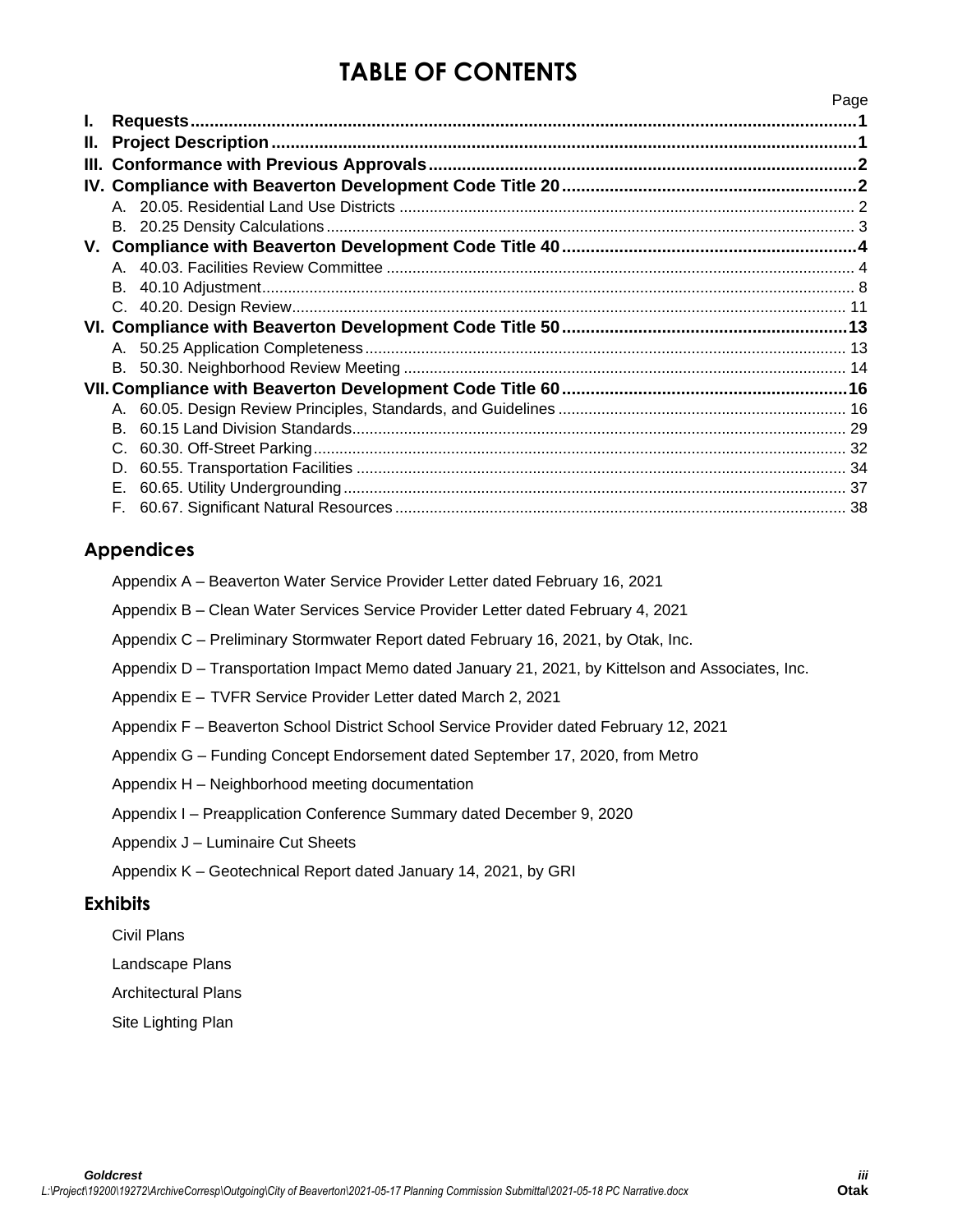# **I. Requests**

**Design Review Three approval** is requested for a multifamily residential development and associated site improvements.

# **II. Project Description**

The site is within the South Cooper Mountain planning area north of Scholls Ferry Road, east of 175<sup>th</sup> Ave, and south of Goldcrest Ln. The site is a portion of Lot 1/Phase 5 of the South Cooper Mountain Heights Planned Unit Development (PUD) and is Parcel 1 of the recently recorded PP2020-025. This partition plat also created Tract J, a stormwater treatment tract in the northwest corner of the site and established a public pedestrian and bicycle easement along the eastern boundary of the site. The site is 2.15 acres in area. All required infrastructure (streets and utilities) has been constructed as part of earlier phases of the South Cooper Mountain Heights PUD.

Goldcrest is a four-story multifamily development at the southwest corner of SW Goldcrest Lane and SW 172nd Terrace in the growing South Cooper Mountain plan area. It is located across SW 175th Avenue from Mountainside High School and is nestled near the center of a rapidly developing residential neighborhood.

The building consists of 75 affordable apartments with associated circulation and common spaces. The residential units are composed of a mix of one-, two-, and three-bedrooms. Interior common spaces include a flexible community room, onsite management and services offices, laundry rooms on each level, secure indoor bike parking, a large mail area, two public restrooms, active space for play or exercise, quiet space for work or studying, and two elevators that provide convenience and universal design accessibility. The building programming is directly informed by parallel community engagement processes, one facilitated by Washington County and the other by the Client.

The architectural design concept is driven by two main guiding principles. The first is a contemporary agrarian building form and aesthetic, a modern and sophisticated interpretation of regional agricultural vernacular architecture. The second references the ubiquitous geologic forces that have shaped the South Cooper Mountain area by breaking the building into three smaller segments and the facades into a series of dynamic faceted forms.

The main guiding principles are accomplished in a variety of ways. The building uses an offset gable roof form that is a contemporary nod to utilitarian buildings such as barns and sheds. The asymmetrical massing uses a steeper pitch on street-facing elevations that scale up to address the public realm, and a shallower pitch on courtyard-facing elevations that scale down to create a welcoming sense of sanctuary while also providing an opportunity for efficient south- and west-facing rooftop PV arrays.

A series of alternating faceted projecting bays and faceted recessed insets create architectural rhythm and an exciting sense of movement on the elevations, while also adding visual interest at the main roof eave line. The fenestration design uses large punched openings at residential units that invite natural light and provide great views, while large storefront systems at common spaces maximize transparency while activating frontages with residential life. All primary building entrances are recessed to emphasize a sense of depth and protected by overhead canopies for year-round weather protection.

Building elevations use a combination of fiber cement horizontal lap siding with vertical joints, fiber cement panel with vertical trim and composite wood slats to create a unique juxtaposition of linear patterns and an overall quilting effect. All fiber cement cladding is thoughtfully detailed and painted in a sophisticated palette of colors that break the building scale down into neighborhood-friendly segments while also complimenting the different cladding textures.

The site design situates the building footprint with reasonable setbacks that balance privacy for ground floor units while also confidently addressing the streetscape. The building wraps around the outdoor amenity space, which includes a flexible play space for kids, a robust community garden to promote healthy eating and resident interaction, two lockable gas grills, covered bike racks, an area for pets, scattered built-in seating, and picnic tables. The outdoor amenities were also informed by the ongoing community engagement process and are enclosed by a low fence and gate, with the parking area providing the code-required number of spaces to accommodate diverse family needs and minimize parking impact on neighborhood streets. A large onsite stormwater swale efficiently manages runoff at the south end of the site, with a wide pedestrian path that weaves into the larger neighborhood.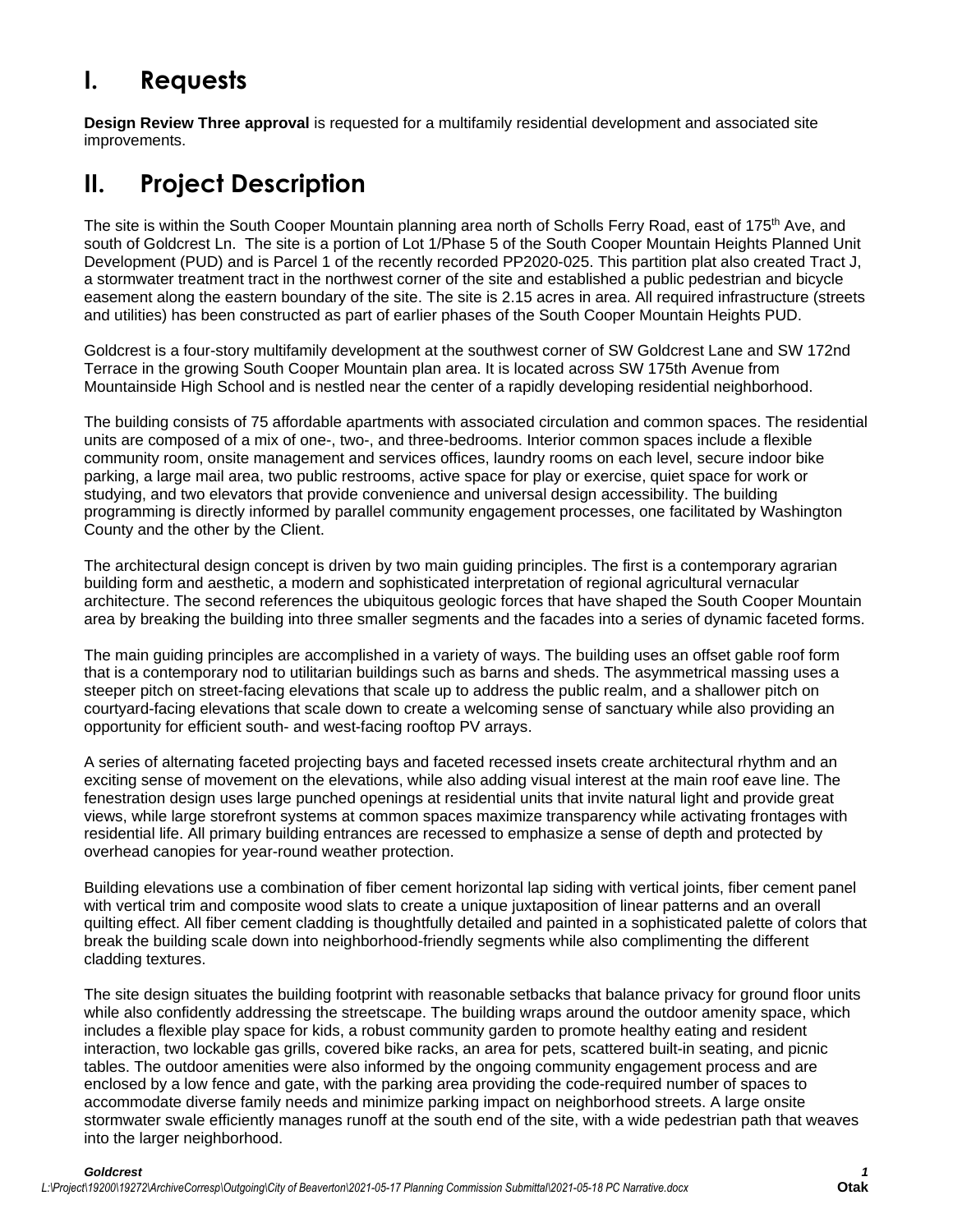The proposed Goldcrest design strives to respect its natural surroundings, meaningfully contribute to the flourishing neighborhood, and serve as an example of high-quality affordable housing for the City of Beaverton for years to come.

# **III. Conformance with Previous Approvals**

**Response:** The subject site is located within the previously approved South Cooper Mountain Heights Planned Unit Development (PUD). As such, development of the site is required to conform with previous land use approvals. Relevant land use approvals are noted below.

# *South Cooper Mountain Heights PUD (CU2015-0006/DR2015-0071/LD2015-0013/TP2015- 0008/ZMA2015-0006)*

**Response:** This application approved the construction of 721 dwelling units to be constructed in five phases, including 340 dwelling units within Phase 5. The proposed development is part of Phase 5.

Phase 5 was required to provide 1.4 acres of active open space to meet the needs of the approved dwelling units but was able to use active space "overages" from earlier phases to meet the requirements. The Spanos development on Parcel 2 will provide all of the active open space required for Phase 5, including a northsouth pedestrian path along the eastern lot line of the subject site. Additional detail is provided in the responses to Section 60.05.25.

## *Design Review Three and Director's Interpretation for Phase 5 of the South Cooper Mountain Heights PUD (DR2018-0061/DI2018-0002)*

**Response:** Approval of this application lowered the required density for Phase 5 from 340 units to 310 units.

## *South Cooper Mountain Heights Multifamily – Spanos (DR2018-0165/LD2018-0039/LD2018-040)*

**Response:** Approval of this application approved construction of 283 multifamily units on a portion of Phase 5 and allowed construction of the remaining 27 units in the future (a total of 310 dwelling units).

## *South Cooper Mountain Heights Multifamily – Spanos Modifications (DR2019-0104)*

**Response:** This land use approved a preliminary partition plat to divide Phase 5 into two parcels (Parcel 1 and Parcel 2) and reduced the number of multifamily dwelling units proposed for Parcel 2 (the Spanos site) from 283 to 269 (a reduction of 14 dwelling units). As a result, the minimum number of dwelling units required for Parcel 1 of the site increased from 27 to 41. The proposed development includes 75 dwelling units, exceeding the minimum.

# **IV. Compliance with Beaverton Development Code Title 20**

# *A. 20.05. Residential Land Use Districts*

# *20.05.15. Site Development Standards*

*Site Development Standards support implementing development consistent with the corresponding zoning district. All superscript notations refer to applicable regulations or clarifications as noted in footnotes below. [ORD 4584; June 2012]*

**Response:** The site is zoned R1. Compliance with the standards of the R1 zone is demonstrated in Table 3 below.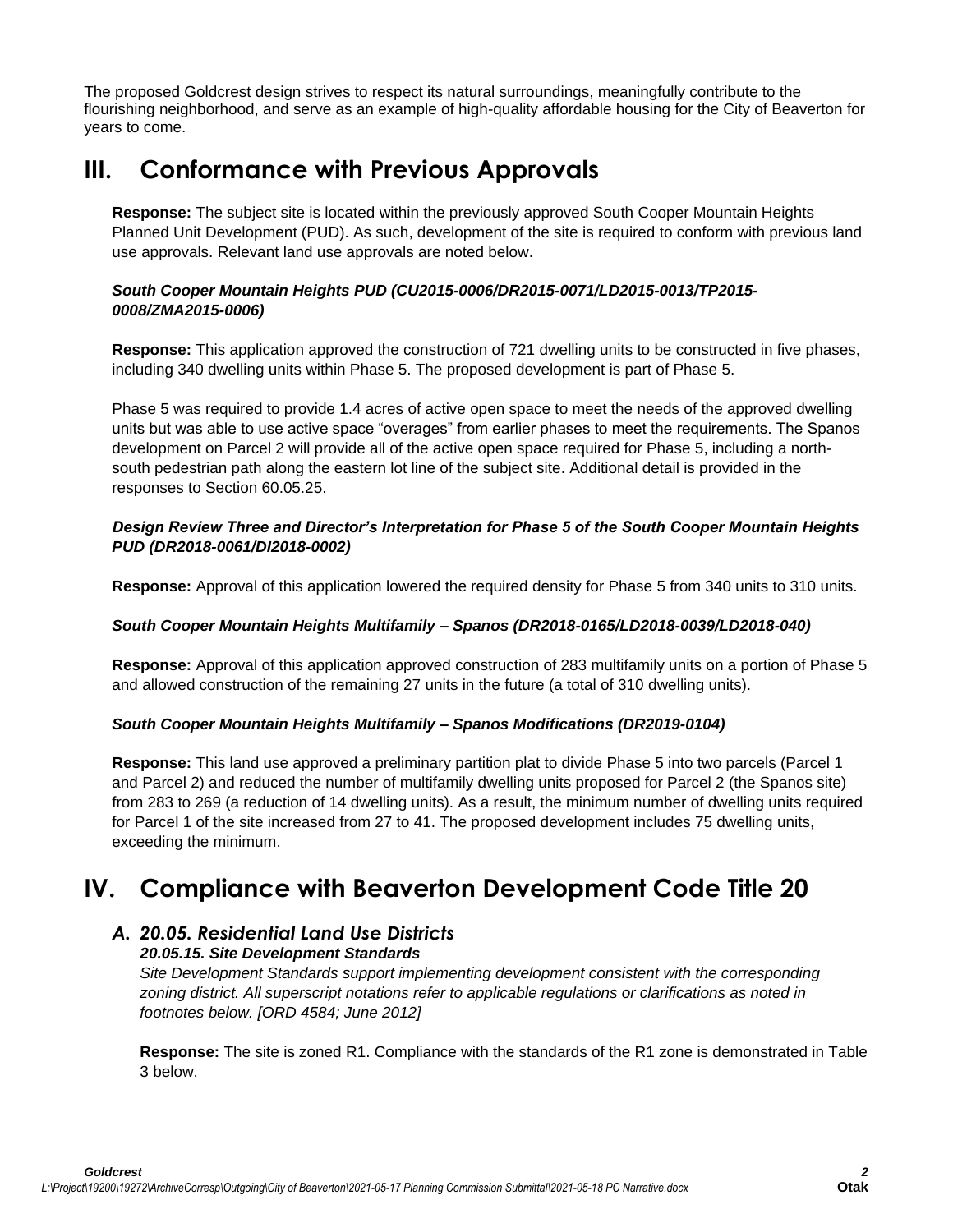# *Table 3. Development Standards*

| <b>Standard</b>                                          | R <sub>1</sub> Zone          | <b>Proposed</b>                                    | <b>Findings</b>                                          |
|----------------------------------------------------------|------------------------------|----------------------------------------------------|----------------------------------------------------------|
| Minimum Land Area (Residential<br>Attached)              | 1,000 sq. ft. /unit          | 93,654 sf / 75 units =<br>1,248.7 sq. ft. /unit    | This standard is<br>met.                                 |
| Minimum Front Yard Setback (172nd<br>Terr)               | $10$ ft.                     | $10$ ft.                                           | This standard is<br>met.                                 |
| Minimum Rear Yard Setback (175th<br>Ave & Tract J)       | $15$ ft.                     | $10$ ft.                                           | An adjustment to<br>this standard has<br>been requested. |
| Minimum Side Yard Setback (Goldcrest<br>Ln and Parcel 2) | Attached: 0 ft.              | 10 ft. (Goldcrest Ln)<br>and $~110$ ft. (Parcel 2) | This standard is<br>met.                                 |
| Maximum Building Height                                  | 65 ft. (per CU2017-<br>0005) | 58 ft. 10 in. to ridge                             | This standard is<br>met.                                 |

# *20.05.20. Land Uses*

*The following Land Uses are Permitted (P), allowed with a Conditional Use (C) approval, or Prohibited (N) as identified in the following table for the Residential Zoning Districts. All superscript notations refer to applicable Use Restrictions Section 20.05.25.*

**Response**: the proposed development is multifamily residential development within the approved South Cooper Mountain Heights Planned Unit Development. Multifamily residential uses are permitted outright in the R1 zone. See Table 4 below.

# *Table 4. Land Use Categories and Specific Uses*

| <b>Standard</b>                         | R <sub>1</sub> Zone | <b>Proposed</b> |
|-----------------------------------------|---------------------|-----------------|
| <b>Residential Dwellings (Attached)</b> |                     | Yes             |

# *B. 20.25 Density Calculations*

# *20.25.05. Minimum Residential Density.*

*A. New residential development in all Residential, Commercial, and Multiple Use districts which permit residential development must achieve at least the minimum density for the zoning district in which they are located. Projects proposed at less than the minimum density must demonstrate on a site plan or other means, how, in all aspects, future intensification of the site to the minimum density or greater can be achieved without an adjustment or variance. If meeting the minimum density will require the submission and approval of an adjustment or variance application(s) above and beyond application(s) for adding new primary dwellings or land division of property, meeting minimum density shall not be required.*

*For the purposes of this section, new residential development shall mean intensification of the site by adding new primary dwelling(s) or land division of the property. New residential development is not intended to refer to additions to existing structures, rehabilitation,*

*renovation, remodeling, or other building modifications or reconstruction of existing structures. Minimum residential density is calculated as follows:*

- *1. Refer to the definition of Acreage, Net. Multiply the net acreage by 0.80.*
- *2. Divide the resulting number in step 1 by the minimum land area required per dwelling for the applicable zoning district to determine the minimum number of dwellings that must be built on the site.*
- *3. If the resulting number in step 2 is not a whole number, the number is rounded to the nearest whole number as follows: If the decimal is equal to or greater than 0.5, then the number is*  rounded up to the *nearest whole number. If the decimal is less than 0.5, then the number is rounded down to the nearest whole number.*

**Response**: The site is in the R1 zone and part of the approved South Cooper Mountain Heights PUD. As part of the original PUD approval, a density of 340 units was approved for Phase 5 and was later reduced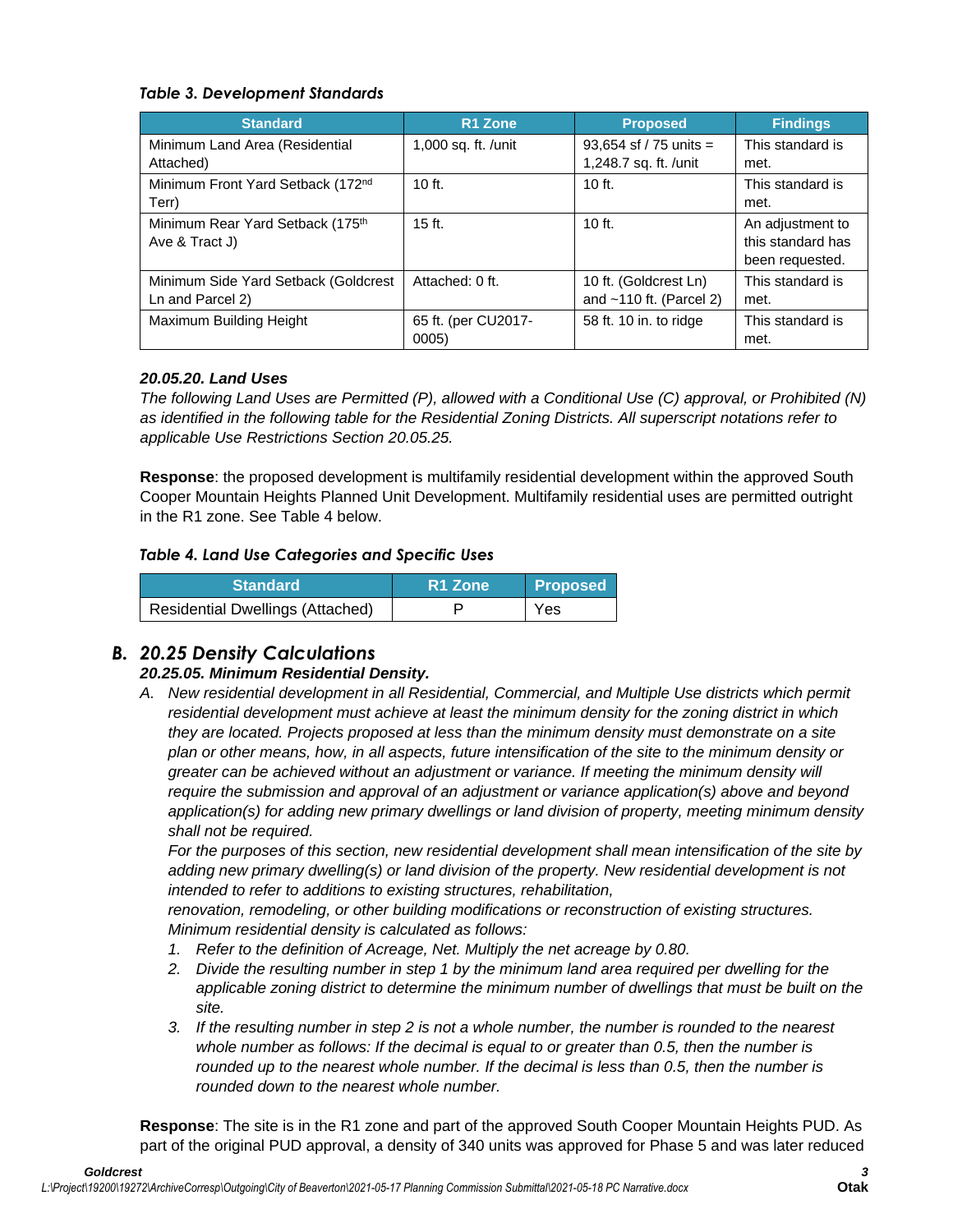to 310 units by DR2018-0061/DI2018-0002. As established by the original PUD approval, the maximum density of Phase 5 is 502 units.

The lot was subsequently divided, and Parcel 2 to the south was entitled for 269 units. Per DR2018- 0061/DI2018-0002, the minimum density for Parcel 1 is 41 units and the maximum is 233 units; 75 units are proposed. This requirement is met.

## *[…]*

*C. South Cooper Mountain Community Plan. Within the South Cooper Mountain Community Plan Table 2: Land Use Designations and Capacity Estimates outlines the density capacity expectations for development of land within the South Cooper Mountain Community Plan Area. The Land Use Implementation Policies of the Community Plan include policies that outline application of zoning and deviations from the capacity estimates of Table 2. [ORD 4652; February 2015]*

**Response**: The site is within the South Cooper Mountain Community Plan. Table 2 estimates the housing capacity of the Community Plan area at 3,530 dwelling units and establishes a minimum housing capacity of 2,900. According to data provided by City staff, 2,900 dwelling units have received land use approvals within the Community Plan area and an additional 373 are in process. The proposed development includes an additional 75 dwelling units, which brings the total number of approved dwelling units within the Community Plan area to 3,438.

# **V. Compliance with Beaverton Development Code Title 40**

# *A. 40.03. Facilities Review Committee*

*Consistent with Section 10.95.4. (Facilities Review Committee) of this Code, the Facilities Review Committee shall review the following Type 2 and Type 3 land use applications: all Conditional Use, Design Review Two, Design Review Three, Public Transportation Facility Reviews, Street Vacations, and applicable Land Divisions. Applicable land division applications are Replats, Partitions, Subdivisions, Fee Ownership Partitions, and Fee Ownership Subdivisions. In making a recommendation on an application to the decision-making authority, the Facilities Review Committee shall base its recommendation on a determination of whether the application satisfies all the following technical criteria. The applicant for development must establish that the application complies with all relevant standards in conformance with Section 50.25.1.B., and all the following criteria have been met, as applicable.*

**Response**: The proposal is for a Design Review Three and is subject to this chapter.

## *40.03.1. All Conditional Use, Design Review Two, Design Review Three, and applicable Land Division applications:*

*A. All critical facilities and services related to the proposed development have, or can be improved to have, adequate capacity to serve the proposed development at the time of its completion.*

**Response**: Chapter 90 of the Development Code defines "critical facilities" to be services that include public water, public sanitary sewer, storm water drainage and retention, transportation, and fire protection. Critical facilities and services are either in place or will be at the time of completion of development as described below.

## *Public Water*

Water service will be provided by the existing City of Beaverton 8" water main located within SW 172nd Terrace adjacent to the project site. A new water service connection to the existing 8" water main will provide fire water and domestic service to the project. A non-potable (purple pipe) waterline has been installed on the southern portion of the property as a condition of approval of the adjacent Spanos Multifamily development to the south. The project will connect to this line with a new irrigation service/meter. See Appendix A for a Service Provider Letter from the City of Beaverton.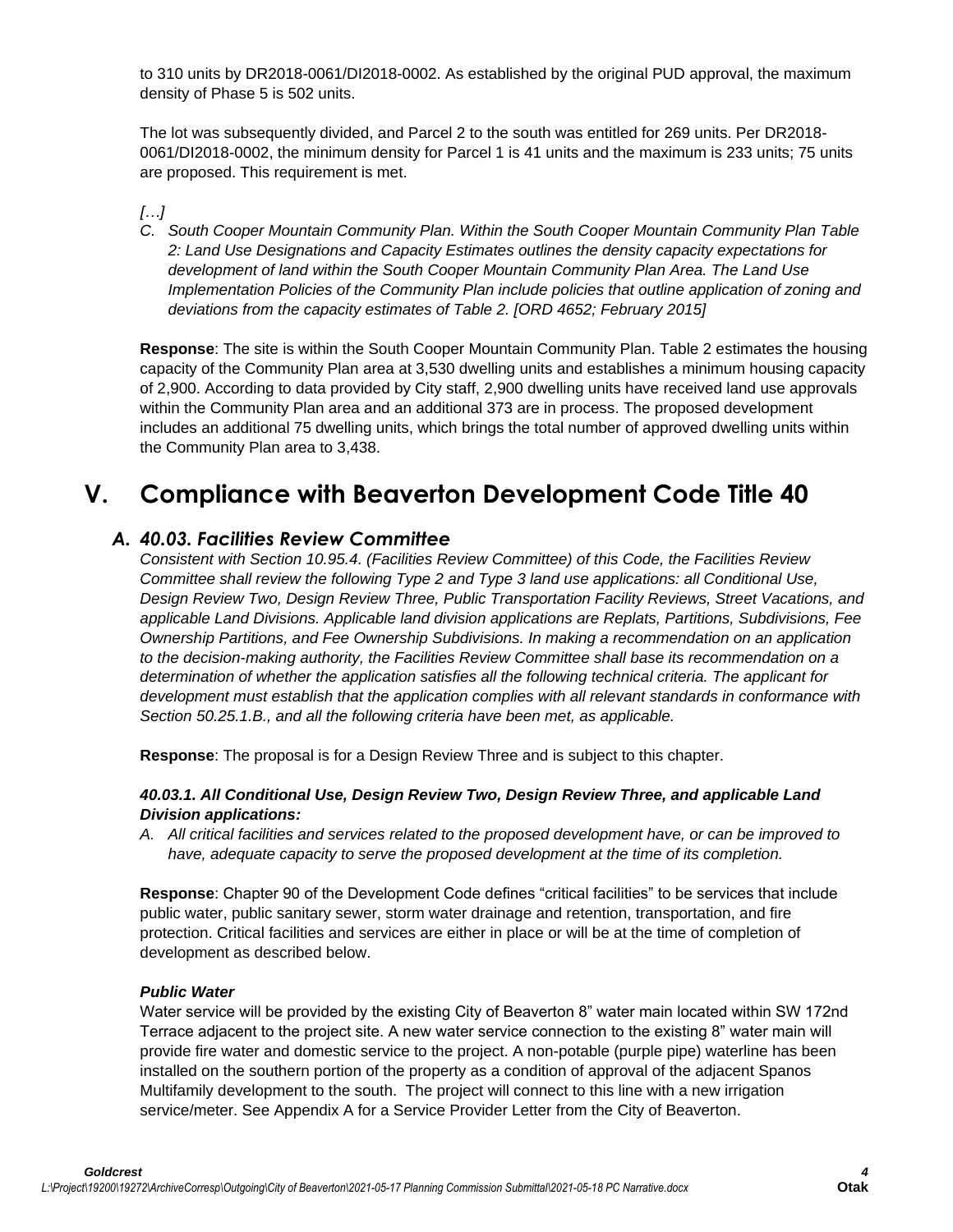## *Public Sanitary Sewer*

Sanitary sewer will be connected to the existing public 8" sewer main located within SW 172nd Terrace adjacent to the project site. A new 6" sanitary sewer lateral will be connected to an existing sanitary sewer manhole in SW 172nd Terrace. See Appendix B for a Service Provider Letter from CWS.

## *Stormwater Drainage, Treatment, and Detention*

The stormwater management system will include a conveyance system, vegetated swale, underground detention chambers, and a flow control manhole. A public stormwater line was constructed through the Spanos multifamily parcel to provide a public storm conveyance system to an outfall at the existing drainage to the east of the Spanos multifamily site. A Preliminary Stormwater Management Plan is included as Appendix C. This Preliminary Stormwater Management Plan outlines compliance with the Clean Water Services' (CWS) 2019 Design & Construction Standards. Conceptual utility plans are included as Sheet C400. See Appendix B for Service Provider Letter from CWS.

## *Transportation*

Access to the site from the west is proposed from SW 175th Ave via SW Goldcrest Ln to SW 172nd Terrace. Access from the east is expected to be made to the vicinity via Loon Drive to Barrows Rd (to SW Goldcrest to SW 172nd Terrace) as identified by the South Cooper Mountain Community Plan when the Barrows Rd connection is extended with future development. Emergency vehicle access is provided to SW 175<sup>th</sup> Ave; this connection will not be available for public access.

Internal circulation will be provided by private drive aisles and pedestrian pathways and connections to the adjacent rights-of-way. A pedestrian pathway is being constructed on the southern portion of the site to connection SW 175th Ave to SW 172nd Terrace. This construction of the pathway is condition of approval of the Spanos multifamily site to the south and is expected to be in place prior to construction of this project. The pedestrian pathway is located with an existing public pedestrian and bicycle access easement that was recorded on the partition plat that created the project parcel. A Traffic Impact Analysis (TIA) was completed by Kittelson & Associates as part of the approved PUD. A supplementary memorandum is included as Appendix D.

## *Fire Protection*

Fire protection will be provided to the site by Tualatin Valley Fire and Rescue Department (TVF&R). Primary and secondary emergency access is required throughout the proposed development for emergency vehicle access. The proposed emergency access is provided via SW 172<sup>nd</sup> Terrace and SW 175<sup>th</sup> Ave. See Sheet C400. Fire hydrants will be installed as directed by City of Beaverton and TVF&R. See Appendix E for a Service Provider Letter from TVF&R.

*B. Essential facilities and services related to the proposed development are available, or can be made available, with adequate capacity to serve the development prior to its occupancy. In lieu of providing essential facilities and services, a specific plan may be approved if it adequately demonstrates that essential facilities, services, or both will be provided to serve the proposed development within five (5) years of occupancy.*

**Response**: Chapter 90 of the Development Code defines "essential facilities" to be services that include schools, transit improvements, police protection, and pedestrian and bicycle facilities in the public right-ofway. Essential facilities and services are either in place or will be at the time of completion of development as described below.

## *Schools*

The site is located within the Beaverton School District (BSD) boundaries and will be served by Scholls Heights Elementary School; Conestoga Middle School; and Mountainside High School directly to the west.

Per the Service Provider Letter dated February 12, 2021, the Beaverton School District has provided comments addressing the anticipated impacts of the subject project to the District. In summarizing their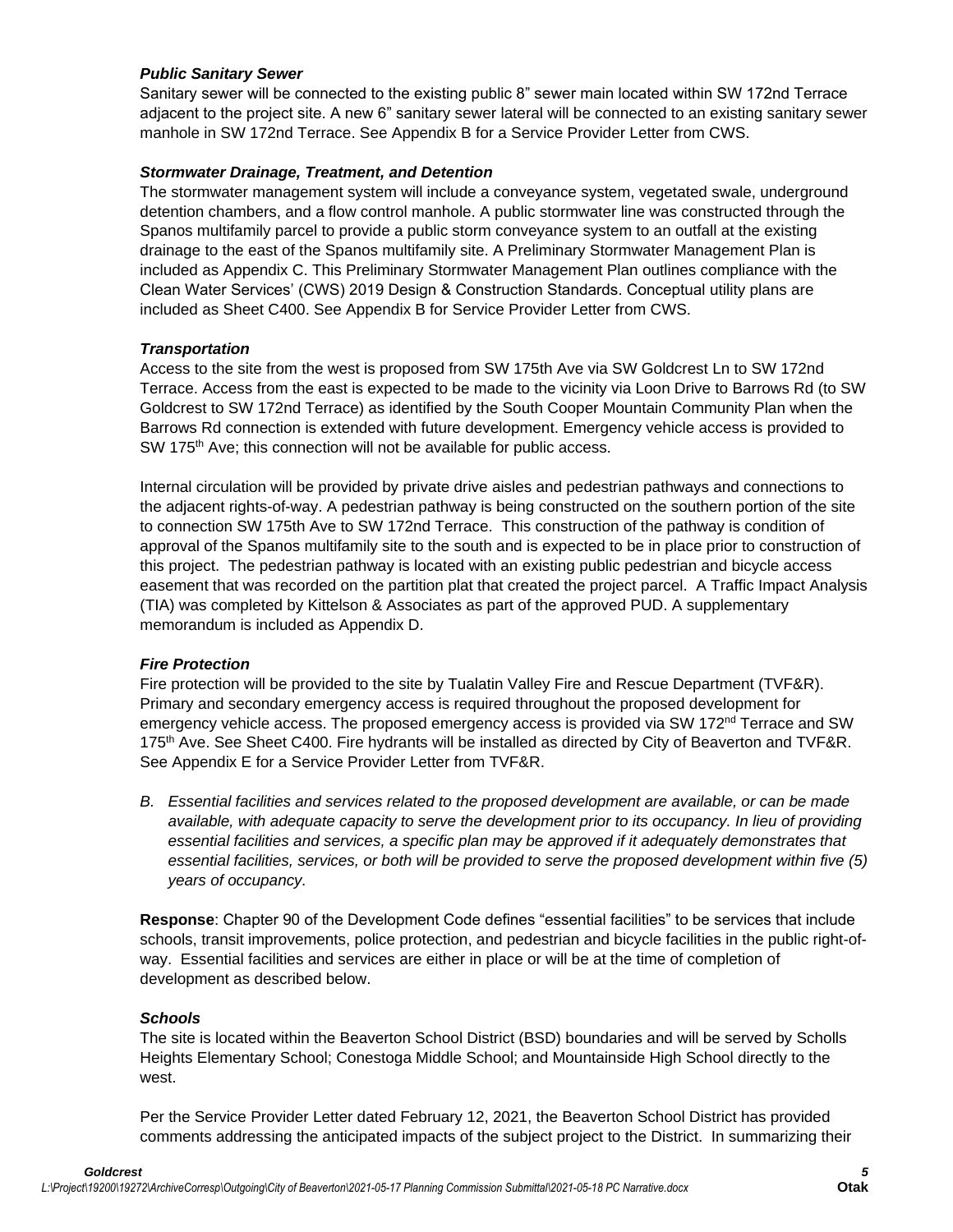comments, the District has indicated that the proposal will result in a moderate impact to schools in the area and anticipates sufficient capacity to accommodate new students from the proposed development. See Appendix F for the Service Provider Letter from the Beaverton School District.

#### *Transit Improvements*

Currently, there is no transit service to the site. However, TriMet anticipates extending bus service west along Scholls Ferry Road to serve the South Cooper Mountain area in the next few years. Though the locations of future bus stops are unknown, it is likely that this extension would serve Mountainside High School across the street from the site.

#### *Parks & Open Space*

Though parks and open space are not identified as "essential facilities," the site will be served by the Tualatin Hills Parks and Recreation District (THPRD). The entire South Cooper Mountain Heights PUD, including this site, was annexed to the THPRD district in 2015. The PUD identified a 2.7-acre Neighborhood Park in Phase 3.

This application does not propose to modify the proposed open space approved by the PUD. Parcel 2 (the Spanos development) is providing the required open space for all of Phase 5 of the PUD. Private open space is proposed on site.

#### *Police Protection*

The site will be served by the City of Beaverton Police Department.

#### *Pedestrian & Bicycle Facilities in the Public Right-of-Way*

The Goldcrest site is the last undeveloped site in Phase 5 of the South Cooper Mountain Heights PUD. As such, all of the surrounding transportation and utility infrastructure has already been built.

SW 175<sup>th</sup> Ave to the west has been improved with sidewalks and striped bicycle lanes. Goldcrest Ln to the north has been improvements with sidewalks and shared bicycle/vehicular improvements. Finally, 172<sup>nd</sup> Terrace to the east has been improved with sidewalks and shared bicycle/vehicular improvements. The proposed development will not be constructing additional facilities in the public right-of-way.

*C. The proposed development is consistent with all applicable provisions of Chapter 20 (Land Uses) unless the applicable provisions are modified by means of one or more applications which shall be already approved or which shall be considered concurrently with the subject application; provided, however, if the approval of the proposed development is contingent upon one or more additional applications, and the same is not approved, then the proposed development must comply with all applicable provisions of Chapter 20 (Land Uses).*

**Response:** The proposed development is consistent with all applicable provisions of Chapter 20 as adjusted through the Planned Development process. Compliance with Chapter 20 is addressed in Section IV of this narrative.

*D.* The proposed development is consistent with all applicable provisions of Chapter 60 (Special *Requirements) and all improvements, dedications, or both, as required by the applicable provisions of Chapter 60 (Special Requirements), are provided or can be provided in rough proportion to the identified impact(s) of the proposed development.*

**Response:** Relevant provisions related to this chapter include Section 60.30 Off-Street Parking and Section 60.55 Transportation Facilities.

## *Off-Street Parking (Section 60.30)*

According to this section, attached dwellings require between 1.25 and 1.75 off-street parking space per unit, depending on the number of bedrooms. As detailed in the responses to Section 60.30, the proposed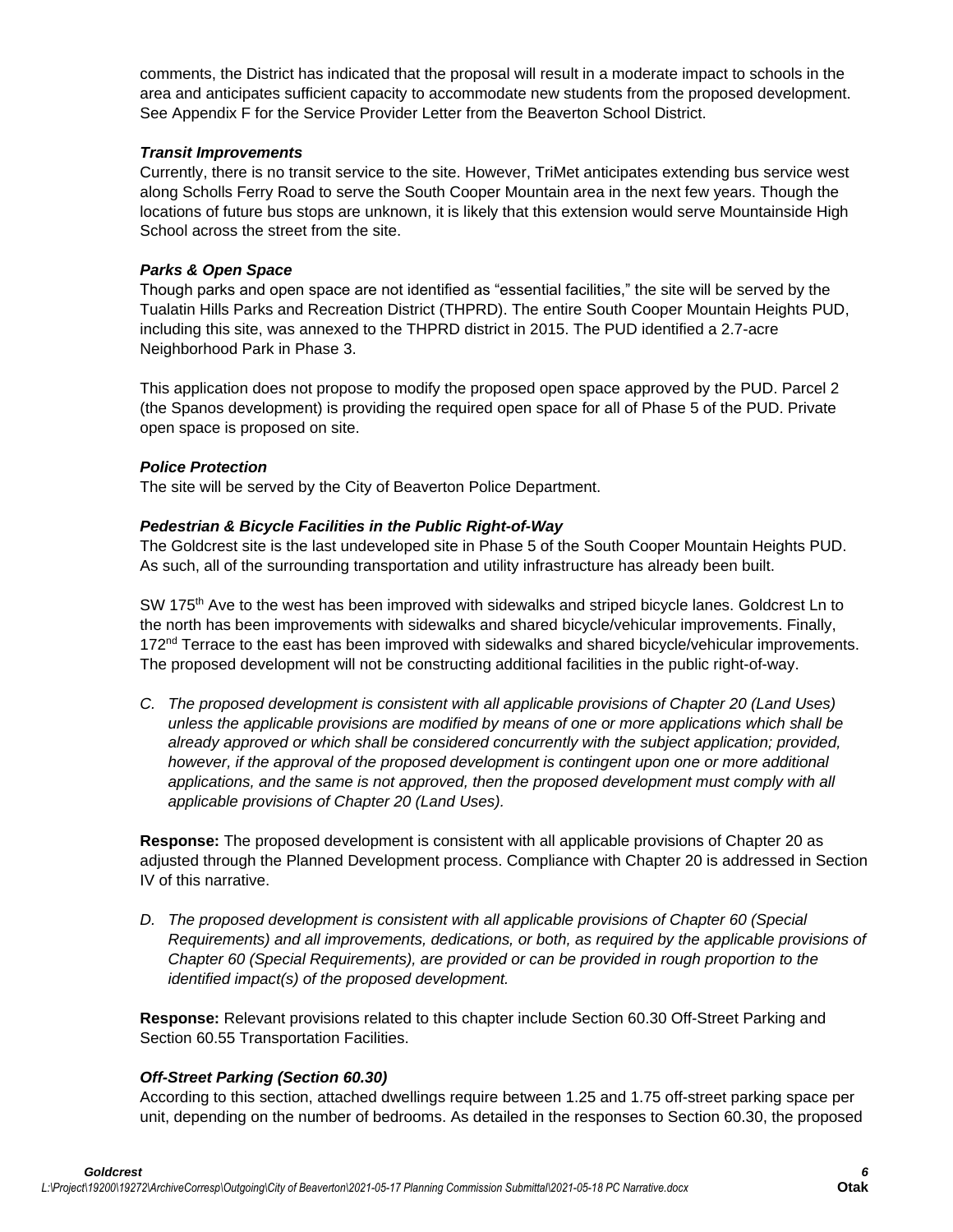building contains 75 attached dwelling units and require a total of 107 vehicle parking spaces; 107 are proposed.

## *Transportation Facilities (Section 60.55)*

The Traffic Impact Memo prepared by Kittelson and Associates, Inc. confirms that the trips generated by the proposed development are lower than the trips anticipated by and vested with the South Cooper Mountain Heights PUD. See Appendix D.

The existing streets include pedestrian and bicycle facilities and provide safe and efficient circulation and access to and through the site.

*E. Adequate means are provided or can be provided to ensure continued periodic maintenance and necessary normal replacement of the following private common facilities and areas, as applicable: drainage facilities, roads and other improved rights-of-way, structures, recreation facilities,*  landscaping, fill and excavation areas, screening and fencing, ground cover, garbage and recycling *storage areas, and other facilities not subject to maintenance by the City or other public agency.*

**Response:** The owner, Goldcrest Apartments LLC, will retain ownership of the site and will be responsible for maintenance of the site.

*F. There are safe and efficient vehicular and pedestrian circulation patterns within the boundaries of the development.*

**Response**: A network of roadways has been developed surrounding the site to safely move people among destinations within the neighborhood and beyond. The three street frontages of the proposed development have been improved with a public street network that includes sidewalks and bicycle facilities. The proposed development will connect to those existing facilities.

*G. The development's on-site vehicular and pedestrian circulation systems connect to the surrounding circulation systems in a safe, efficient, and direct manner.*

**Response:** The proposed on-site vehicular and pedestrian circulation provides vehicular access to and from SW 172<sup>nd</sup> Terrace. Pedestrian circulation systems connect the main entrances with the sidewalk network of SW 172<sup>nd</sup> Terrace, SW Goldcrest Ln, and SW 175 Ave.

*H. Structures and public facilities serving the development site are designed in accordance with adopted City codes and standards and provide adequate fire protection, including, but not limited to, fire flow.*

**Response:** Fire protection will be provided by TVF&R. Specific details regarding fire flow and hydrant placement will be reviewed by TVF&R during site development and building permit stages. Preliminary locations have been approved as noted on the TVF&R SPL included as Appendix E.

*I. Structures and public facilities serving the development site are designed in accordance with adopted City codes and standards and provide adequate protection from crime and accident, as well as protection from hazardous conditions due to inadequate, substandard or ill-designed development.*

**Response**: All streets and public facilities are designed in accordance with adopted City codes and standards except where design modifications or exceptions have been requested. The existing street frontages include streetlights, which will provide protection from crime and accident. Development permits will be submitted for life and safety review prior to site development.

*J. Grading and contouring of the development site are designed to accommodate the proposed use and to mitigate adverse effect(s) on neighboring properties, public right-of-way, surface drainage, water storage facilities, and the public storm drainage system.*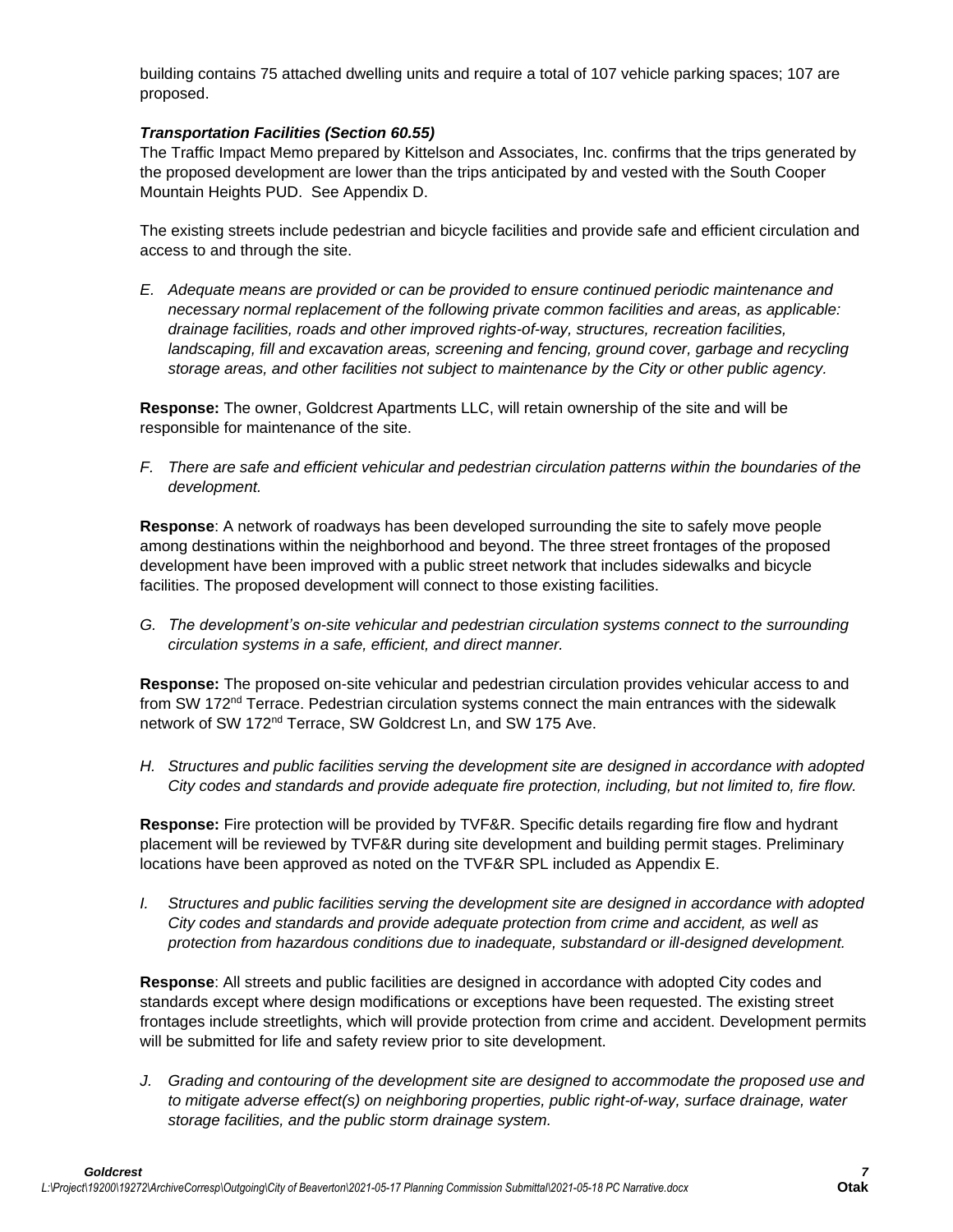**Response**: Site grading is subject to the standards of Subsection 60.15.10 Grading. Compliance with 60.15.10 is detailed in the responses to that section, below. Compliance with Section 210 of the EDM will be reviewed with the Site Development Permit for the development. See Sheet C200 for details.

*K. Access and facilities for physically handicapped people are incorporated into the development site and building design, with particular attention to providing continuous, uninterrupted access routes.*

**Response**: The site circulation networks are designed in accordance with the City of Beaverton's EDM to provide accessibility as required. Any required on-site pedestrian routes will meet the standards of the American with Disabilities Act (ADA). ADA ramps will be provided within the development to facilitate accessible travel.

*L. The application includes all required submittal materials as specified in Section 50.25.1. of the Development Code.*

**Response:** This application includes all required submittal materials specified in this section.

# *B. 40.10 Adjustment*

# *40.10.10. Applicability.*

*An Adjustment may be requested only for numerical Site Development Requirements contained in Chapter 20 (Land Uses), the grading standards contained in Chapter 60 (Special Requirements), Section 60.15.10, or the numerical standards identified in Food Cart Pod Regulations contained in 60.11 (Food Cart Pod Regulations). [ORD 4397; August 2006] [ORD 4697; December 2016]*

**Response:** The applicant requests an adjustment to the rear setback standards of Section 20.05.15. Adjustment to this standard is permitted through this process.

# *40.10.15. Application.*

*There are Four (4) Adjustment applications which are as follows: Minor Adjustment, Major Adjustment, Minor Adjustment – Affordable Housing, Major Adjustment – Affordable Housing. [ORD 4759; March 2019]* 

*[…]*

- *4. Major Adjustment – Affordable Housing [ORD 4758; March 2019]*
	- *A. Threshold. An application for Major Adjustment – Affordable Housing shall be required when one or more of the following thresholds apply:*
		- *1. For eligible regulated affordable housing developments, an adjustment of more than 10% and up to and including 50% adjustment from the numerical Site Development Requirement specified in Chapter 20 (Land Uses) except for height standards, which shall be limited to a 25% adjustment. Density shall be limited to a 25% adjustment in Residential Zoning Districts. This threshold does not apply to adjustment requests for height where credits have been earned for height increase through Habitat Friendly Development Practices, as described Section 60.12.40.4., .5., .6., and .7.*
		- *[…]*

**Response:** The proposed development consists of regulated affordable housing. As such, it is eligible for adjustments through the provisions of the Major Adjustment – Affordable Housing process.

The applicant requests a reduction of the rear yard setback from 15' to 10', or 33 percent. This adjustment exceeds 10 percent and is subject to Major Adjustment – Affordable Housing review.

*B. Procedure Type. The Type 3 procedure, as described in Section 50.45. of this Code, shall apply to an application for Major Adjustment – Affordable Housing. The decision making authority will be the Planning Commission.*

**Response:** Acknowledged.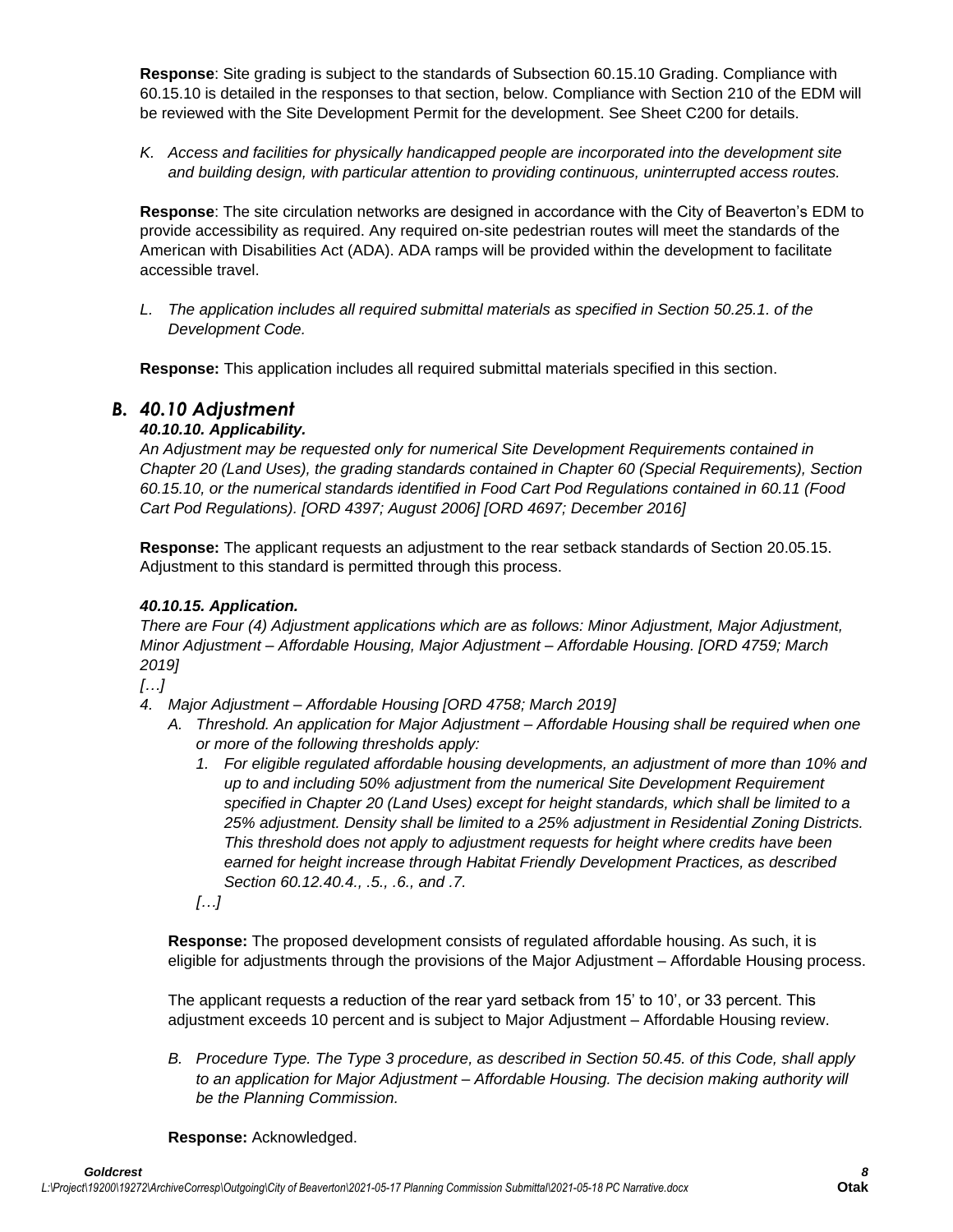- *C. Approval Criteria. In order to approve a Major Adjustment –Affordable Housing application, the decision making authority shall make findings of fact based on evidence provided by the applicant demonstrating that all the following criteria are satisfied:* 
	- *1. The proposal satisfies the threshold requirements for a Major Adjustment – Affordable Housing application.*

**Response:** The applicant requests a reduction of the rear yard setback from 15' to 10', or 33 percent. This adjustment exceeds 10 percent and is subject to Major Adjustment – Affordable Housing review. This criterion is met.

*2. The application complies with all applicable submittal requirements as specified in Section 50.25.10 and includes all applicable City application fees.*

**Response:** As noted in the responses to Section 50.25.10, this application includes all required submittal materials. There is no fee for the Major Adjustment-Affordable Housing request, but other fees have been paid as required. This criterion is met.

*3. Granting the adjustment as part of the overall proposal will not obstruct pedestrian or vehicular movement.*

**Response:** No pedestrian or vehicular movement is proposed south of the building; the requested adjustment will not obstruct pedestrian or vehicular movement between the site parking lot and the public way. This criterion is met.

*4. If more than one adjustment and/or variance is being requested concurrently, the cumulative effect of the modifications will result in a proposal which is still consistent with the overall purpose of the applicable zoning district.*

**Response:** One adjustment is requested. This criterion is not applicable.

*5. The proposal incorporates building, structure, or site design features or some combination thereof that compensate for the requested adjustment.*

**Response:** The requested adjustment allows the building to be set back 10' from Tract J rather than 15'. The site is unusually shaped in that a "L"-shaped stormwater facility is located at the corner, separating the northwest corner of the site from the SW 175<sup>th</sup> Ave right-of-way. The stormwater facility is heavily landscaped and provides both a visual and physical buffer from the activity along 175<sup>th</sup> Ave. The remaining site frontage adjacent to SW 175<sup>th</sup> Ave consists of a parking area, which further buffers the building from ambient street noise.

The actual distance from the building to the edge of the stormwater facility within Tract J is about 17', and the building is separated from SW 175<sup>th</sup> Ave to the west by more than 80'. By allowing the southern wing of the building to be longer rather than wider, the site is able to accommodate raised garden beds along the southern elevation for maximum solar gain. In addition to the garden beds, substantial landscaping is proposed between the building and the stormwater facility to further soften the facility edges. This landscaping treatment includes ground cover, trees, and shrubs including Grand Fir and Vine Maple.

Finally, elongating the building allows for more efficient building design and the ability to accommodate more affordable housing units on the site.

Through the use of additional landscaping and site design features, this criterion is met.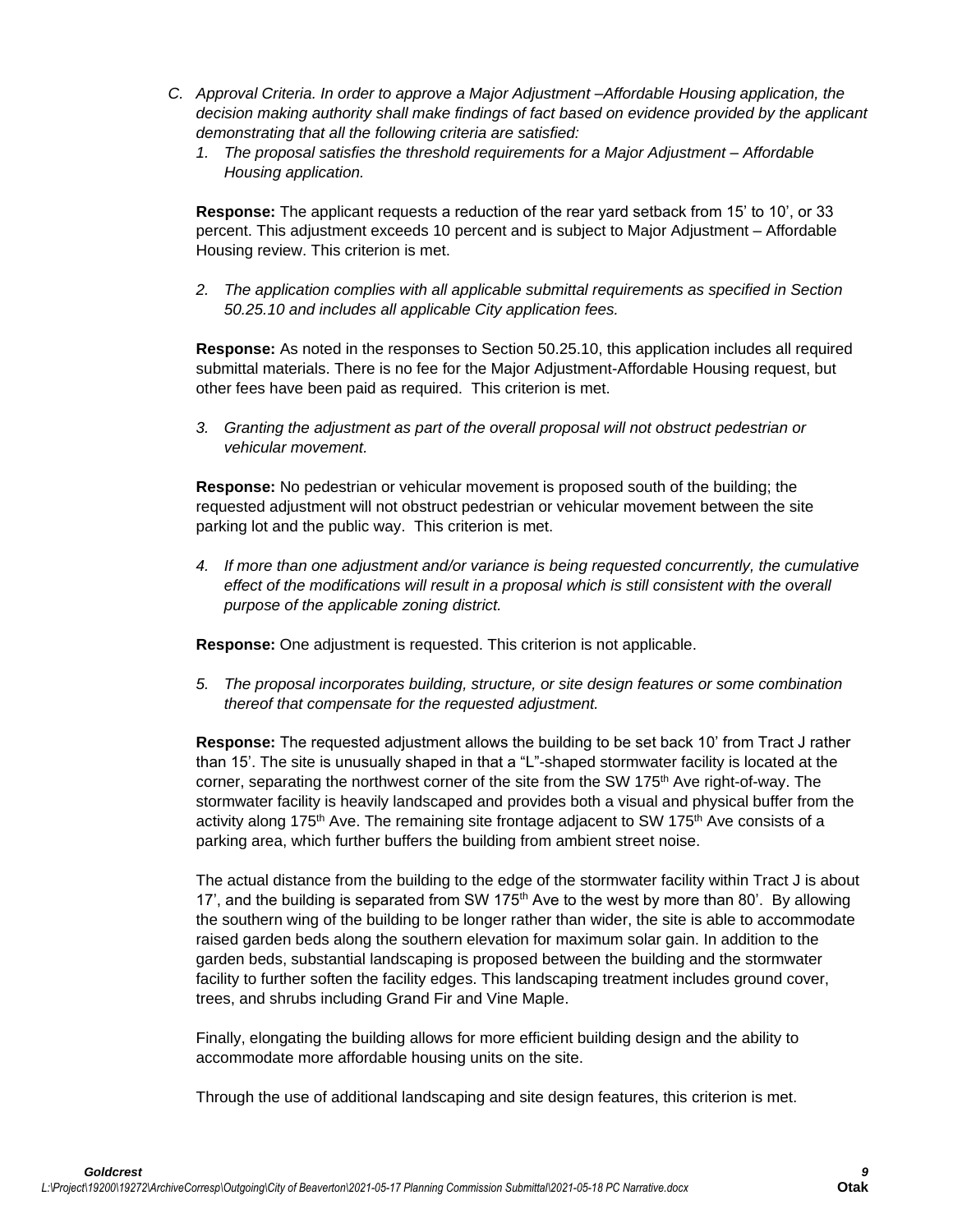*6. The proposal is consistent with all applicable provisions of Chapter 20 (Land Uses) unless applicable provisions are modified by means of one or more applications that already have been approved or are considered concurrently with the subject proposal.*

**Response:** Except for the rear setback reduction being requested through this application, the proposal is consistent with the applicable provisions of Chapter 20. This criterion is met.

*7. The proposal is consistent with all applicable provisions of Chapter 60 (Special Requirements) and all improvements, dedications, or both required by the applicable provisions of Chapter 60 (Special Requirements) are provided or can be provided in rough proportion to the identified impact(s) of the proposal.*

**Response:** The proposal is consistent with the applicable provisions of Chapter 60. No off-site improvements or dedications are required. This criterion is met.

*8. In the case of an adjustment to the numerical requirements contained in Section 60.30. (Off-Street Parking), any part of the site of the proposed development shall be connected by a public route that is no longer than one-quarter mile from a bus transit stop that has 20-minute or more frequent peak-hour transit service or connected by a public route that is no longer than one-half mile to a light-rail platform. Alternatively, the application shall provide a parking analysis demonstrating that the actual parking needs of the development can be accommodated onsite. The parking analysis shall include examples from at least two other comparable developments. Additional examples may be required by the City Engineer or designee.*

**Response:** No adjustment to the numerical standards of Section 60.30 are requested. This criterion is not applicable.

*9. Adequate means are provided or can be provided to ensure continued periodic maintenance and necessary normal replacement of the following private common facilities and areas: drainage ditches, roads and other improved rights-of-way, structures, recreation facilities, landscaping, fill and excavation areas, screening and fencing, ground cover, garbage and recycling storage areas and other facilities, not subject to periodic maintenance by the City or other public agency.*

**Response:** The proposed development does not include drainage ditches, roads, or other improvement rights-of-way. With the reduced rear setback of 10', the proposed structures and other improvements will be easily accessible for periodic maintenance and repair. This criterion is met.

*10. If the proposal includes lot area averaging as specified in Section 20.05.15.D, the request for the Major Adjustment – Affordable Housing is not for an adjustment to minimum land area standards.* 

**Response:** The proposal does not include lot averaging. This criterion is not applicable.

*D. Submission Requirements. An application for a Major Adjustment – Affordable Housing shall be made by the owner of the subject property, or the owner's authorized agent, on a form provided by the Director and shall be filed with the Director. The Major Adjustment – Affordable Housing application shall be accompanied by the information required by the application form, and by Section 50.25. (Application Completeness), verification of regulated affordable housing status, and any other information identified through a Pre-Application Conference.*

**Response:** This application includes the required information. See Appendix G for a verification of regulated affordable housing status provided by Metro.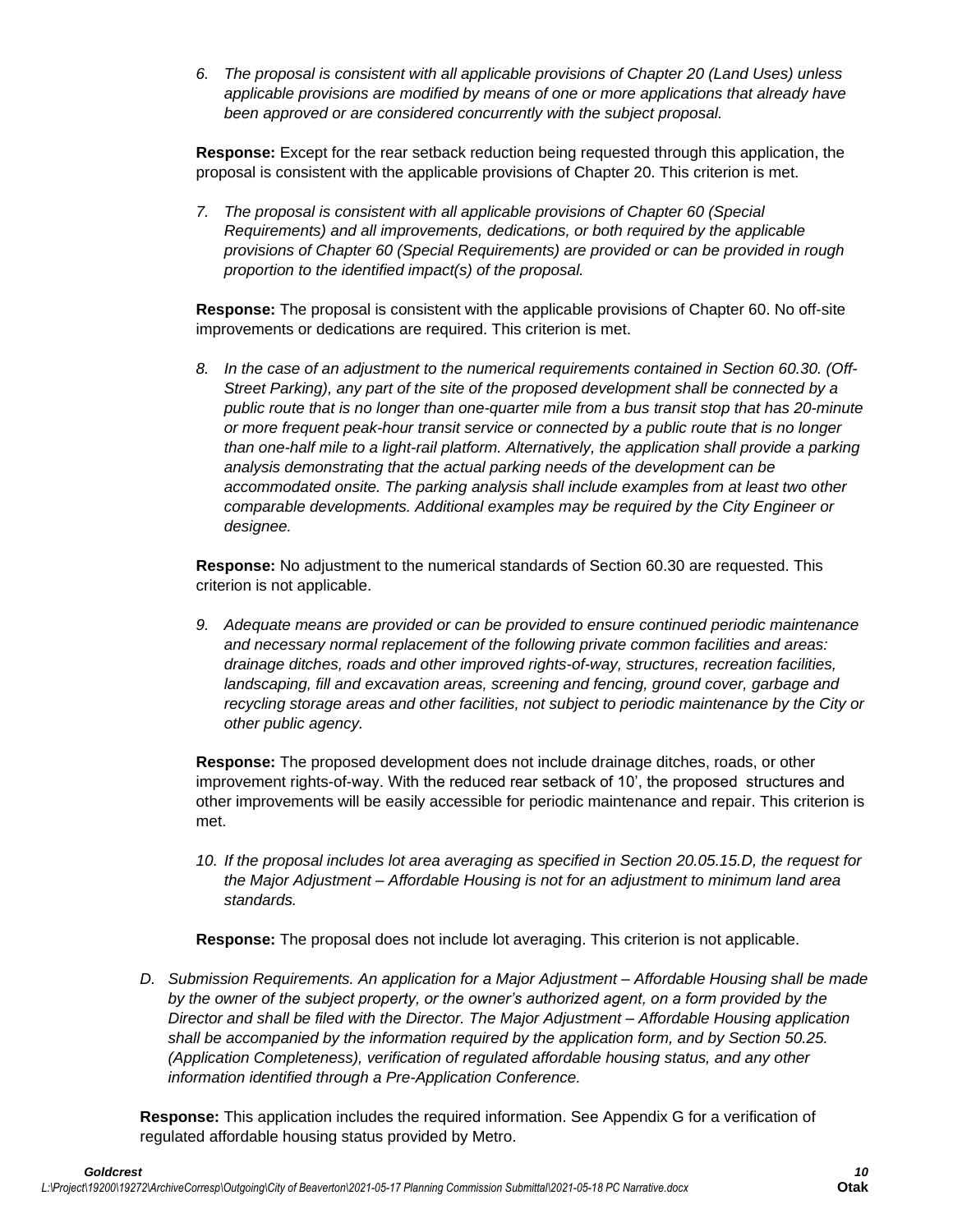# *C. 40.20. Design Review*

# *40.20.10. Applicability.*

- *1. The scope of Design Review shall be limited to the exterior of buildings, structures, and other development and to the site on which the buildings, structures, and other development are located. [ORD 4584; June 2012]*
- *2. Considering the thresholds for the Design Review Compliance Letter, Design Review Two, or Design Review Three applications and unless exempted by Section 40.20.10.3. (Design Review) approval shall be required for the following: [ORD 4584; June 2012] […]*
	- *B. All uses listed as Permitted and Conditional Uses in the R4, R2, and R1 Residential zoning districts. [ORD 4584; June 2012]*

**Response:** The applicant requests Design Review approval for a new multifamily residential building, which is a permitted use in the R1 zone.

# *40.20.15. Application.*

*There are three (3) Design Review applications which are as follows: Design Review Compliance Letter, Design Review Two, and Design Review Three.*

*[…]*

- *2. Design Review Two*
	- *A. Threshold. An application for Design Review Two shall be required when an application is subject to applicable design standards and one or more of the following thresholds describe the proposal: […]*
		- *3. New construction of attached residential dwellings excluding duplexes, in any zone where attached dwellings are a Permitted or Conditional Use. [ORD 4410; December 2006]*
		- *[…]*

**Response:** Design Review approval is requested for the proposed multifamily residential building. Attached multifamily residential dwellings are permitted outright in the R1 zone, and Design Review Two is required. However, the proposed development does not meet all of the applicable design standards, therefore Design Review Three is required.

# *[…]*

- *3. Design Review Three.*
	- *A. Threshold. An application for Design Review Three shall be required when an application is subject to applicable design guidelines and one or more of the following thresholds describe the proposal:*

*[…]*

*9. A project meeting the Design Review Two thresholds which does not meet an applicable design standard.*

**Response:** As noted above, the proposed development meets Design Review Two thresholds but does not meet an applicable design standard, and Design Review Three is requested.

*B. Procedure Type. The Type 3 procedure, as described in Section 50.45. of this Code, shall apply to an application for Design Review Three. The decision-making authority is the Planning Commission.*

# **Response:** Acknowledged.

- *C. Approval Criteria. In order to approve a Design Review Three application, the decision-making authority shall make findings of fact based on evidence provided by the applicant demonstrating that all the following criteria are satisfied:*
	- *1. The proposal satisfies the threshold requirements for a Design Review Three application.*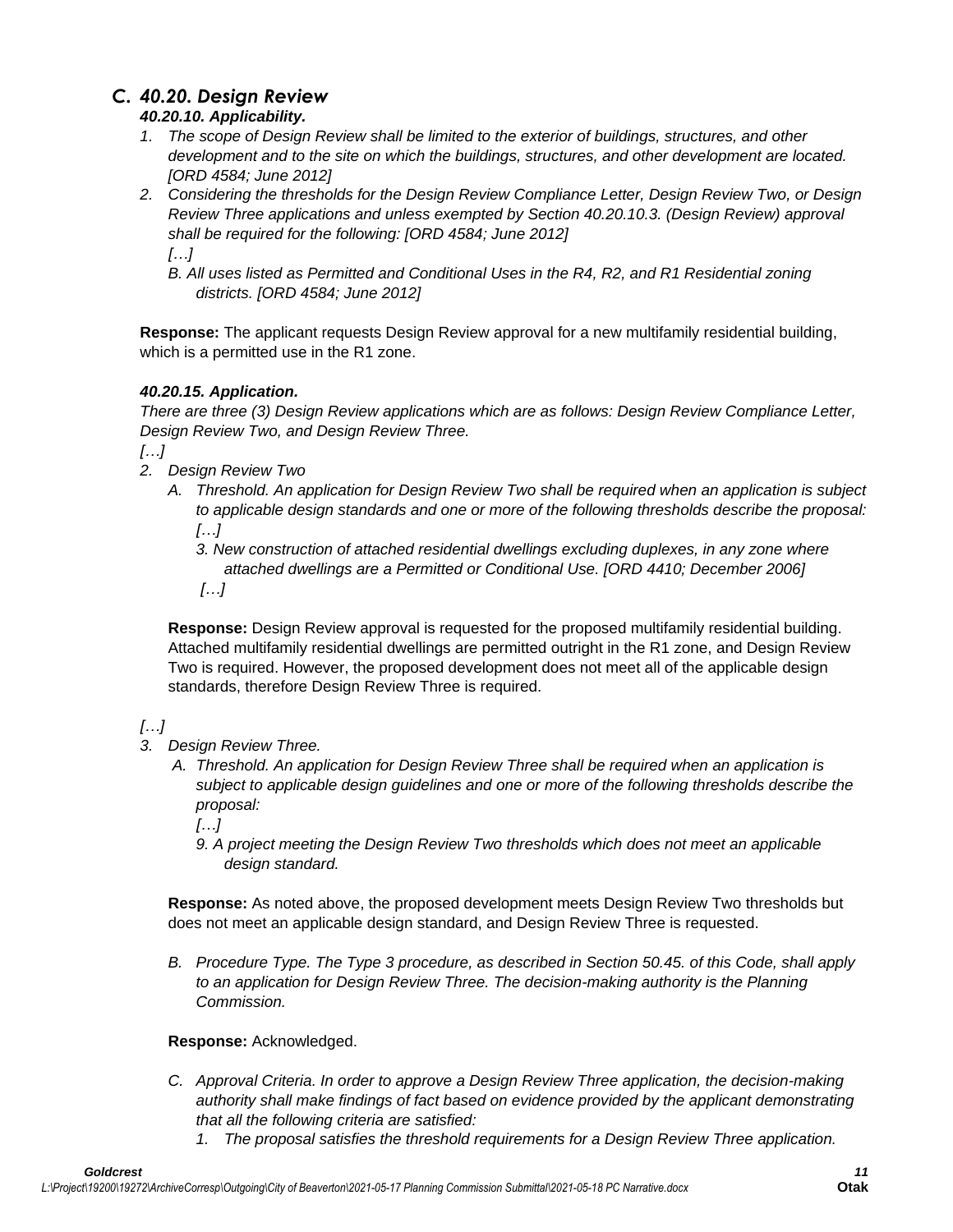**Response:** The proposal satisfies the threshold of 3.A.7 and 3.A.9 above. This criterion is met.

*2. All City application fees related to the application under consideration by the decision-making authority have been submitted.*

**Response:** The City application fees have been submitted with this application.

*3. For proposals meeting Design Review Three application thresholds numbers 1 through 6, the proposal is consistent with all applicable provisions of Sections 60.05.35 through 60.05.50 (Design Guidelines).*

**Response:** The proposal does not meet application thresholds 1 through 6. This criterion is not applicable.

*4. For additions to or modifications of existing development, the proposal is consistent with all applicable provisions of Sections 60.05.35 through 60.05.50 (Design Guidelines) or can demonstrate that the additions or modifications are moving towards compliance with specific Design Guidelines if any of the following conditions exist: […]*

**Response:** The proposal is not an addition to or modification of an existing development. This criterion is not applicable.

*5. For DRBCP proposals which involve the phasing of required floor area, the proposed project shall demonstrate how future development of the site, to the minimum development standards established in the Development Code or greater, can be realistically achieved at ultimate build out of the DRBCP. [ORD 4584; June 2012]*

**Response:** The proposal is not a DRBCP proposal. This criterion is not applicable.

*6. For proposals meeting Design Review Three Application Threshold numbers 7 or 8, where the applicant has decided to address a combination of standards and guidelines, the proposal is consistent with all applicable provisions of Sections 60.05.15 through 60.05.30 (Design Standards) except for the Design Standard(s) where the proposal is instead subject to the applicable corresponding Design Guideline(s).*

**Response:** The proposal meets threshold number 7 and 9 and the applicant has decided to address a combination of standards and guidelines for the proposed development. Consistency with Section 60.05 is addressed in Section VII of this narrative. This criterion is met.

*7. For proposals meeting Design Review Three Application Threshold numbers 7 or 8, where the applicant has decided to address Design Guidelines only, the proposal is consistent with the applicable provisions of Sections 60.05.35 through 60.05.50 (Design Guidelines).*

**Response:** The proposal meets threshold numbers 7 and 9 and the applicant has decided to address a combination of standards and guidelines. Consistency with Section 60.05 is addressed in Section VII of this narrative. This criterion is met.

*8. Applications and documents related to the request, which will require further City approval, shall be submitted to the City in the proper sequence.*

**Response:** All applications and documents will be submitted to the City in the proper sequence.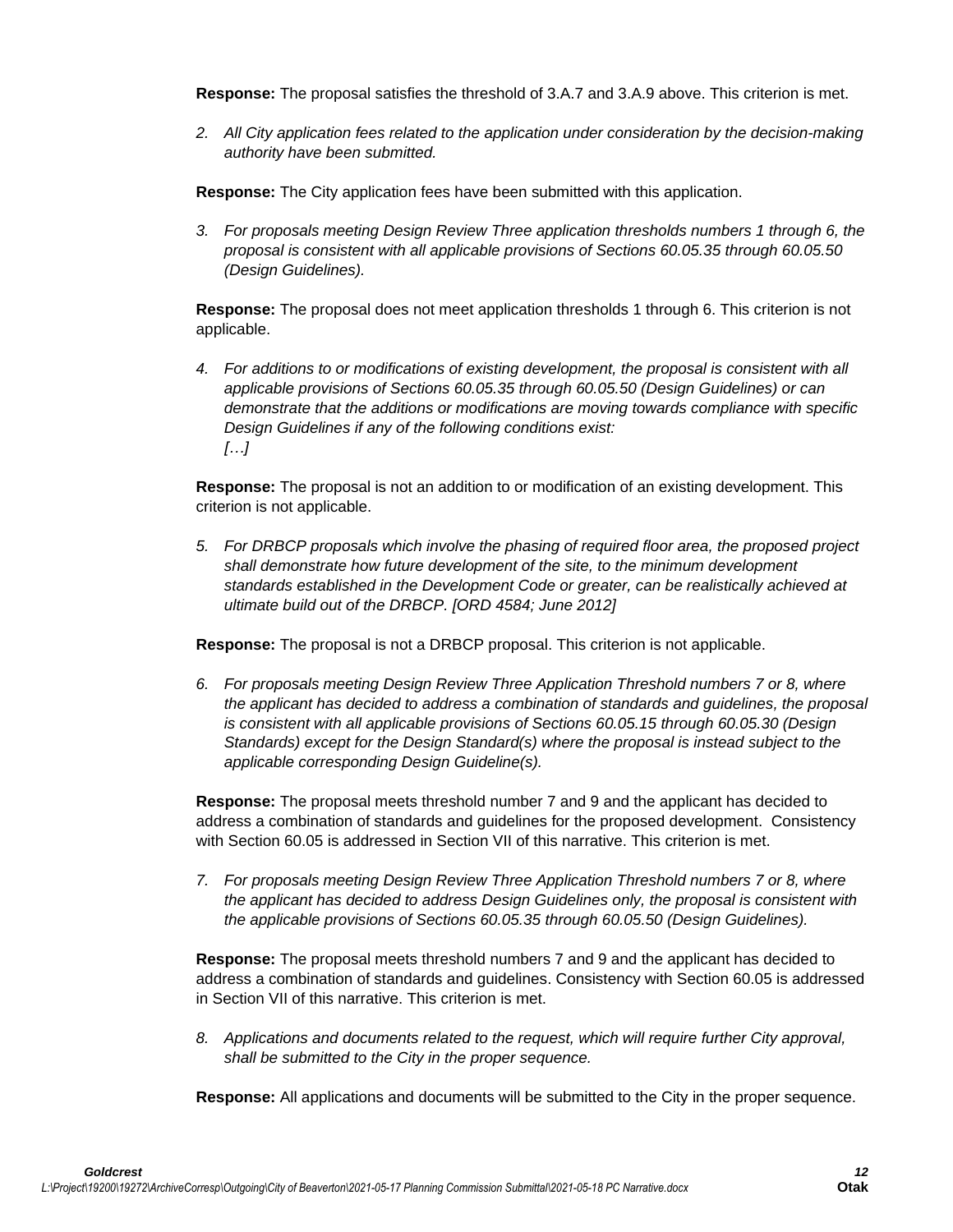*D. Submission Requirements. An application for a Design Review Three shall be made by the owner of the subject property, or the owner's authorized agent, on a form provided by the Director and shall be filed with the Director. The Design Review Three application shall be accompanied by the information required by the application form, and by Section 50.25. (Application Completeness), and any other information identified through a Pre-Application Conference.*

**Response**: The application has been made by the owner of the property and includes the required information. This criterion is met.

# **VI. Compliance with Beaverton Development Code Title 50**

# *A. 50.25 Application Completeness*

- *1. A complete application is one which contains the information required by the Director to address the relevant criteria, development requirements, and procedures of this Code. Non-Discretionary Annexation Related Zoning Map Amendment and Discretionary Annexation Zoning Map Amendment applications processed by the City shall be determined to be complete upon submittal of a valid annexation petition or executed annexation agreement. All other complete application shall consist of the requisite number of copies of the following: [ORD 4265; October 2003]* 
	- *A. A completed original application form provided by the Director and application checklist provided by the Director, signed by:* 
		- *1. The applicant.*
		- *2. If the applicant is not the owner, the owner of the property, or the authorized agent of the property owner. If an authorized agent, a written statement made by the owner of the property shall be submitted stating that the agent is authorized to sign on the owner's behalf.*
		- *3. If the applicant is exercising its statutory authority to condemn property, the representative of the public agency accompanied by written documentation of such condemnation or intent to condemn the property.*
		- *4. Property owner signatures are not required for City initiated Type 4 Text Amendment applications and City initiated Type 1, Type 3, and Type 4 Zoning Map Amendments. [ORD 4265; October 2003]*

**Response:** The proposed development includes the subject site. This submittal includes completed application forms and checklists signed by the applicant, the property owner, and the applicant's representative.

- *B. A written statement, supported by substantial evidence, that identifies the criteria and development regulations considered relevant to the application, states the facts alleged to show that the application complies with applicable criteria and development regulations, and explains why the application should be approved based on the criteria and development regulations and*  facts set forth in the application. In addition to addressing applicable criteria and development *regulations relevant to the application type, the written statement shall address all the applicable technical criteria specified in Section 40.03. (Facilities Review Committee) of the Code. [ORD 4265; October 2003] [ORD 4404; October 2006] [ORD 4487; August 2008] [ORD 4584; June 2012]*
- *C. The Director may require an applicant to submit information in addition to that required on the*  form to aid in deciding whether an application satisfies applicable criteria and development *regulations. The Director shall attempt to identify additional necessary information in the preapplication conference.*

**Response:** This narrative is the written statement and addresses the criteria and development regulations applicable to the proposal.

*D. The information required by Section 50.30.4. regarding Neighborhood Meeting requirements, if applicable.*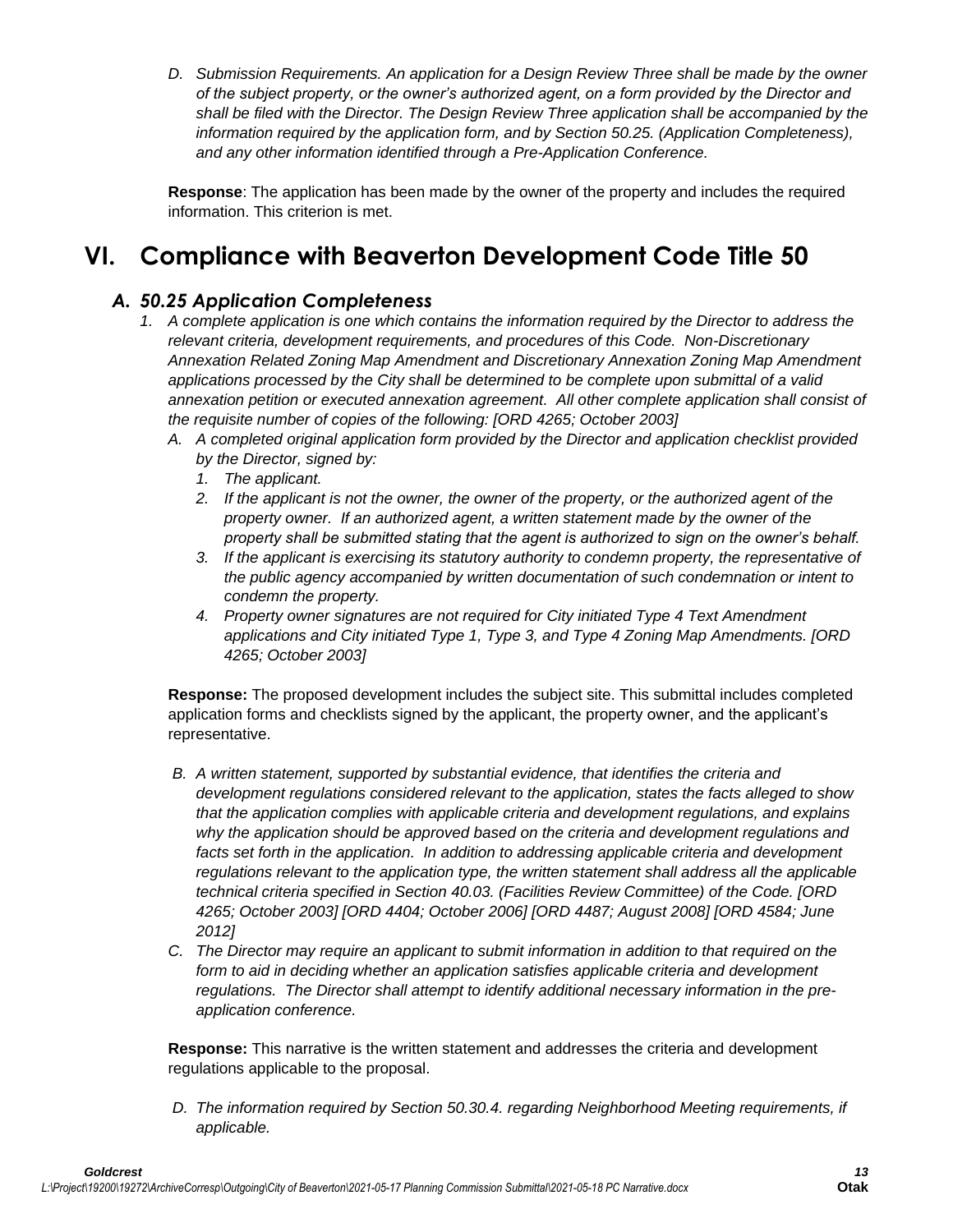**Response:** The Neighborhood Meeting information is included as Appendix H.

*E. For a Type 2, Type 3, or Type 4 application, a copy of the pre-application conference summary.* 

**Response:** The November 25, 2020 pre-application conference summary is included as Appendix I.

*F. Documentation from service providers, as determined by the Director, stating that essential and critical facilities are available can be made available or will not be adversely affected by the proposal.* 

**Response:** An SPL from the Beaverton Water Department is included as Appendix A; An SPL from CWS is included as Appendix B; an SPL from TVF&R is included as Appendix E; and an SPL from Beaverton School District is included as Appendix F. No additional SPLs were requested.

*G. The applicable fee in effect at the date of submittal.* 

**Response:** The applicable fee has been submitted with the application.

*[…]*

# *B. 50.30. Neighborhood Review Meeting*

- *1. The purpose of the Neighborhood Review Meeting is to allow neighbors, representatives from the Neighborhood Association Committee (hereinafter referred to as NAC), and interested persons an opportunity to become familiar with the proposal and to identify any associated issues. The Neighborhood Review Meeting is intended to assist in producing applications that are responsive to neighborhood concerns, and to reduce the likelihood of delays and appeals. The City expects an applicant to take into consideration the reasonable concerns and recommendations of the neighborhood when preparing an application. The City expects the neighbors and NAC to work with the applicant to provide reasonable concerns and recommendations.*
- *2. Prior to submittal of an application subject to a Type 3 procedure, the applicant shall provide an opportunity to meet with neighboring property owners, residents and businesses (hereinafter collectively referred to as "neighbors") as well as representatives from the NAC within whose boundaries the site is located or within the notice radius to review the proposal. The applicant shall not be required to hold more than one Neighborhood Review Meeting provided such meeting is held within six months prior to submitting an application for one specific site. This requirement does not apply to applications required by Design Review Three threshold number 7 (Section 40.20.15.3.A.7.) or applications for Quasi-Judicial Zoning Map Amendment (Section 40.97.15.1.), Discretionary Annexation Related Zoning Map Amendment (Section 40.97.15.4.). [ORD 4332; January 2005] [ORD 4483; June 2008] [ORD 4584; June 2012]*

**Response:** The applicant attended the regularly-scheduled January 19, 2021 combined meeting of the Neighbors SW NAC and the Sexton Mountain NAC. This meeting was held virtually due to the ongoing pandemic. The applicant team presented the proposed development and responded to questions from attendees. See Appendix H for meeting materials.

- *3. Procedures.*
	- *A. Except as otherwise provided in this section, the applicant shall select the meeting time and place according to the preference indicated by the relevant NAC. Preference should be given to a regularly scheduled meeting time of the NAC in which the project is located. The starting time selected shall be limited to a weekday evening after 6:00 p.m. or a weekend at any reasonable time and shall not occur on a National holiday. The meeting shall be held at a location open to the public and in compliance with the Americans with Disabilities Act within the boundaries of the NAC or at a similar location within the City of Beaverton.*

*A sign at least 22" x 28" in size with minimum 2" lettering shall be placed at the main entrance of the building where the meeting will take place at least one hour prior to the meeting. Such sign*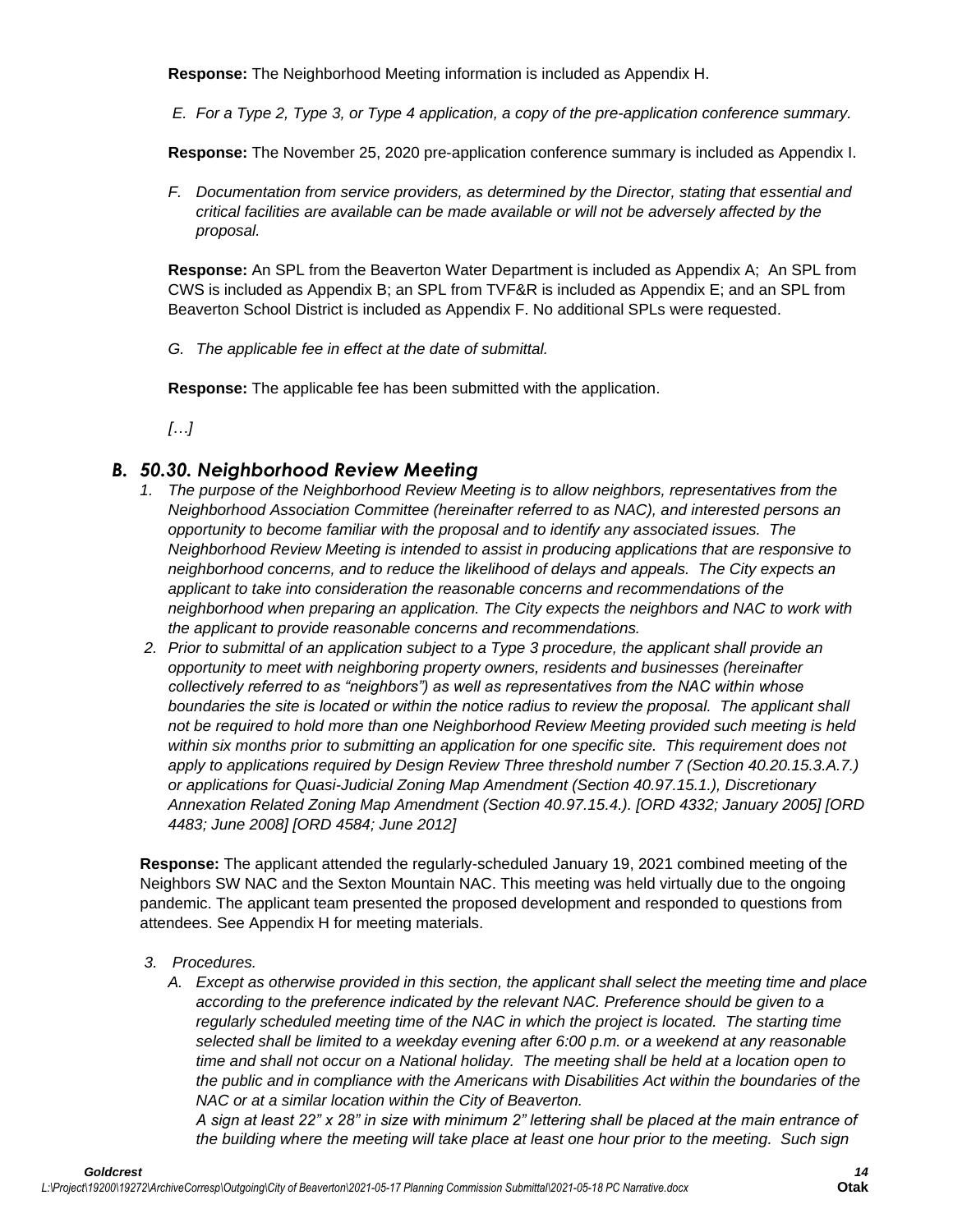*will announce the meeting, that the meeting is open to the public, and that interested persons are invited to attend. This sign shall be removed upon conclusion of the meeting by the applicant.* 

**Response:** Because the meeting was virtual, no sign was posted at the building entrance and the location was available to anyone to attend.

*B. The applicant shall send by regular mail a written notice announcing the Neighborhood Review Meeting to: the Director, property owners within 500 feet of the property involved in the anticipated application and to representatives of all NACs and Washington County's Community Participation Organizations (CPO) whose boundaries are within 500 feet of the subject property. The notice shall include the date, time and location of the meeting and briefly discuss the nature and location of the proposal. The notice shall be mailed not less than 20 calendar days prior to the meeting date. The Director shall maintain on file in the Community Development Department, current addresses of NAC Officers and/or representatives and related NAC information, including regularly scheduled or monthly meeting dates, times and locations.* 

*The mailing list shall be based on the most recent property tax assessment rolls of the Washington County Department of Assessment and Taxation. At the request of the applicant, and upon payment of the applicable fee, the City will provide the required mailing list.* 

**Response:** The applicant prepared mailing based on data provided by Metro (RLIS), which includes the most recent property tax assessment rolls of the Washington County Department of Assessment and Taxation. A written notice was sent to the people listed on the labels, the Sexton Mountain and Neighbors SW NACs, and the Community Development Director. See Appendix H.

*C. Not less than 20 calendar days prior to the Neighborhood Review Meeting, the applicant shall post a notice on the property which is subject of the proposed application. The notice shall be posted within 50 feet of an adjoining public right-of-way in a manner that can be read from the right-of-way. The notice shall state that the site may be subject to a proposed development and shall set forth the name of the applicant and a telephone number where the applicant can be reached for additional information. The site shall remain posted until the conclusion of the Neighborhood Review Meeting. The applicant may purchase a second sign from the City or create a sign to post at the Neighborhood Review Meeting location. [ORD 4312; July 2004]* 

*Standard signs are available from the City upon payment of a fee. The City will not be responsible for posting of any signs.*

**Response:** The applicant posted a sign at the subject site 20 days prior to the neighborhood meeting. The applicant's phone number and e-mail address were provided on the sign. See Appendix H.

- *D. At the Neighborhood Review Meeting, the applicant shall describe the proposed application to persons in attendance. The attendees may identify any issues that they believe should be addressed in the proposed application and recommend that those issues be submitted for City consideration and analysis. [ORD 4462; January 2008]*
- *E. At the Neighborhood Review Meeting, the applicant shall take notes of the discussion on the proposed application. After the meeting and before submitting an application to the City, the applicant shall send a copy of the meeting notes to the Chairperson of the NAC in which the project is to be located by certified mail.*

**Response:** At the virtual NAC meeting, the applicant described the proposed application, responded to questions from attendees, and took notes at the discussion. The applicant sent an electronic copy and a certified mail copy of the notes to the Chairperson of the Neighbors SW NAC and the Co-Chairs of the Sexton Mountain NAC on February 1, 2021. See Appendix H for details.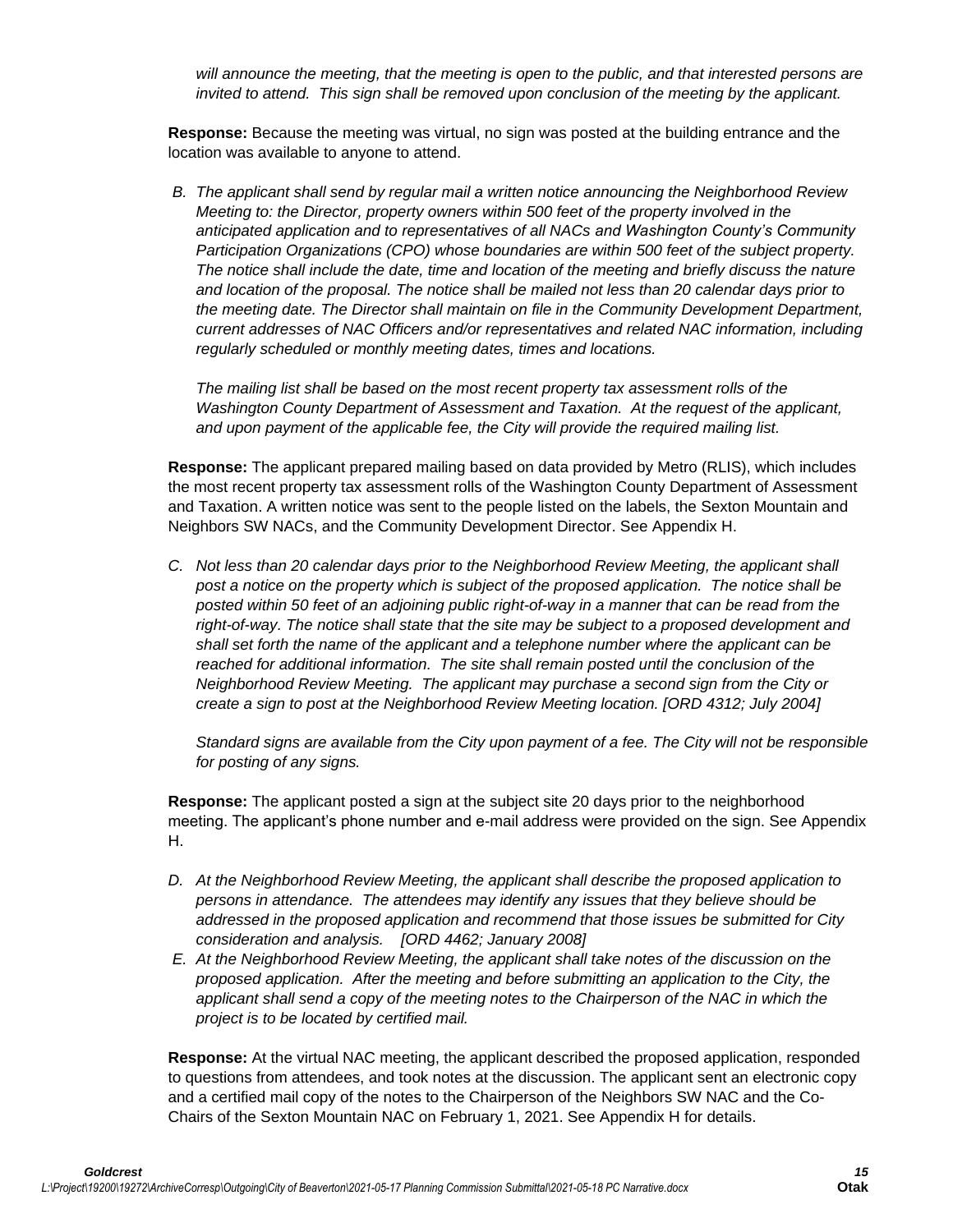- *4. To comply with this section, an applicant shall submit the following information with the application: A. A copy of the notice sent to surrounding property owners and the NAC Representatives as* 
	- *described in Section 50.30.3.B.*
	- *B. A copy of the mailing list used to send out meeting notices as described in Section 50.30.3.B.*
	- *C. A written statement containing the information posted on the property as described in Section 50.30.3.C.*
	- *D. An affidavit of mailing and posting notices as described in Sections 50.30.3.A through C.*
	- *E. Copies of written materials and 8.5" x 11" size plans presented at the Neighborhood Review Meeting.*
	- *F. Notes of the meeting, including the meeting date, time, and location, the name and address of those attending, and a summary of oral and written comments received.*
	- *G. A certified mail receipt indicating mailing of the meeting notes to the Chairperson of the NAC.*

**Response:** The above-listed information has been submitted with the application as Appendix H.

# **VII. Compliance with Beaverton Development Code Title 60**

**Response:** Design Review approval is requested for the proposed multifamily residential building. Where Design Standards cannot be met for the proposed development, the corresponding Design Guidelines are addressed instead. Table 6 below identifies the subject standards and corresponding design guidelines addressed in their place.

| <b>Standard</b> | <b>Corresponding Design</b><br><b>Guideline</b> | <b>Item Addressed</b>                   |  |  |
|-----------------|-------------------------------------------------|-----------------------------------------|--|--|
| 60.05.15.1.A    | 60.05.35.1.A and B                              | Buildings more than 200 ft. in length.  |  |  |
| 60.05.15.1.C    | 60.05.35.1.E                                    | Permanent architectural features        |  |  |
| 60.05.15.1.D    | 60.05.35.1.E                                    | More than 150 ft. of blank wall         |  |  |
| 60.05.15.2.C    | 60.05.35.2.B                                    | Parapet wall requirement for flat roofs |  |  |
| 60.05.20.5.A    | 60.05.40.5                                      | Landscape planter island for every 8    |  |  |
|                 |                                                 | contiguous spaces                       |  |  |

#### *Table 6. Design Guidelines Addressed in Place of Standards*

# *A. 60.05. Design Review Principles, Standards, and Guidelines 60.05.15. Building Design and Orientation Standards.*

*Unless otherwise noted, all standards apply in all zoning districts.*

- *1. Building articulation and variety.*
	- *A. Attached residential buildings in Residential zones shall be limited in length to two hundred (200) feet.*

**Response:** The subject site is zoned R1, therefore, this standard is applicable. As noted on Sheet A21, the length of the building exceeds 200' on both frontages. This length is broken into three smaller segments that exceed 200'. The west segment is 58' long, the north segment is 126' long, and the south segment is 161' long. The corresponding Design Guideline 60.05.35.1.A and B. is addressed below in Design Review Guidelines.

- *B. Buildings visible from and within 200 feet of an adjacent public street shall have a minimum portion of the street-facing elevation(s) and the elevation(s) containing a primary building entrance or multiple tenant entrances devoted to permanent architectural features designed to provide articulation and variety. These permanent features include, but are not limited to windows, bays and offsetting walls that extend at least eighteen inches (18"), recessed entrances, loading doors and bays, and changes in material types. Changes in material types shall have a minimum dimension of two feet and minimum area of 25 square feet. The percentage of the total square footage of elevation area is:*
	- *1. Thirty (30) percent in Residential zones and all uses in Commercial and Multiple Use zones.*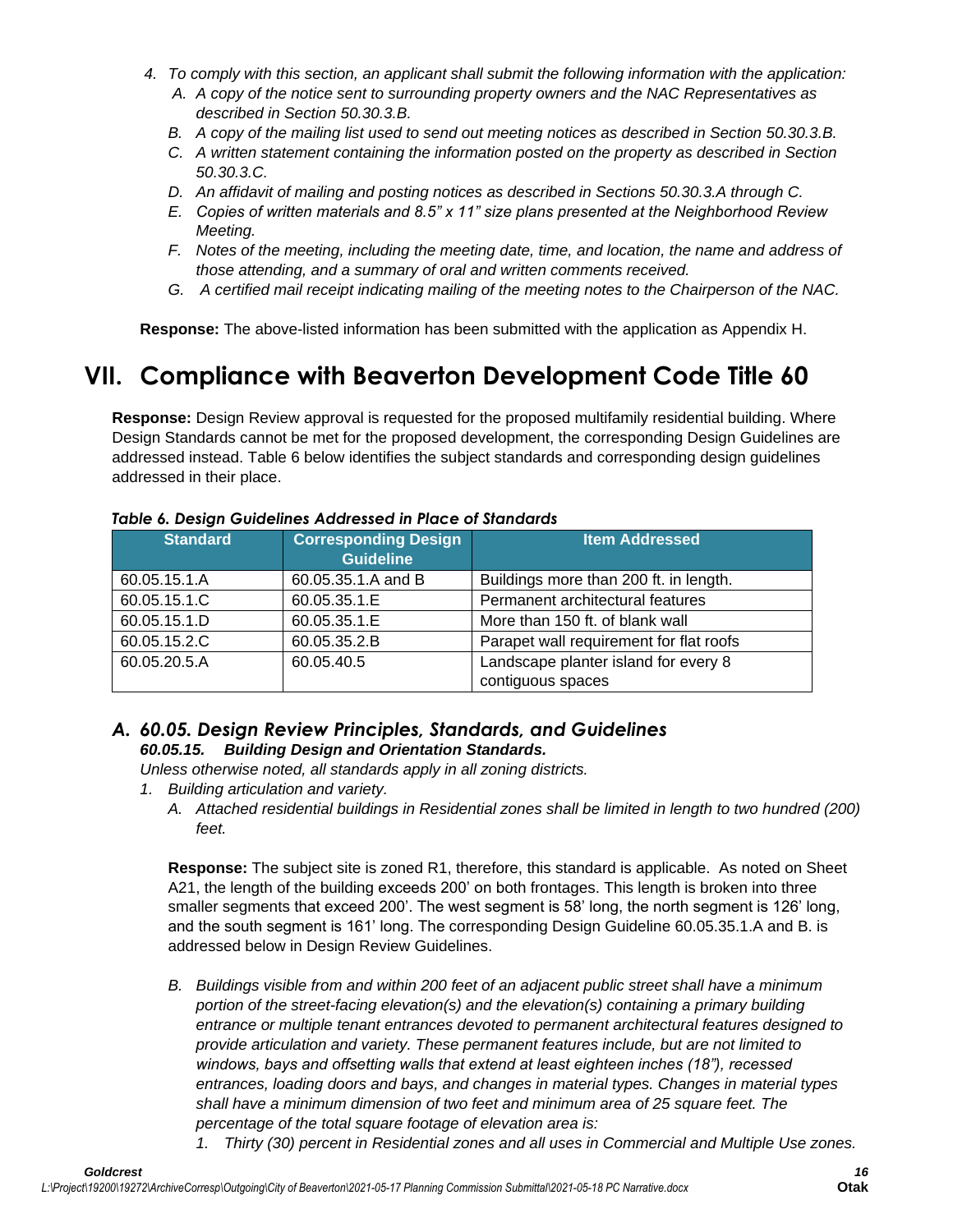Response: There are three public streets adjacent to the site: 175<sup>th</sup> Ave, Goldcrest Ln, and 172<sup>nd</sup> Ave. The building is within 200' of and visible from each of these streets. At least 30 percent of each building elevation is devoted to permanent architectural features including windows, bays, changes in plane and changes in material type. See Architecture sheets for details.

The street-facing elevations and the elevation containing the primary building entrances use architectural features designed to provide articulation and variety. Fenestration design includes a variety of residential windows at the apartment units and aluminum storefront systems at common areas to create visual interest on the elevations. A series of alternating faceted projecting bays and faceted recessed insets create architectural rhythm on the elevations and interest at the roof line. Primary building entrances are recessed into the building massing to create a sense of depth and a welcoming entrance for residents, staff, and guests. Each primary building entry is covered by an overhead canopy to provide year-round weather protection. Building elevations use a combination of horizontal fiber cement siding with vertical joints, and fiber cement panel with vertical trim to create an interesting juxtaposition of patterns. The exterior fiber cement cladding is painted in a sophisticated palette of colors that break the building scale down into neighborhoodfriendly segments while also complimenting the cladding textures.

More than 30 percent (31.4 percent) of the SW 172nd facade is recessed, includes a change in material, or projects; 34.5 percent of the SW Goldcrest Ln facade is recessed, includes a change in material, or projects; and 30 percent of the SW  $175<sup>th</sup>$  Ave elevation meets this standard.

# *[…]*

*C. The maximum spacing between permanent architectural features, both vertically and horizontally, shall be no more than:*

*1. Forty (40) feet in Residential zones, and all uses in Commercial and Multiple Use zones. […]*

**Response:** The R1 zone is a residential zone, and these standards are applicable to the proposed building. Building plans and elevations are included as Architectural Sheets A21, A22, A23, A24, A31, A32.

Each of the elevations is well-articulated and includes a variety of permanent architectural features. The spacing between permanent architectural features on all buildings does not exceed 40 ft. However, there is a lack of clarity about how this standard is to be applied, and as a result, corresponding Design Guideline 60.05.35.1.E is addressed below in Design Review Guidelines.

*D. In addition to the requirements of Section 60.05.15.1.B. and C, detached and attached residential building elevations facing a street, common green or shared court shall not consist of undifferentiated blank walls greater than 150 square feet in area. Building elevations shall be articulated with architectural features such as windows, dormers, porch details, alcoves, balconies or bays.* 

**Response:** The residential building elevations face two streets, and there are areas of blank wall that exceed 150 sq. ft. in area. Corresponding Design Guidelines 60.05.35.1.A is addressed below in Design Review Guidelines.

- *2. Roof forms.*
	- *A. All sloped roofs exposed to view from adjacent public or private streets and properties shall have a minimum 4/12 pitch.*

**Response:** All sloped roofs have a minimum 4/12 pitch. The sloped roofs on street-facing elevations have an 8/12 pitch and the sloped roofs on elevations not facing the street have a 4/12 pitch. This standard is met.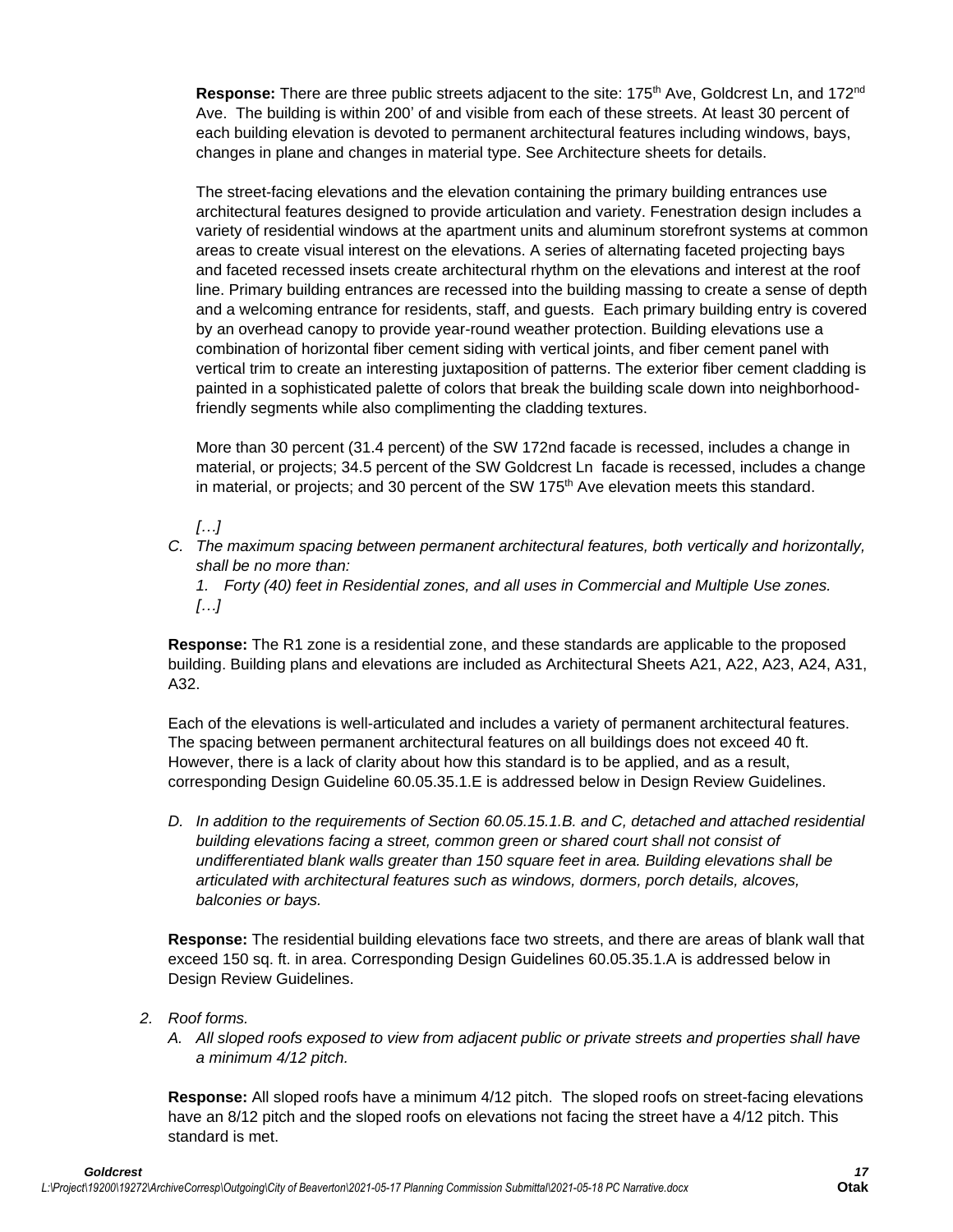*B. Sloped roofs on residential uses in residential zones and on all uses in multiple use and commercial zones shall have eaves, exclusive of rain gutters, that must project from the building wall at least twelve (12) inches.* 

**Response:** The proposed building is a residential use in a residential zone and this standard is applicable. All sloped roofs are to have eaves, exclusive of rain gutters, that project from the building wall at least 12 inches. This standard is met.

*C. All roofs with a slope of less than 4/12 pitch shall be articulated with a parapet wall that must project vertically above the roof line at least twelve (12) inches or architecturally treated, such as with a decorative cornice.* 

**Response:** All roofs with a slope of less than 4/12 pitch are articulated with a parapet wall that projects vertically above the roof line by 12 inches. This is to allow for roof membrane termination. These parapets are unoccupied and planned to hold no rooftop equipment. This standard is met.

*[…]*

- *3. Primary building entrances.* 
	- *A. Primary entrances, which are the main point(s) of entry where the majority of building users will enter and leave, shall be covered, recessed, or treated with a permanent architectural feature in such a way that weather protection is provided. The covered area providing weather protection shall be at least six (6) feet wide and four (4) feet deep.*

**Response:** All primary building entrances are covered. The main street-facing building entrance is recessed into the building massing and is protected by a permanent overhead canopy that is 8' wide and 5' deep. The two main building entrances on elevations not facing the street are protected by a permanent overhead canopy that is 7' deep and runs the continuous length of the exterior building wall. This standard is met.

- *4. Exterior building materials.*
	- *A. For attached residential uses in Residential zones and all residential uses in Multiple Use zones, a minimum of seventy-five (75) percent of each elevation that is visible from and within 200 feet of a public street or a public park, public plaza or other public open space, and on elevations that include a primary building entrance or multiple tenant entrances shall be double wall construction.*

**Response:** The proposed building is in the R1 zone, and this standard is applicable. All walls of the building are double wall construction. This standard is met.

*B. For Conditional Uses in Residential zones and all uses in Commercial and Multiple Use zones (except detached residential uses fronting streets, common greens and shared courts), a maximum of thirty (30) percent of each elevation that is visible from and within 200 feet of a public street or a public park, public plaza or other public open space, and on elevations that include a primary building entrance or multiple tenant entrances may be plain, smooth, unfinished concrete, concrete block, plywood and sheet pressboard. The remaining elevation area for all applicable uses in all applicable zones shall be architecturally treated. Appropriate methods of architectural treatment shall include, but are not limited to, scoring, changes in material texture, and the application of other finish materials such as wood, rock, brick or tile wall treatment. [ORD 4542; June 2010] [ORD 4576; January 2012] [ORD 4584; June 2012] […]*

**Response:** The proposed residential development is permitted outright in the R1 zone and this standard is not applicable.

*C. For Conditional Uses in Residential zones and all uses in Commercial and Multiple Use zones, plain, smooth, exposed concrete and concrete block used as foundation material shall not be*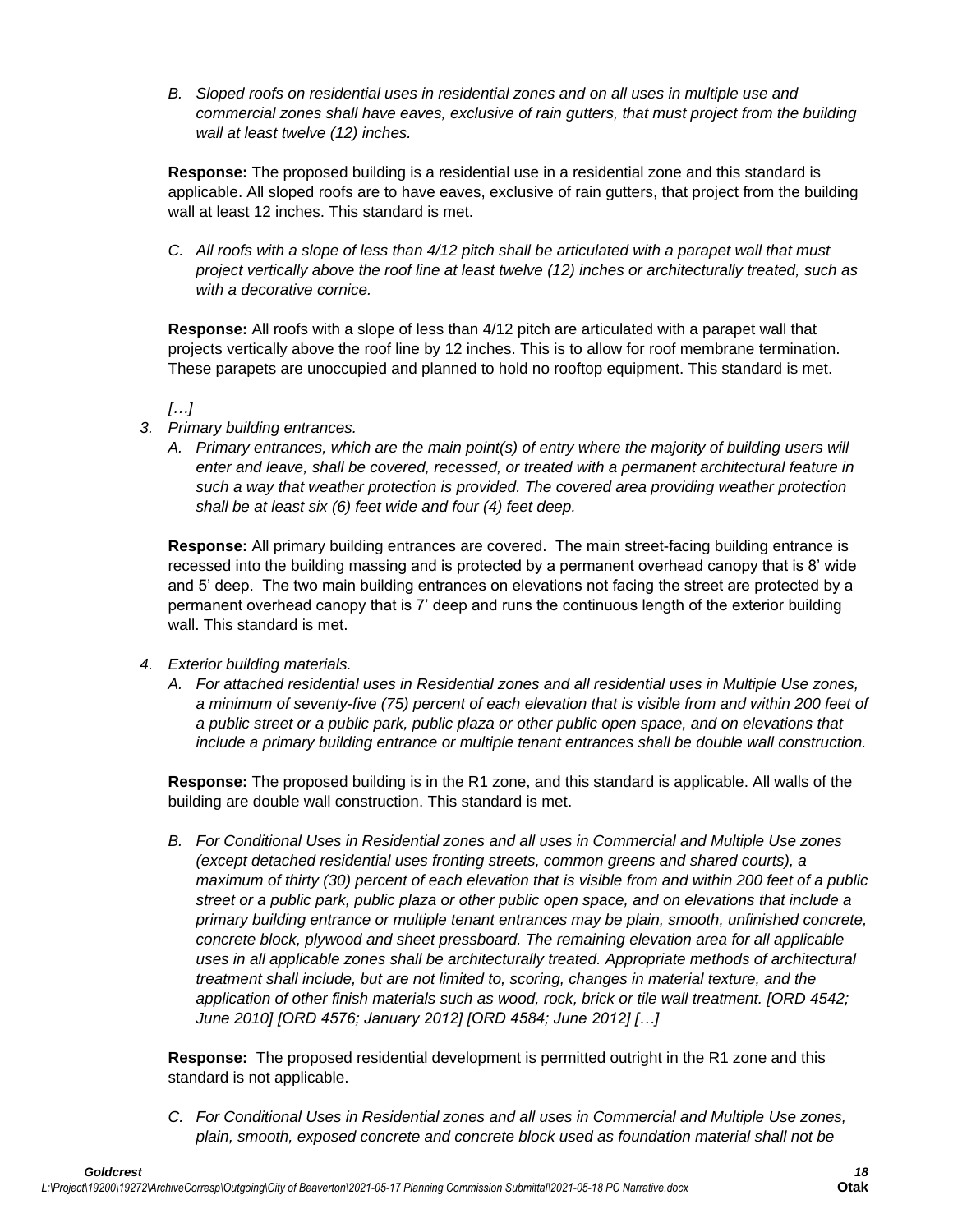*more than three (3) feet above the finished grade level adjacent to the foundation wall, unless pigmented, textured, or both. In Industrial districts, foundations may extend up to four (4) feet above the finished grade level. [ORD 4584; June 2012]*

**Response:** The proposed residential development is permitted outright in the R1 zone and this standard is not applicable.

- *5. Roof-mounted equipment.* 
	- *A. All roof-mounted equipment shall be screened from view from adjacent streets or adjacent properties in one of the following ways:*
		- *1. A parapet wall; or*
		- *2. A screen around the equipment that is made of a primary exterior finish material used on other portions of the building; or*
		- *3. Setback from the street-facing elevation such that it is not visible from the public street(s); or*
		- *4. Screened from view by another building.*

**Response:** All roof-mounted equipment will be screened by parapet walls and set back from the street-facing elevation such that it is not visible from the public streets. This standard is met.

*[…]*

*6. Building location and orientation along streets in Commercial and Multiple Use zones. […]*

**Response:** The proposed development is in the R1 zone. These standards are not applicable.

#### *60.05.20. Circulation and Parking Design Standards.*

*Unless otherwise noted, all standards apply in all zoning districts.*

- *1. Connections to the public street system.* 
	- *A. Pedestrian, bicycle, and motor vehicle connections shall be provided between the on-site circulation system and adjacent existing and planned streets as specified in Tables 6.1 through 6.6 and Figures 6.1 through 6.23 of the Comprehensive Plan Transportation Element.*

**Response**: The Comprehensive Plan Transportation Element has not yet incorporated the South Cooper Mountain plan area. The site frontages have been constructed with public streets that include pedestrian, bicycle, and motor vehicle facilities . The on-site circulation provides direct connections between building entrances and the streets, as well as direct connections to the multiuse trail on the eastern portion of the site. See Sheet C1.10. This standard is met.

- *2. Loading areas, solid waste facilities and similar improvements.* 
	- *A. All on-site service areas, outdoor storage areas, waste storage, disposal facilities, recycling containers, transformer and utility vaults and similar activities shall be located in an area not visible from a public street, or shall be fully screened from view from a public street.*

**Response:** No service areas, outdoor storage areas, or other listed facilities will be located outside of the building. Solid waste and recycling will be within the building. The location of utility vaults is not known at this time. Screening will be provided as required.

*B. Except for manufacturing, assembly, fabricating, processing, packing, storage and wholesale and distribution activities which are the principle use of a building in Industrial districts, all loading docks and loading zones shall be located in an area not visible from a public street, or shall be fully screened from view from a public street.*

**Response:** The proposed development is residential. This standard is not applicable.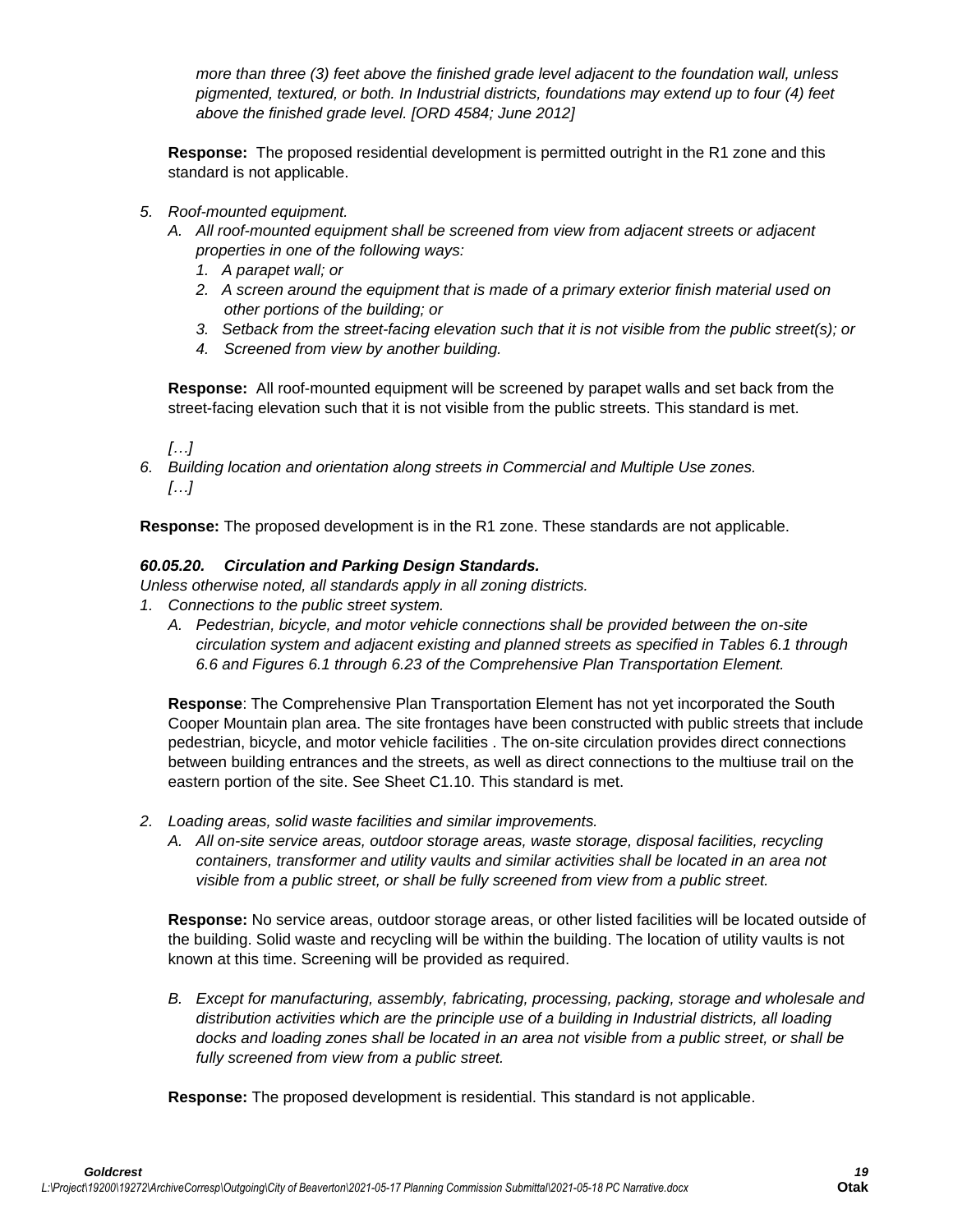- *C. Screening from public view for service areas, loading docks, loading zones and outdoor storage areas, waste storage, disposal facilities, recycling containers, transformer and utility vaults and similar activities shall be fully sight-obscuring, shall be constructed a minimum of one foot higher than the feature to be screened, and shall be accomplished by one or more of the following methods:*
	- *1. Solid screen wall constructed of primary exterior finish materials utilized on primary buildings,*
	- *2. Solid hedge wall with a minimum of ninety-five (95) percent opacity within two (2) years.*
	- *3. Solid wood fence.*

**Response:** No loading docks, loading zones, or outdoor storage or waste storage are proposed. The exact location of transformer and utility vaults will be determined during permit design in coordination with the utility providers and will be screened using one of the described methods. These standards will be met.

*D. Screening from public view by chain-link fence with or without slats is prohibited.*

**Response:** The use of chain-link fence is not proposed.

- *3. Pedestrian circulation.*
	- *A. Pedestrian connections shall be provided that link to adjacent existing and planned pedestrian facilities as specified in Tables 6.1 through 6.6 and Figures 6.1 through 6.23 of the Comprehensive Plan Transportation Element, and to the abutting public street system and on-site buildings, parking areas, and other facilities where pedestrian access is desired. Pedestrian connections shall be provided except when one or more of the following conditions exist:* 
		- *1. Where physical or topographic conditions, such as a grade change of ten (10) feet or more at a property line to an adjacent pedestrian facility, make connections impractical,*
		- *2. Where uses including manufacturing, assembly, fabricating, processing, packing, storage and wholesale and distribution activities which are the principle use of a building in Industrial districts occur,*
		- *3. Where on-site activities such as movement of trucks, forklifts, and other large equipment would present potential conflicts with pedestrians, or*
		- *4. Where buildings or other existing development on adjacent lands physically preclude a connection now or in the future.*

**Response**: The Comprehensive Plan Transportation Element has not yet incorporated the South Cooper Mountain plan area. Sidewalks have been constructed on both sites of SW 175<sup>th</sup> Ave, Goldcrest Ln, and  $172<sup>nd</sup>$  Ave Terr. As shown in Sheet C110, on-site pedestrian connections are provided to connect each building entrance to the public way, and a robust pedestrian network is proposed for the site. This standard is met.

*B. A reasonably direct walkway connection is required between primary entrances, which are the main point(s) of entry where the majority of building users will enter and leave, and public and private streets, transit stops, and other pedestrian destinations.*

**Response:** As shown in Sheet C110, on-site pedestrian connections are provided to connect each primary building entrance to the adjacent public streets. This standard is met.

*C. A reasonably direct pedestrian walkway into a site shall be provided for every 300 feet of street frontage or for every eight aisles of vehicle parking if parking is located between the building and the street. A reasonably direct walkway shall also be provided to any accessway abutting the site. This standard may be waived when topographic conditions, man-made features, natural areas, etc. preclude walkway extensions to adjacent properties.*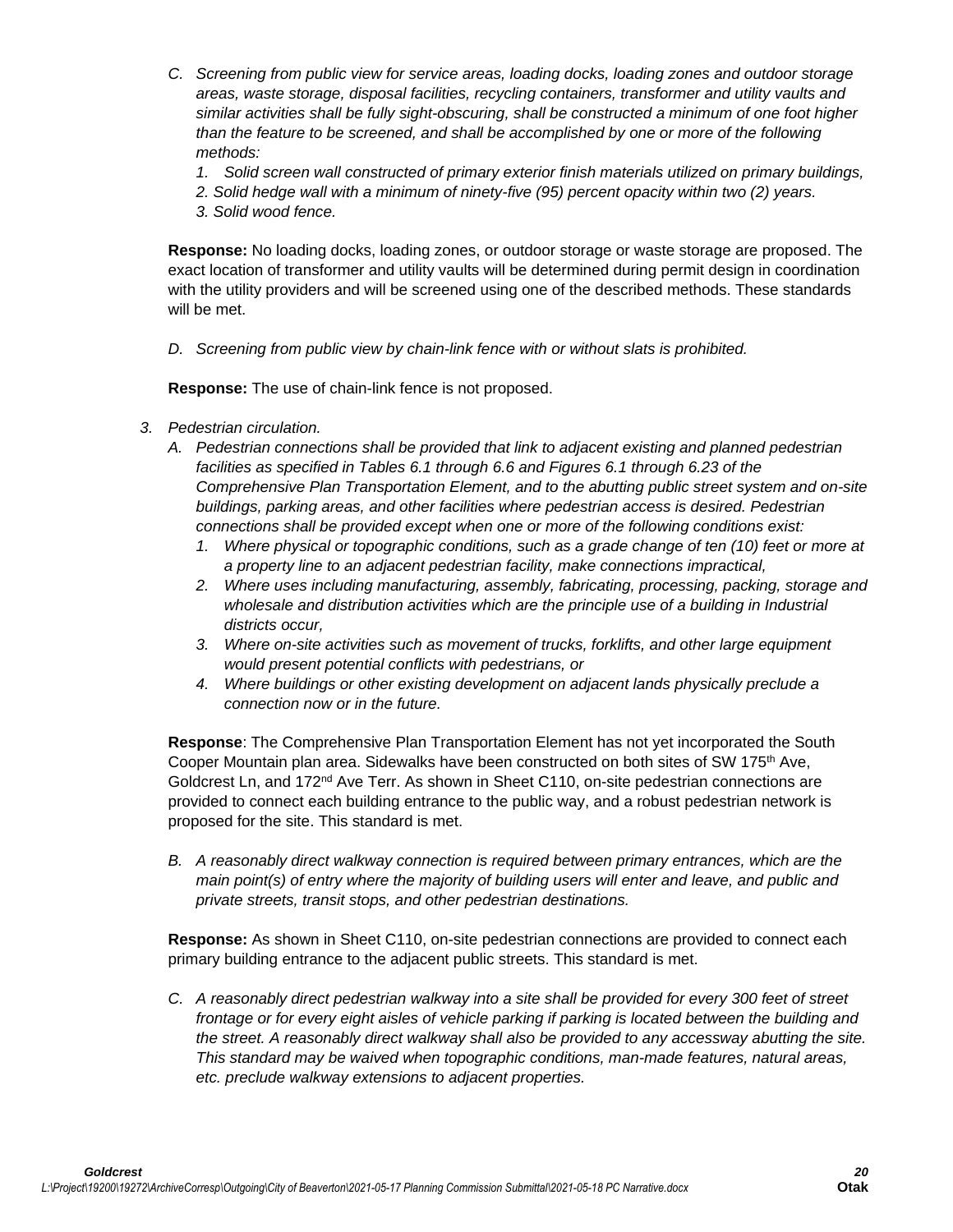**Response:** Neither of the site frontages exceed 300 ft., and the parking is not located between the building and the street. A reasonably direct walkway is provided from the main building entrances to SW 172<sup>nd</sup> Terrace, SW Goldcrest Ln, and SW 175<sup>th</sup> Ave. This standard is met.

*D. Pedestrian connections through parking lots shall be physically separated from adjacent vehicle parking and parallel vehicle traffic through the use of curbs, landscaping, trees, and lighting, if not otherwise provided in the parking lot design.*

**Response:** Pedestrian connections are between the building, the parking lot, and the multiuse trail along the eastern site boundary. These connections are physically separated from vehicle parking and traffic using curbing and landscaping. This standard is met.

*E. Where pedestrian connections cross driveways or vehicular access aisles a continuous walkway shall be provided and shall be composed of a different paving material than the primary on-site paving material.*

**Response:** Where pedestrian walkways cross driveways or vehicular access aisles, the paving material will be scored concrete to distinguish it from the primary paving material. See Sheet C110. This standard is met.

*F. Pedestrian walkways shall have a minimum of five (5) foot wide unobstructed clearance and shall be paved with scored concrete or modular paving materials. In the event that the Americans with Disabilities Act (ADA) contain stricter standards for any pedestrian walkway, the ADA standards shall apply.* 

**Response:** Pedestrian walkways are a minimum of 5 feet wide unobstructed, and they will be paved with scored concrete. Walkways meet ADA standards. This standard is met.

- *4. Street frontages and parking areas.*
	- *A. Surface parking areas abutting a public street shall provide perimeter parking lot landscaping which meets one of the following standards:*
		- *1. A minimum six (6)-foot wide planting strip between the right-of-way and the parking area. Pedestrian walkways and vehicular driveways may cross the planting strip. Trees shall be planted at a minimum 2 1/2 inch caliper at a maximum of thirty (30) feet on center. Planting strips shall be planted with an evergreen hedge that will provide a 30-inch high screen and fifty (50) percent opacity within two years. The maximum height shall be maintained at no more than thirty-six (36) inches. Areas not covered by trees or hedge shall be landscaped with live ground cover. Bumper overhangs which intrude into the planting strip shall not impact required trees or hedge; or*
		- *2. A solid wall or fence 30 to 36 inches in height parallel to and not nearer than four (4) feet from the right-of-way line. The area between the wall or fence and the street line shall be landscaped with live ground cover. Pedestrian walkways and vehicular driveways may cross the wall or fence.*

**Response:** As shown on Sheet C110, a portion of the parking lot abuts the SW 175<sup>th</sup> Ave and SW  $172<sup>nd</sup>$  Terr rights-of-way, and this standard is applicable. The edge of the parking area is located approximately 13 ft. from the right-of-way. As shown on Sheet L2.03, this area will be landscaped with a combination of trees, evergreen shrubs, and ground cover. This standard is met.

- *5. Parking area landscaping.*
	- *A. Landscaped planter islands shall be required according to the following:*
		- *1. Residential uses in residential zones, one for every eight (8) contiguous parking spaces. […]*

**Response:** The site is zoned R1, and these standards are applicable. As shown in Sheet L1.00, landscaped planter islands are provided at regular intervals within the parking lot. However, 3 of the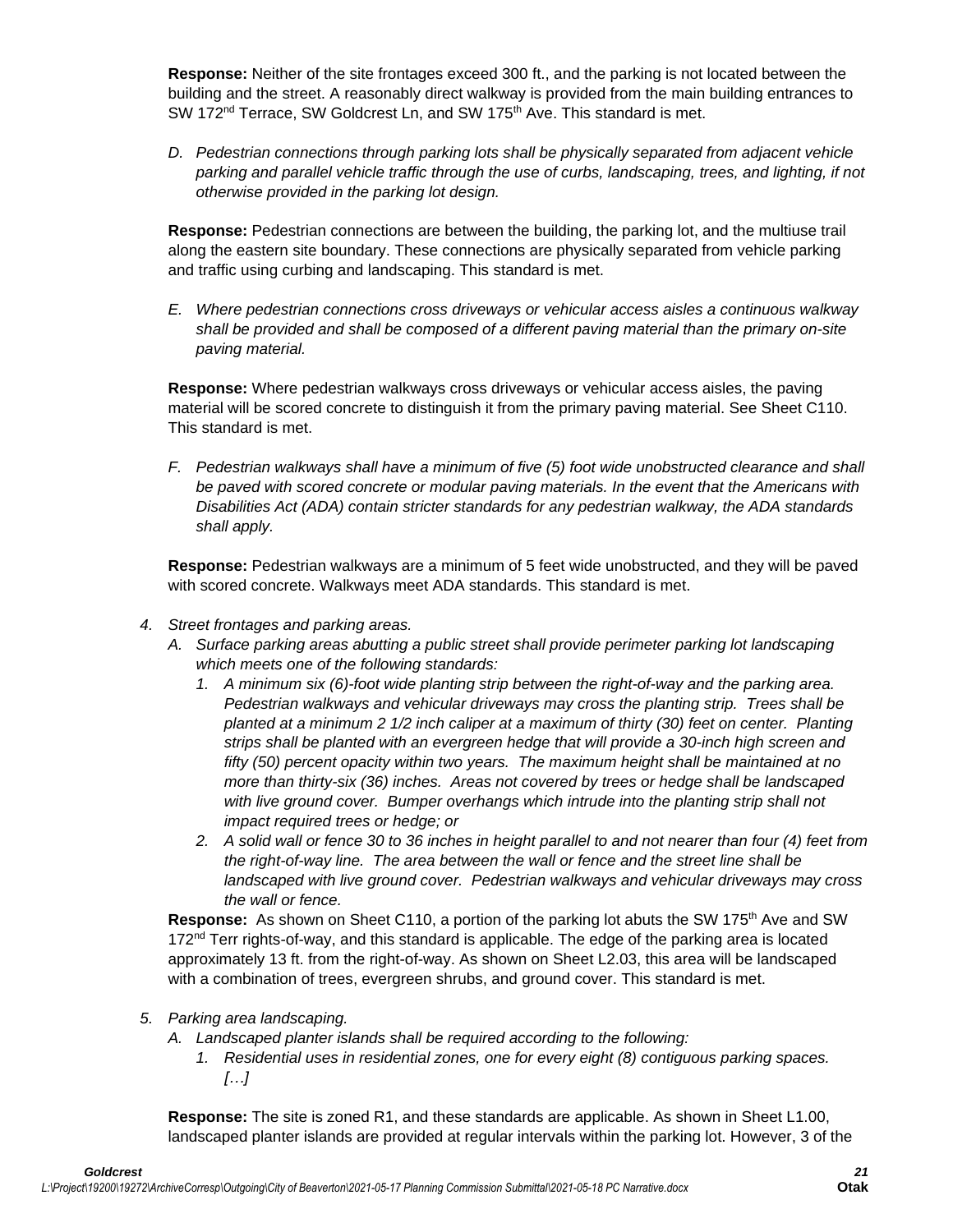parking areas exceed 8 contiguous parking spaces. The corresponding Design Guideline 60.05.40.5 is addressed below in Design Review Guidelines.

*B. The island shall have a minimum area of 70 square feet, and a minimum width of 6 feet, and shall be curbed to protect landscaping. The landscaped island shall be planted with a tree having a minimum mature height of 20 feet. If a pole-mounted light is proposed to be installed within a landscaped planter island, and an applicant demonstrates that there is a physical conflict for siting the tree and the pole-mounted light together, the decision-making authority may waive the planting of the tree, provided that at least seventy-five (75) percent of the required islands contain trees. Landscaped planter islands shall be evenly spaced throughout the parking area.*

**Response:** Each landscaped planter island provided in the parking lot exceeds 70 square feet in area and 6 feet in width and has curbs on all sides. Each island is planted with at least one tree with a minimum mature height of 20 feet. Large, central landscape islands with large trees have also been provided to enhance landscaping. See Sheet L1.00. This standard is met.

- *C. Linear raised sidewalks and walkways within the parking area connecting the parking spaces and on-site building(s) may be counted towards the total required number of landscaped islands, provided that all of the following is met:*
	- *1. Trees are spaced a maximum of 30 feet on center on a minimum of one side of the sidewalk.*
	- *2. The minimum unobstructed sidewalk width is five feet.*
	- *3. The sidewalk is separated from the parking area by curbs, bollards, or other means on both sides.*
	- *4. Trees are located in planting area with groundcover or planted in covered tree wells.*
	- *5. Trees within the linear sidewalk area shall constitute no more than 50 percent of the total required number of trees within required landscaped planter islands. All remaining required trees shall be located within landscaped planter islands.*

**Response:** Though there are raised sidewalks and walkways within the parking area, they are not proposed to be counted toward the required landscape islands. This standard is not applicable.

*D. Trees planted within required landscaped planter islands or the linear sidewalk shall be of a type and species identified by the City of Beaverton Street Tree List or an alternative approved by the City Arborist.*

**Response:** All proposed trees are on the City of Beaverton Street Tree List. This standard is met.

*6. Off-Street parking frontages in Multiple Use zones.* 

**Response:** The subject site is zoned R1, a residential zone. This standard is not applicable.

*7. Sidewalks along streets and primary building elevations in Commercial and Multiple Use zones.* 

**Response:** The subject site is zoned R1, a residential zone. This application does not propose any development in a Commercial or Multiple Use Zone. This standard is not applicable.

- *8. Connect on-site buildings, parking, and other improvements with identifiable streets and drive aisles in Residential, Commercial, and Multiple Use zones.* 
	- *A. Parking lot drive aisles that link public streets and/or private streets with parking stalls shall be designed as private streets consistent with the standard as described under Section 60.05.20.8.B., unless one of the following is met:*
		- *1. The parking lot drive aisle is less than 100 feet long;*
		- *2. The parking lot drive aisle serves 2 or less residential units; or*
		- *3. The parking lot drive aisle provides direct access to angled or perpendicular parking stalls.*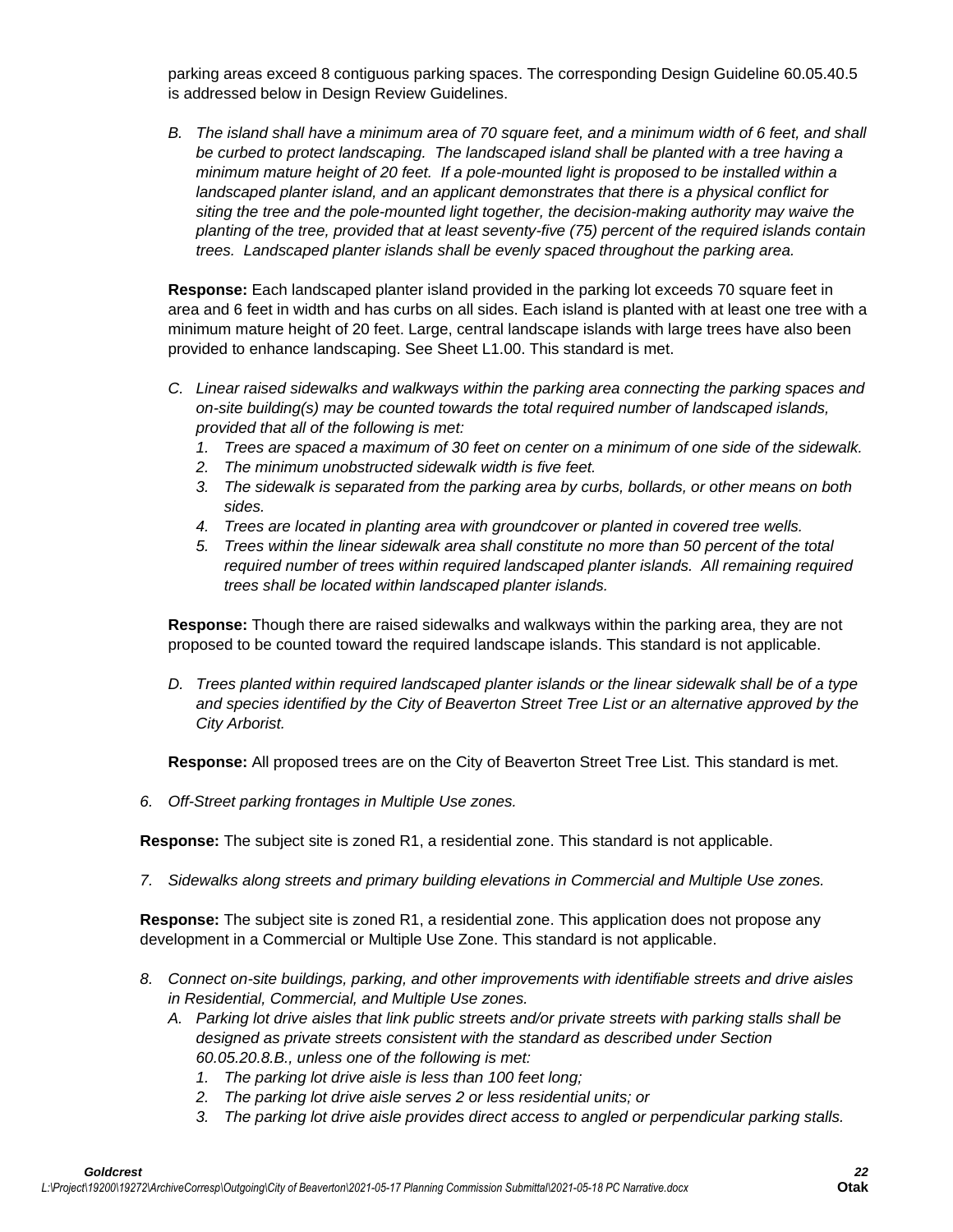**Response:** The proposed parking lot drive aisles are less than 100 ft. long. This standard is not applicable.

- *B. Private streets, common greens, and shared courts shall meet the following standards:*
	- *1. Private streets serving non-residential uses and residential uses having five or more units shall have raised curbs and minimum five (5) foot wide unobstructed sidewalks on both sides.*

**Response:** No private streets are proposed. This standard is not applicable.

*2. Private streets serving less than five (5) residential units shall have raised curbs and a minimum five (5) foot wide unobstructed sidewalk on at least one side.*

**Response:** No private streets are proposed. This standard is not applicable.

*3. When common greens and shared courts are utilized, an unobstructed walkway a minimum of five (5) feet wide shall be provided within the common green or shared court.* 

**Response:** No common greens or shared courts are proposed with the proposed development. This standard is not applicable.

*[…]*

# *60.05.25. Landscape, Open Space, and Natural Areas Design Standards.*

*Unless otherwise noted, all standards apply in all zoning districts.*

*[…]*

*3. Minimum landscape requirements for residential developments consisting of eight (8) or more units of Attached Housing or Compact Detached Housing.* 

**Response:** The proposed development consists of more than 8 units of Attached Housing and these standards are applicable. Where it's not possible to meet the Design Standards under Section 60.05.25.3, these standards are addressed under the corresponding Design Guidelines for Section 60.05.45.1.

*A. Common open space shall consist of active, passive, or both open space areas, and shall be provided as follows:*

*[…]*

*2. For developments that are part of a Planned Unit Development, provisions of Section 60.35.15.4. shall apply.* 

**Response:** The subject site is part of the South Cooper Mountain Heights PUD, which addressed the provisions of Section 60.35.15.4 and common open space requirements for the overall PUD area. No revisions to the approved open space are proposed with this project. Parcel 2 (the Spanos multifamily development) is providing the required active open space for Phase 5. The common open space requirement for this site has been met.

*[…]*

*H. In phased developments, common open space shall be provided in each phase of the development consistent with or exceeding the requirements for the size and number of dwelling units proposed.*

**Response:** The proposed development is part of Phase 5 of the South Cooper Mountain Heights PUD. Per CU2017-0005, Phase 5 is required to provide 0.87 acres of active common open space.

The Spanos development to the south is providing the common open space required for Phase 5, and no further common open space is required to meet the requirements of Phase 5. This standard is met.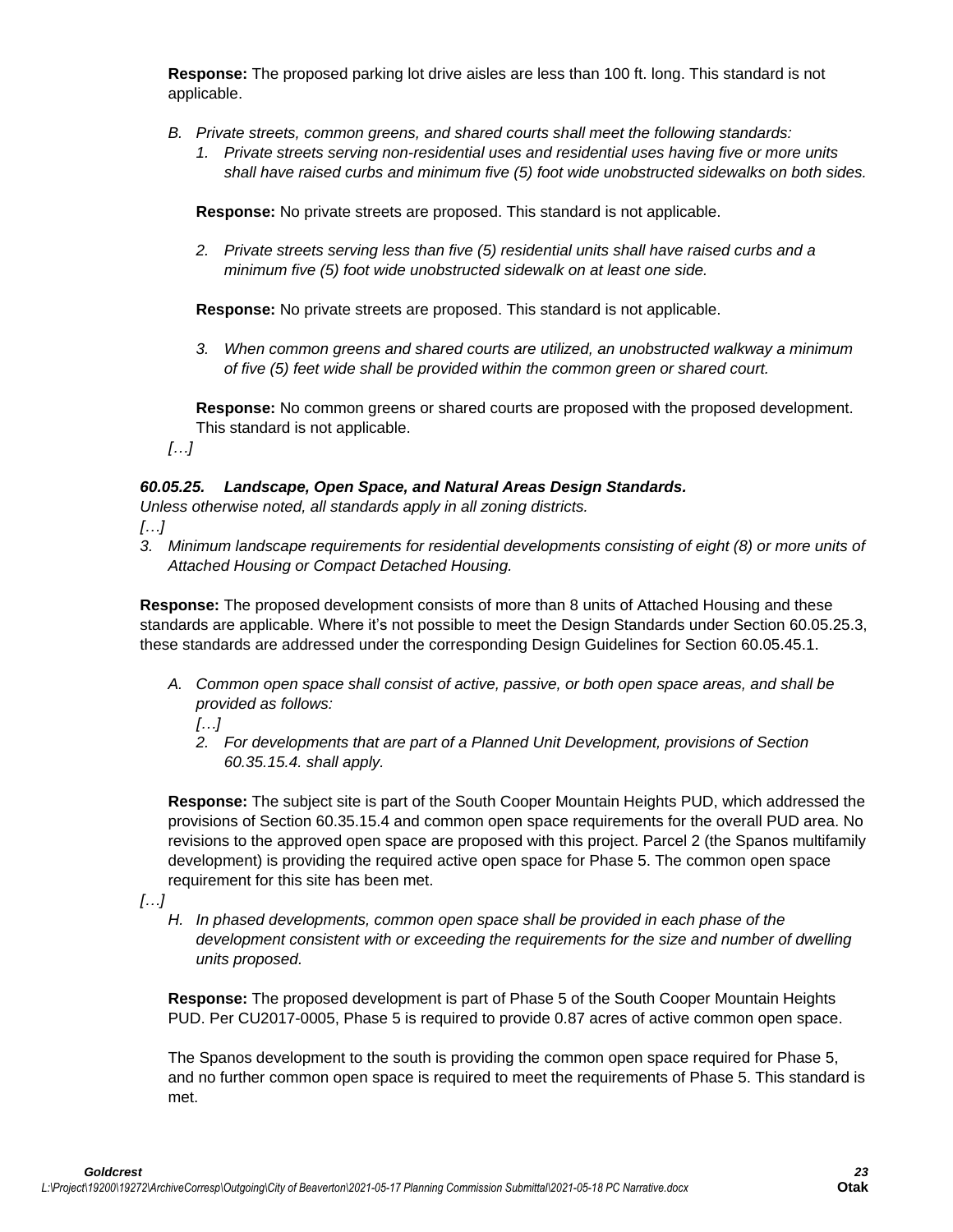- *I. Active common open spaces shall be included in all developments, and shall include at least two (2) of the following improvements:*
	- *1. A bench or other seating with a pathway or other pedestrian way;*
	- *2. A water feature such as a fountain;*
	- *3. A children's play structure;*
	- *4. A gazebo;*
	- *5. Clubhouse;*
	- *6. Tennis courts;*
	- *7. An indoor or outdoor sports court; or*
	- *8. An indoor or outdoor swimming and/or wading pool.*
	- *9. Plaza*

**Response:** As noted above, no active common open spaces are required with this development. These standards are not applicable. However, the open spaces being provided on site include a plaza, a children's play structure, seating, and garden beds.

*[…]*

*4. Additional minimum landscape requirements for Attached Housing and Compact Detached Housing: A. All front yard areas and all required open space areas not occupied by structures, walkways, driveways, plazas or parking spaces shall be landscaped.* 

**Response:** All front yard areas and unpaved areas are proposed to be landscaped. Refer to landscape plans on Sheet L1.00. This standard is met.

*B. Landscaping shall include live plants or landscape features such as fountains, ponds or other*  landscape elements. Bare gravel, rock, bark and similar materials are not a substitute for plant *cover, and shall be limited to no more than twenty-five (25) percent of the landscape area.*

**Response:** Landscape plantings are proposed to cover the landscape area. Gravel, rock, and bark are limited to less than 25 percent of the landscape area. See Sheet L1.00. This standard is met.

*C. For the purposes of this Section, vehicular circulation areas and parking areas, unless provided as part of a shared court, shall not be considered landscape area.* 

**Response:** The landscaped area calculations does not include the land proposed for parking or vehicular circulation. This standard is met.

- *D. All street-facing building elevations shall have landscaping along their foundation, excluding buildings that are placed at the property line or setback less than 12-inches from the property line. When a porch obstructs a foundation, landscaping shall be installed along the outer edge of the*  porch. This landscaping requirement shall not apply to portions of the building facade that provide *access for pedestrians or vehicles to the building, or for plazas adjacent to the building. The foundation landscaping shall meet the following minimum standards:*
	- *1. The landscaped area shall be at least three (3) feet wide; and,*

**Response:** This standard is applicable both street-facing elevations. The street-facing elevation on Goldcrest Ln is landscaped with trees, shrubs and groundcovers. The street facing elevation on 172<sup>nd</sup> Terr are landscaped with shrubs and groundcovers. Trees are not proposed along the  $172<sup>nd</sup>$  Terr elevation as there are underground utilities along that frontage. This standard is met.

*2. For every three (3) lineal feet of foundation, an evergreen shrub having a minimum mature height of twenty-four (24) inches shall be planted; and,*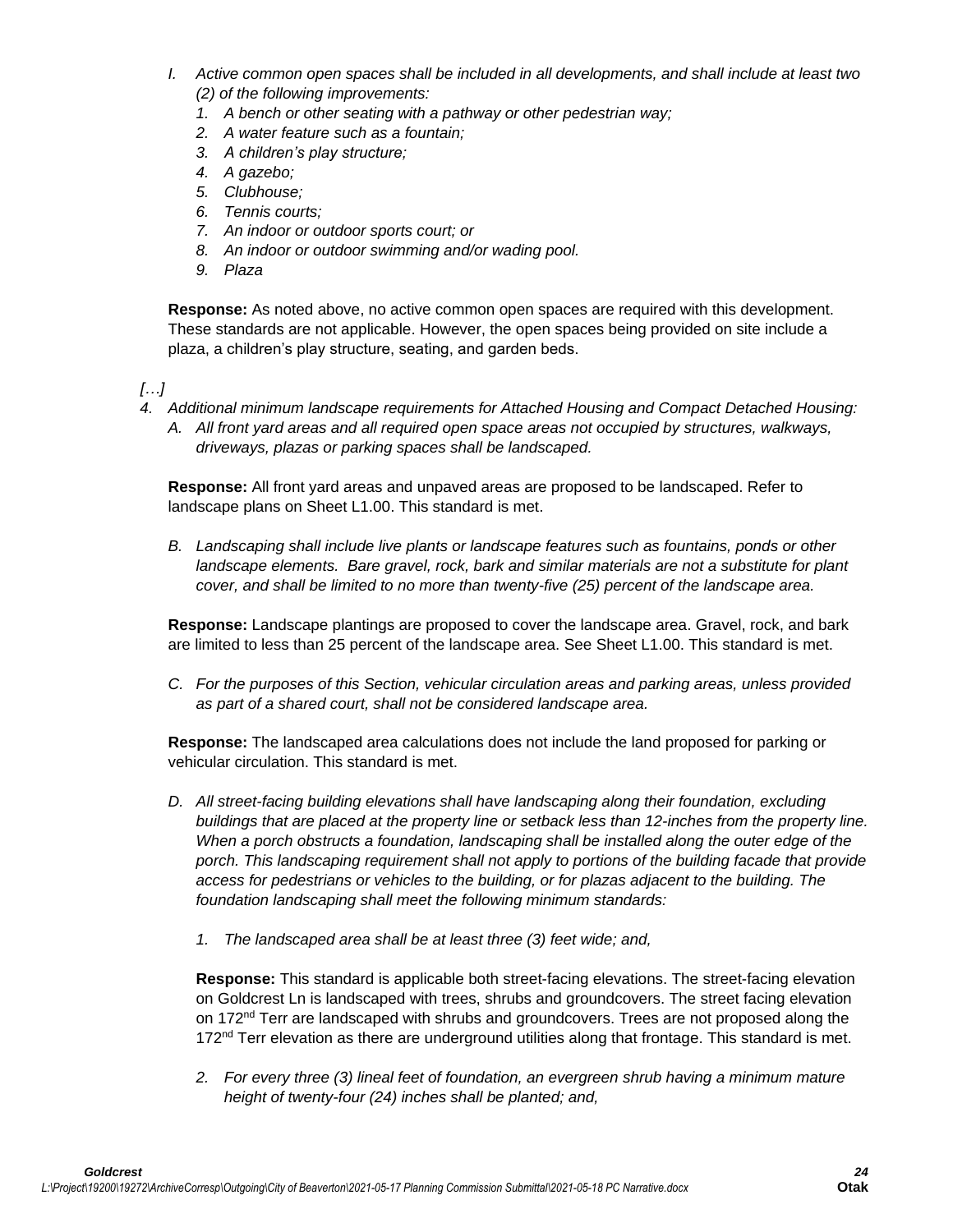**Response:** As shown on Sheets L1.00, evergreen shrubs with a minimum mature height of 24 inches are provided, for at least every three linear feet of foundation. There are 253 linear feet of street facing foundation when subtracting for the building entry plaza and egress ramp. This requires 85 shrubs, and there are 87 evergreen shrubs provided.

*3. Groundcover plants shall be planted in the remainder of the landscaped area.*

**Response:** Groundcover plants are planted in the remainder of the foundation landscape area. This standard is met.

- *E. The following minimum planting requirements for required landscaped areas shall be complied with. These requirements shall be used to calculate the total number of trees and shrubs to be included within the required landscape area:*
	- *1. One (1) tree shall be provided for every eight hundred (800) square feet of required landscaped area. Evergreen trees shall have a minimum planting height of six (6) feet. Deciduous trees shall have a minimum caliper of 1.5 inches at time of planting.*

**Response:** The proposed development provides roughly 24,500 sq. ft. of landscaping, and 94 trees. The development includes 1 tree for every 261 feet of landscape area. This standard is met.

*2. One (1) evergreen shrub having a minimum mature height of forty-eight (48) inches shall be provided for every four hundred (400) square feet of required landscaped area.*

**Response:** The proposed development provides roughly 24,500 sf. of landscaping, and 248 tall evergreen shrubs. The development includes 1 evergreen shrub per 98 square feet. This standard is met.

*3. Live ground cover consisting of low-height plants, or shrubs, or grass shall be planted in the portion of the landscaped area not occupied by trees or evergreen shrubs. Bare gravel, rock, bark or other similar materials may be used, but are not a substitute for ground cover plantings, and shall be limited to no more than twenty-five (25) percent of the required landscape area.*

**Response:** Live ground cover plantings are planned for the areas surrounding trees and shrubs landscape area. Gravel, rock, and bark are limited to less than 25 percent of the landscape area. This standard is met.

*F. A hard surface pedestrian plaza or combined hard surface and soft surface pedestrian plaza, if proposed shall be counted towards meeting the minimum landscaping requirement, provided that the hard-surface portion of the plaza shall not exceed twenty-five (25) percent of the minimum landscaping requirement. […]*

**Response:** A hard surface pedestrian plaza of approximately 4,200 sq. ft. is proposed at the building entry and interior courtyard area. This area is not counted toward the minimum landscaping requirement.

*[…]*

*8. Retaining walls. Retaining walls greater than six (6) feet in height or longer than fifty (50) lineal feet used in site landscaping or as an element of site design shall be architecturally treated with contrasting scoring, or texture, or pattern, or off-set planes, or different applied materials, or any combination of the foregoing, and shall be incorporated into the overall landscape plan, or shall be screened by a landscape buffer. Materials used on retaining walls should be similar to materials used in other elements of the landscape plan or related buildings, or incorporate other landscape or decorative features exclusive of signs. If screening by a landscape buffer is utilized, a buffer width of at least five (5) feet is required, landscaped to the B3-High Screen Buffer standards.*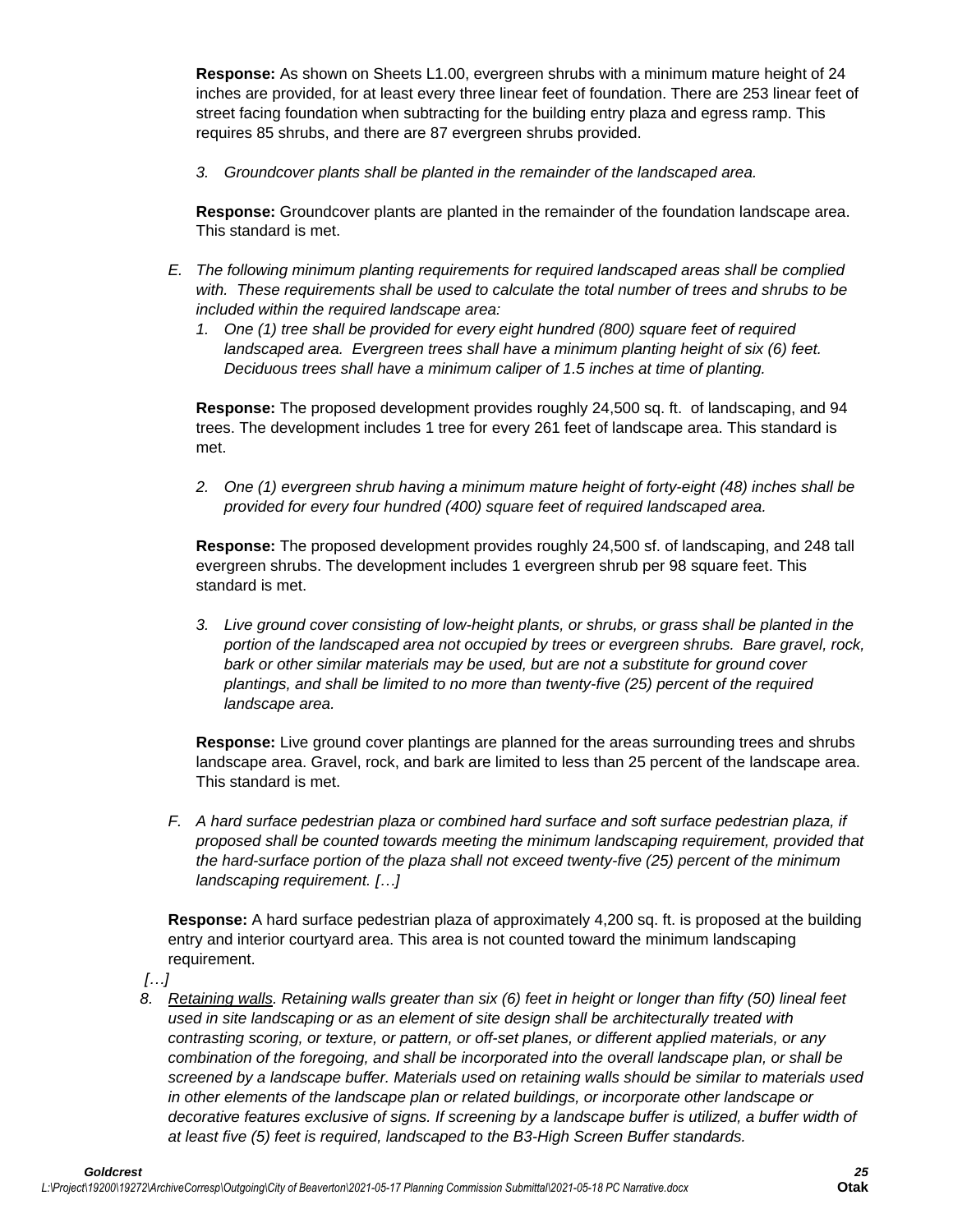**Response:** A seat/retaining wall of 1 ft. 8 in. in height is proposed at the northeast corner of the building and adjacent to the secondary entrance on SW 172 $<sup>nd</sup>$  Terr. This wall exceeds 50 ft. in length; though the</sup> wall is not visible from the right-of-way, it is retaining soil form the street side. The walls exceeding 50 ft. in length will be textured (see example below); the seat walls in the plaza that are less than 50 ft. in length will be concrete. See Sheet C110.



This standard is met.

- *9. Fences and walls.* 
	- *A. Fences and walls shall be constructed of any materials commonly used in the construction of fences and walls such as wood, stone, rock, or brick, or other durable materials.*
	- *B. Chain link fences are acceptable as long as the fence is coated and includes slats made of vinyl, wood or other durable material. Slats may not be required when visibility into features such as open space, natural areas, parks and similar areas is needed to assure visual security, or into onsite areas in industrial zones that require visual surveillance.*
	- *C. Masonry walls shall be a minimum of six inches thick. All other walls shall be a minimum of three inches thick.*
	- *D. For manufacturing, assembly, fabricating, processing, packing, storage and wholesale and distribution activities which are the principle use of a building in Industrial districts, the preceding standards apply when visible from and within 200 feet of a public street.*
	- *E. Fences and walls:*
		- *1. May not exceed three feet in height in a required front yard along streets, except required above ground stormwater facilities fencing which may be four feet in height in a required front yard, and eight feet in all other locations.*
		- *2. May be permitted up to six feet in a required front yard along designated Collector and Arterial streets.*
		- *3. For detached housing along streets and housing facing common greens and shared courts in Multiple Use zones, 3 feet high fences and walls are permitted in front of the building, and on corner lots abutting a street, along the side of the building. Higher fences and walls are permitted on corner lots along the side of the building beginning within 15 feet of the back end of the building nearest to the property line.*

**Response**: No retaining walls are proposed on site. Fencing is proposed to enclose the play area adjacent to the building. As shown in Sheet L2.01, the proposed fence consists of vertical metal pickets for a durable and elegant design. No fencing is proposed within the required yards. This standard is met.

*10. Minimize significant changes to existing on-site surface contours at residential property lines. A. Where grading is proposed, the requirements listed in in Section 60.15.10.2 shall apply .*

**Response:** There are no identified significant groves or trees, or identified historic trees, located on abutting properties with tree root zones within 25 feet of the subject site's property lines. The standards of 60.15.10.2 are addressed in Section VII of this narrative.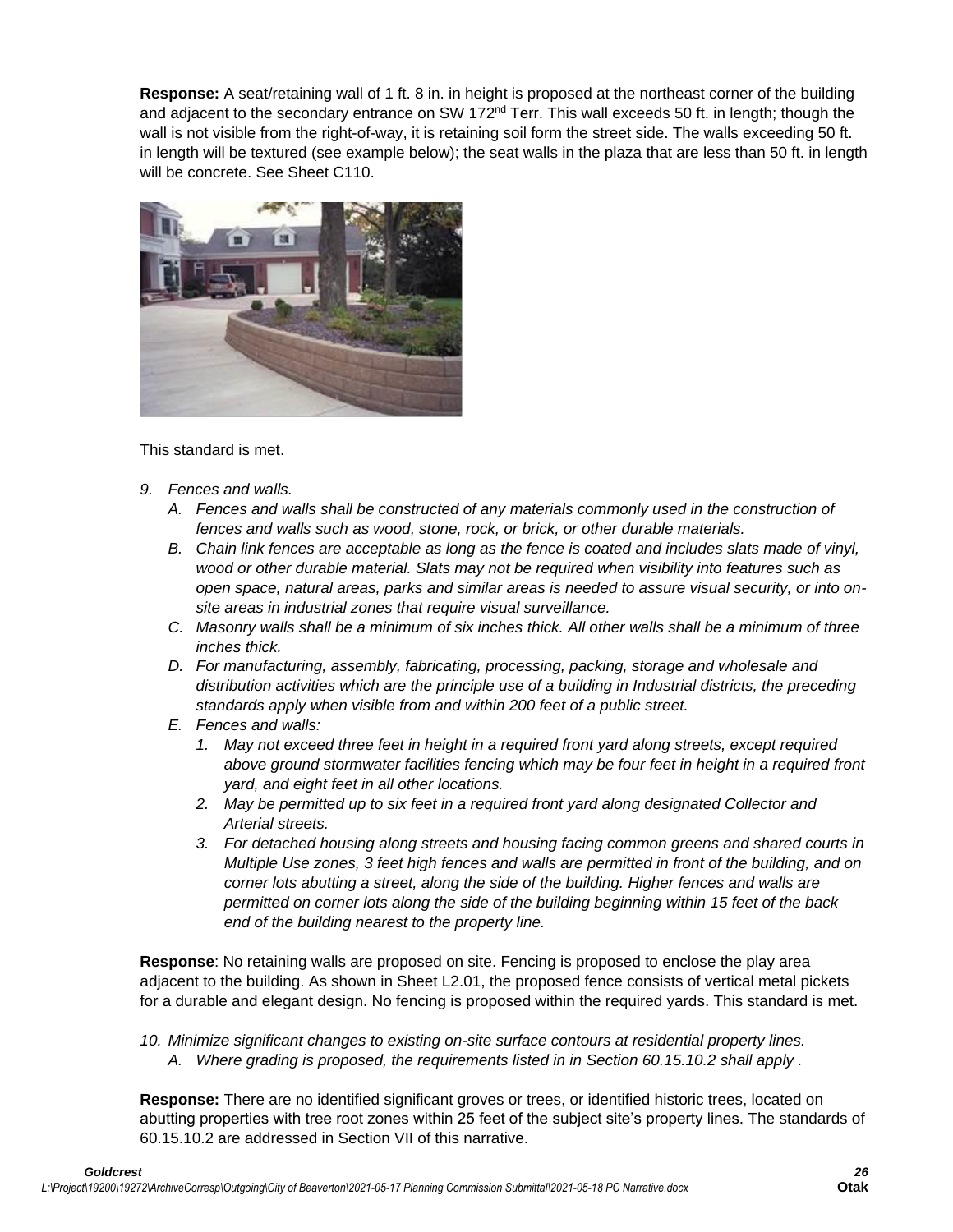*11. Integrate water quality, quantity, or both facilities. Non-vaulted surface stormwater detention and treatment facilities having a side slope greater than 2:1 shall not be located between a street and the front of an adjacent building.*

**Response**: Stormwater detention and treatment facilities are a combination of belowground detention basins and water quality treatment swales (LIDA). None of these facilities have slopes greater than 2:1 or are located between the street and the building. This standard is not applicable.

*12. Natural areas. Development on sites with City-adopted natural resource features such as streams, wetlands, significant trees and significant tree groves, shall preserve and maintain the resource without encroachment into any required resource buffer standard unless otherwise authorized by other City or CWS requirements.* 

**Response**: The site does not contain any City-adopted natural resource features. This standard is not applicable.

- *13. Landscape buffering and screening. All new development and redevelopment in the City subject to Design Review shall comply with the landscape buffering requirements of Table 60.05-2. and the following standards. For purposes of this Section, a landscape buffer is required along the property lines between different zoning district designations. A landscape buffer is required for non-residential land uses and parks in Residential zoning districts.* 
	- *A. Applicability of buffer standards:*
		- *1. The buffer standards shall not be applicable to individual single-family buildings on individual parcels.*
		- *2. The buffer standards shall not apply to areas where emergency access is required.*
		- *3. The buffer standards shall not apply to areas where a public utility easement exists. This exemption only applies to trees and does not exempt the requirement of shrubs and ground cover.*
		- *4. The buffer standards shall not apply along property lines where a non-residential use is already buffered by a natural feature or an open space dedication, if such a natural buffer or dedication is at least 40 feet in width, or if the width of the natural feature or open space dedication and the density and quality of landscaping meet or exceed the applicable landscape buffer standard.*
		- *5. The buffer standards shall not apply where required for visual access purposes as determined by the City Traffic Engineer or City Police. This exemption only applies to trees and shrubs and does not exempt the requirement of ground cover. [ORD 4531; April 2010]*

*[…]*

**Response**: The subject site is zoned R1 and is adjacent to the R1 zoning district to the south and the R2 zoning district to the north and east. As such, a 5-ft. B1 buffer is required along the northern and eastern property lines. As shown on Sheet L1.00, the Goldcrest Ln frontage is approximately 168 ft. and 5.6 trees are required; 8 trees are provided. The SW 172<sup>nd</sup> Terrace frontage is approximately 307 ft. long and 10.2 trees are required. There is 1 tree provided along this frontage due to the presence of a public utility easement (PUE) between the building and the sidewalk. Therefore, the buffer standards do not apply to this frontage per 13.A.3 above. This standard is met.

## *14. Community Gardens*

- *A. Fences. Community Gardens shall have a fence constructed of a durable materials commonly used in the construction of fencing. Fences shall be a minimum of four (4) feet in height. Coated chain link may be permitted. Temporary construction fencing, erosion control fencing, tree protection fencing and other temporary fencing materials shall not be permitted.*
- *B. Parking. Parking must be available in the general vicinity of the garden, on-street parking spaces may count toward this requirement.*
- *C. Size. Community gardens shall not exceed one acre in size.*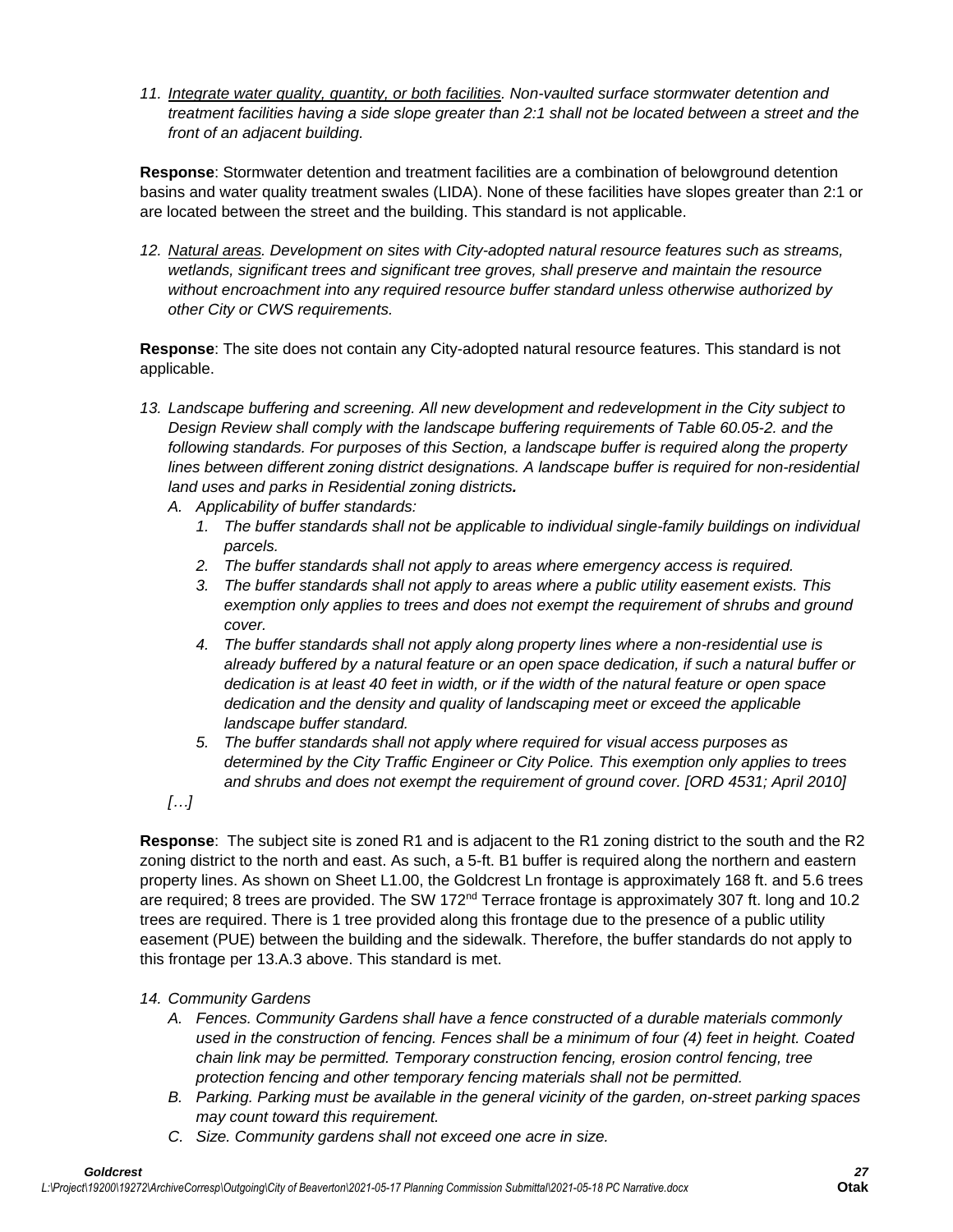**Response**: Though garden beds are proposed on site, they are for the use of residents and are not community gardens. These standards are not applicable.

# *60.05.30. Lighting Design Standards.*

*Unless otherwise noted, all standards apply in all zoning districts.*

- *1. Adequate on-site lighting and minimal glare on adjoining properties.* 
	- *A. Lighting shall be provided at lighting levels for development and redevelopment in all zoning districts consistent with the City's Technical Lighting Standards.*
	- *B. Lighting shall be provided in vehicular circulation areas and pedestrian circulation areas.*
	- *C. Lighting shall be provided in pedestrian plazas, if any developed.*
	- *D. Lighting shall be provided at building entrances.*
	- *E. Canopy lighting shall be recessed so that the bulb or lens is not visible from a public right-of-way.*

**Response**: Lighting for the proposed development is provided in vehicular parking and circulation areas, pedestrian circulation areas, and at building entrances. Sheet E101 describes the location, illumination, pole height, wattage, and light levels for the proposed development. The proposed lighting plan will provide illumination for the adjacent pedestrian pathway on the south end of the property that is being installed by the Spanos multifamily project. These standards are met.

- *2. Pedestrian-scale on-site lighting.*
	- *A. Pole-mounted Luminaires shall comply with the City's Technical Lighting Standards, and shall not exceed a maximum of:*
		- *1. Fifteen (15) feet in height for on-site pedestrian paths of travel.*
		- *2. Twenty (20) feet in height for on-site vehicular circulation areas for residential uses in Residential zoning districts.*
		- *3. Thirty (30) feet in height for on-site vehicular circulation areas in non-residential zoning districts.*
		- *4. Fifteen (15) feet for the top deck of non-covered parking structures.*
		- *5. The height of the poles for on-site pedestrian ways and on-site vehicular circulation areas shall be measured from the site's finished grade.*
		- *6. The height of the poles on the top deck of non-covered parking structures shall be measured from the finished floor elevation of the top deck.*
		- *7. The poles and bases for pole-mounted luminaires shall be finished or painted a non-reflective color.*

**Response**: Subsections 1, 2, 5, and 7 are applicable to this proposal. As shown and noted on Sheet E101 and Appendix J, pole-mounted luminaires in vehicular circulation and parking areas are 20' tall. Pedestrian paths of travel are located within the parking lot and adjacent to the building, and 14' pedestrian pole mounted luminaires are proposed in these areas. These standards are met.

## *DESIGN REVIEW GUIDELINES*

**Response:** Where Design Standards cannot be met for the proposed development, the corresponding Design Guidelines are addressed instead. See Table 6 for details. The applicable Design Guidelines are addressed below.

## *60.05.35. Building Design and Orientation Guidelines.*

**Response:** The building length exceeds 200' and is broken into three smaller segments to reduce the visual mass of the building. The west segment is 58' long, the north segment is 126' long, and the south segment is 161' long. Entries are located along each building elevation to allow pedestrian access to and through the building.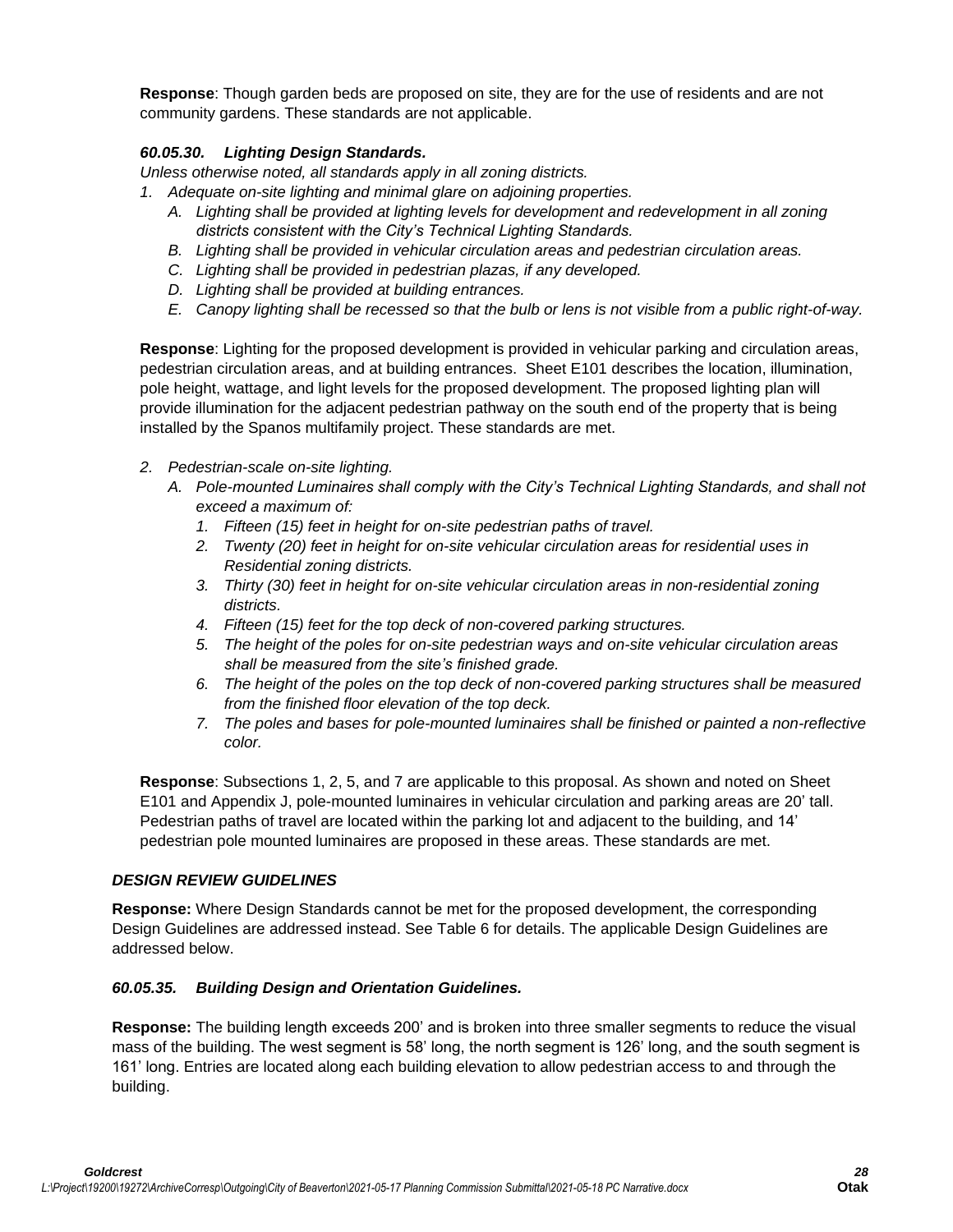- *B. Building elevations should be varied and articulated to provide visual interest to pedestrians. Within larger projects, variations in architectural elements such as: building elevations, roof levels, architectural features, and exterior finishes should be provided. (Standards 60.05.15.1.A and B)*
- *C. To balance horizontal features on longer building elevations, vertical building elements, such as building entries, should be emphasized. (Standard 60.05.15.1.B)*
- *D. Buildings should promote and enhance a comfortable pedestrian scale and orientation. This guideline does not apply to buildings in Industrial districts where the principal use of the building is manufacturing, assembly, fabricating, processing, packing, storage, wholesale or distribution activities. (Standard 60.05.15.1.B) [ORD 4531; April 2010]*
- *E. Building elevations visible from and within 200 feet of an adjacent street or major parking area should be articulated with architectural features such as windows, dormers, off-setting walls, alcoves, balconies or bays, or by other design features that reflect the building's structural system. Undifferentiated blank walls facing a street, common green, shared court, or major parking area should be avoided. (Standards 60.05.15.1.B, C, and D)*

**Response:** The street-facing elevations and the elevation containing the primary building entrances use architectural features designed to provide articulation and variety. Fenestration design includes a variety of residential windows at the apartment units and aluminum storefront systems at common areas to create visual interest on the elevations. A series of alternating faceted projecting bays and faceted recessed insets create architectural rhythm on the elevations and interest at the roof line. Primary building entrances are recessed into the building massing to create a sense of depth and a welcoming entrance for residents, staff, and guests. Each primary building entry is covered by an overhead canopy to provide year-round weather protection. Building elevations use a combination of horizontal fiber cement siding with vertical joints, and fiber cement panel with vertical trim to create an interesting juxtaposition of patterns. The exterior fiber cement cladding is painted in a sophisticated palette of colors that break the building scale down into neighborhood-friendly segments while also complimenting the cladding textures.

*[…]*

*6. Building location and orientation along streets in Commercial and Multiple Use zones. […]*

**Response:** The subject site is in the R1 zone. These standards are not applicable.

# *60.05.40 Circulation and Parking Design Guidelines.*

*Unless otherwise noted, all guidelines apply in all zoning districts.*

*[…]*

*5. Parking area landscaping. Landscape islands and a tree canopy should be provided to minimize the visual impact of large parking areas. (Standards 60.05.20.5.A through D)*

**Response:** Landscaped planter islands are provided within the surface parking lot and are generally provided for every 8 contiguous spaces; however, 3 parking areas exceed this number. Each landscaped island is planted with one deciduous tree to provide canopy cover for the parking areas, as well as shrubs and ground cover plantings. See Sheet L1.00.

*[…]*

# *B. 60.15 Land Division Standards*

*1. Applicability. The on-site surface contour grading standards specified in Section 60.15.10.3. are applicable to all land use proposals where grading is proposed, including land division proposals and design review proposals, as applicable. This Section does not supersede Section 60.05.25. (Design Review) and the exemptions listed in Section 60.15.10.2. will apply equally to design review proposals.*

**Response:** This application requests design review approval, and these standards are applicable.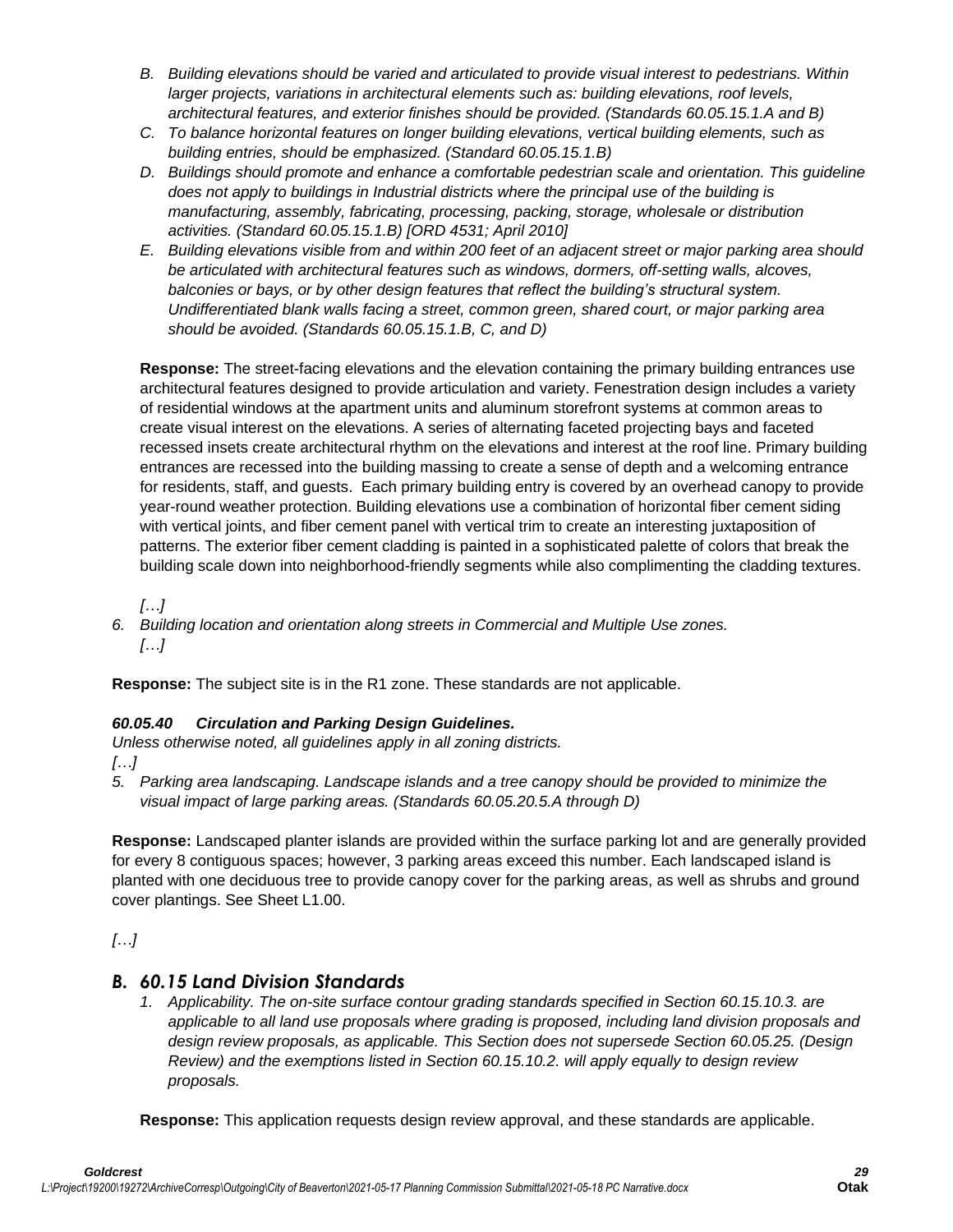- *2. Exemptions. The following improvements will be exempted from the on-site surface contour grading standards specified in Section 60.15.10.3.:*
	- *A. Public right-of-way road improvements such as new streets, street widening, sidewalks, and similar or related improvements.*
	- *B. Storm water detention facilities subject to review and approval of the City Engineer.*
	- *C. On-site grading where the grading will take place adjacent to an existing public street right-ofway, and will result in a finished grade that is below the elevation of the subject public street rightof-way; provided such grading is subject to the approval of the City Engineer, who may require appropriate erosion and sediment control mitigation measures.*

**Response:** The site is adjacent to existing public right-of-way improvements to the west, north, and east. As shown on Sheet C100, the existing grade falls at an angle across the site from 339 ft. in the northeast corner to 330 ft. in the southwest corner. As shown on Sheet C200, the proposed grading fills the lower areas of the site and excavates the higher area of the site, so the final site grade is more balanced.

*3. On-site surface contouring. When grading a site within twenty-five (25) feet of a property line within or abutting any residentially zoned property, the on-site surface contours shall observe the following:*

**Response:** The site is within 25 ft. of a property line abutting the Spanos site to the south, which is zoned R1, and an existing stormwater facility to the northwest, also zoned R1. These standards are applicable along the subject property lines. The western, northern, and eastern property lines abut existing public right-of-way and are not subject to these standards.

*A. 0 to 5 feet from property line: Maximum of two (2) foot slope differential from the existing or finished elevation of the abutting property, whichever is applicable. [ORD 4584; June 2012]*

**Response:** The existing elevation of the Spanos property at the shared property line is approximately 328 ft. and slopes up to the pedestrian pathway at maximum 3H:1V slope (within two feet vertical at 5 ft. off the property line)., which complies with this standard.

The existing elevation of the stormwater facility is approximately 331 at the property/tract line. The proposed finish grade at 5' to 10' off the property line will be at approximately 3H:1V slope (within two feet vertical at 4' off property/tract line), which complies with this standard.

*B. More than 5 feet and up to and including 10 feet from property line: Maximum of four (4) foot slope differential from the existing or finished elevation of the abutting property, whichever is applicable. [ORD 4584; June 2012]*

**Response: :** The existing elevation of the Spanos property at the shared property line is approximately 328 ft. and slopes up to the pedestrian pathway at maximum 3H:1V slope (within four feet vertical at 5' to 10' off the property line), which complies with this standard.

The existing elevation of the stormwater facility is approximately 331 at the property/tract line. The proposed finish grade at 5' to 10' off the property line will be at approximately 3H:1V slope (within two feet vertical at 5' off property/tract line), which complies with this standard.

*C. More than 10 feet and up to and including 15 feet from property line: Maximum of six (6) foot slope differential from the existing or finished elevation of the abutting property, whichever is applicable. [ORD 4584; June 2012]*

**Response:** The existing elevation of the Spanos property at the shared property line is approximately 328 ft. and slopes up to the pedestrian pathway at maximum 3H:1V slope (within 6' vertical at 10' to 15' off the property line). The elevation of the pedestrian pathway is approximately elevation 330 ft. and is 26 feet off the property line, which complies with this standard.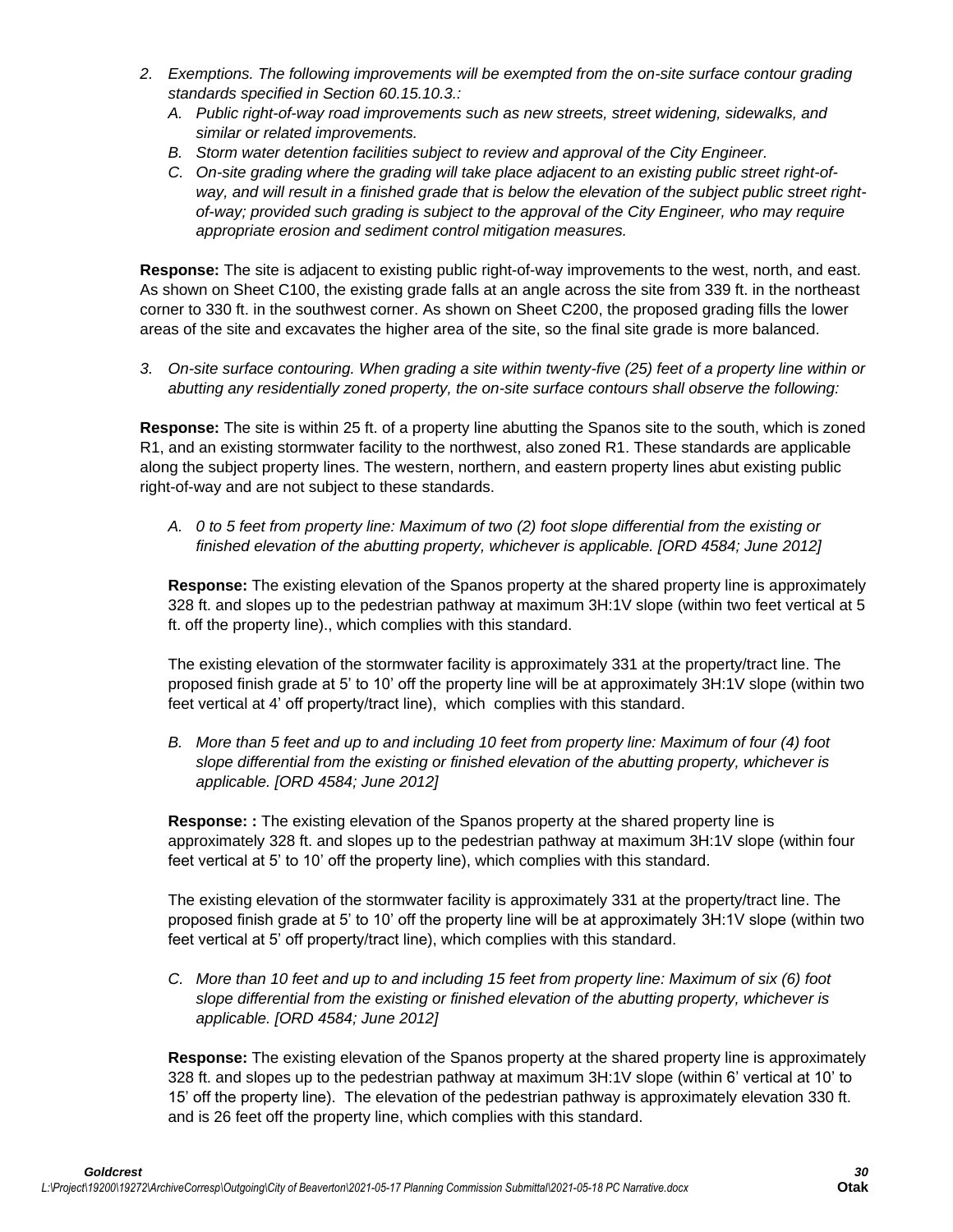The existing elevation of the stormwater facility is approximately 331 at the property/tract line. The proposed finish grade at 10' off the property line is the building finished floor at 337 (at maximum 6' above existing elevation at abutting property), which complies with this standard.

*D. More than 15 feet and up to and including 20 feet from property line: Maximum of eight (8) foot slope differential from the existing or finished elevation of the abutting property, whichever is applicable. [ORD 4584; June 2012]*

**Response:** The existing elevation of the Spanos property at the shared property line is approximately 328 ft. and slopes up to the pedestrian pathway at maximum 3H:1V slope (within 8' vertical at 15' to 20' off the property line). The elevation of the pedestrian pathway is approximately elevation 330 ft. and is 26 feet off the property line, which complies with this standard.

The existing elevation of the stormwater facility is approximately 331 at the property/tract line. The proposed finish grade at 15' to 20' off the property line is the building finished floor at 337 (below the maximum 8' above existing elevation at abutting property), which complies with this standard.

*E. More than 20 feet and up to and including 25 feet from property line: Maximum of ten (10) foot slope differential from the existing or finished elevation of the abutting property, whichever is applicable. [ORD 4584; June 2012]*

**Response:** The existing elevation of the Spanos property at the shared property line is approximately 328 ft. and slopes up to the pedestrian pathway at maximum 3H:1V slope (within 10' vertical at 20' to 25' off the property line). The elevation of the pedestrian pathway is approximately elevation 330 ft. and is 26 feet off the property line, which complies with this standard.

The existing elevation of the stormwater facility is approximately 331 at the property/tract line. The proposed finish grade at 20' to 25' off the property line is the building finished floor at 337 ( below the maximum 10' above existing elevation at abutting property), which complies with this standard.

- *F. Where an existing (pre-development) slope exceeds one or more of the standards in subsections 60.15.10.3.A-E, above, the slope after grading (post-development) shall not exceed the predevelopment slope.*
- *G. The on-site grading contours standards above apply only to the property lines of the parent parcel of a development. They do not apply to internal property lines within a development. [ORD 4584; June 2012]*

**Response:** The grading contours standards were applied at northwest and south property lines as required by the standard.

- *4. Significant Trees and Groves. Notwithstanding the requirements of Section 60.15.10.3, above, grading within 25 feet of a significant tree or grove, where the tree is located on- or off-site, shall observe the following:*
	- *A. 0 to 10 feet from the trunk of a significant tree or grove: No change in pre-development ground elevation;*
	- *B. More than 10 feet, and up to and including 25 feet, from the trunk of a significant tree or grove, or to the outside edge of the tree's drip line, whichever is greater: Maximum 10% slope gradient difference from the pre-development ground elevation;*
	- *C. Based on a recommendation of the City Arborist, the decision making body may require additional setbacks and/or other tree protection measures to protect the public health, safety and welfare.*

**Response:** There are no significant trees or groves on- or off-site. These standards are not applicable.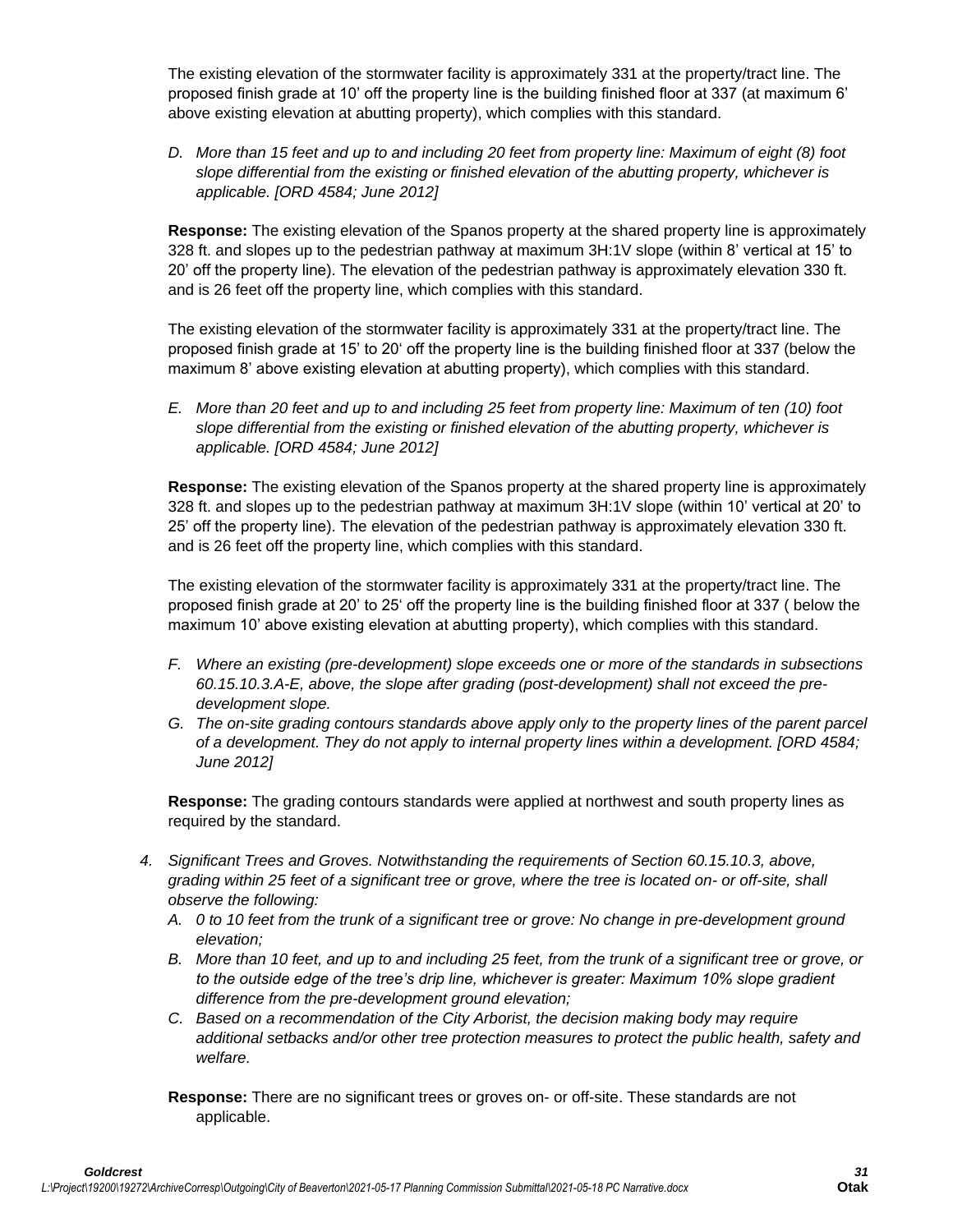# *C. 60.30. Off-Street Parking*

## *60.30.05. Off-Street Parking Requirements.*

*Parking spaces shall be provided and satisfactorily maintained by the owner of the property for each building or use which is erected, enlarged, altered, or maintained in accordance with the requirements of Sections 60.30.05. to 60.30.20.*

- *1. Availability. Required parking spaces shall be available for parking operable passenger automobiles and bicycles of residents, customers, patrons and employees and shall not be used for storage of vehicles or materials or for parking of trucks used in conducting the business or use.*
- *2. Vehicle Parking. Vehicle parking shall be required for all development proposed for approval after November 6, 1996 unless otherwise exempted by this ordinance. The number of required vehicle parking spaces shall be provided according to Section 60.30.10.5.*
- *3. Bicycle Parking. Bicycle parking shall be required for all multi-family residential developments of four units or more, all retail, office and institution developments, and at all transit stations and park and*  ride lots which are proposed for approval after November 6, 1996. The number of required bicycle *parking spaces shall be provided according to Section 60.30.10.5. All bike parking facilities shall meet the specifications, design and locational criteria as delineated in this section and the Engineering Design Manual.*

**Response:** Vehicle parking is required and will be provided. Bicycle parking is required for the proposed development and will be provided per these requirements.

# *60.30.10. Number of Required Parking Spaces.*

*Except as otherwise provided under Section 60.30.10.11., off-street vehicle, bicycle, or both parking spaces shall be provided as follows:*

- *1. Parking Calculation. Parking ratios are based on spaces per 1,000 square feet of gross floor area, unless otherwise noted.*
- *2. Parking Categories.*
	- *A. Vehicle Categories. Contained in the table at Section 60.30.10.5. are vehicle parking ratios for minimum required parking spaces and maximum permitted number of vehicle parking spaces to be provided for each land use, except for those uses which are located in the RC-OT zoning district which are governed by Section 60.30.10.6. These requirements reflect the parking requirements of Title 4 of Metro's Regional Transportation Functional Plan.*
	- *B. Bicycle Categories. The required minimum number of short-term and long-term bicycle parking spaces for each land use is listed in Section 60.30.10.5.*
		- *1. Short-Term parking. Short-term bicycle parking spaces accommodate persons that can be expected to depart within two hours. Short-term bicycle parking is encouraged to be located on site within 50 feet of a primary entrance, or if there are site, setback, building design, or other constraints, bicycle parking shall be located no more than 100 feet from a primary entrance in the closest available area to the primary entrance as determined by the decisionmaking authority.*
		- *2. Long-Term parking. Long-term bicycle parking spaces accommodate persons that can be expected to leave their bicycle parked longer than two hours. Cover or shelter for long-term bicycle parking shall be provided. School buildings are exempted from the requirement to cover long-term bicycle parking.*
		- *3. Bicycle parking shall be designed, covered, located, and lighted to the standards of the Engineering Design Manual and Standard Drawings.*
		- *4. Bicycle parking in the Old Town Parking Zones 1 and 2 shall be governed by the bicycle parking requirements listed in Section 60.30.10.5. [ORD 4471; February 2008]*

**Response:** Required vehicle and bicycle parking spaces for the proposed development were calculated as shown in Tables 7 and 8 below and as described on Sheet G01.

## *Table 7. Required Off-Street Vehicle Parking Spaces*

| <b>Use Category</b> |              | Required Units/GSF Required Proposed |               | <b>Comments</b> |
|---------------------|--------------|--------------------------------------|---------------|-----------------|
|                     | <b>Ratio</b> |                                      | Spaces Spaces |                 |

*Goldcrest 32*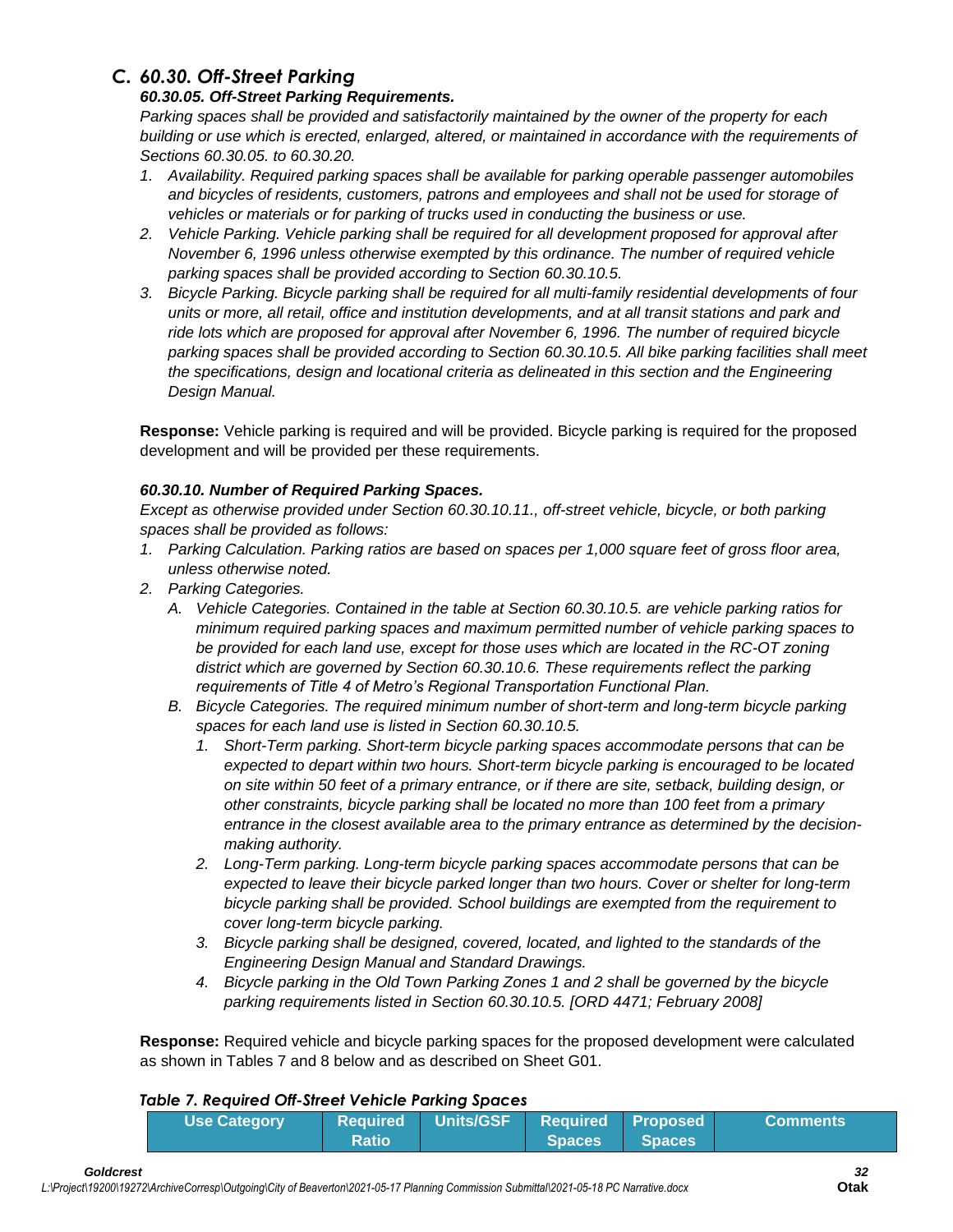| <b>Attached Dwellings</b> |            |    |     |     |                      |
|---------------------------|------------|----|-----|-----|----------------------|
| 1 Bedroom                 | $1.25$ /du | 29 | 36  | 36  |                      |
| 2 Bedroom                 | 1.5/du     | 39 | 59  | 59  |                      |
| 3 Bedroom                 | 1.75/du    |    | 12  | 12  |                      |
| <b>Total</b>              |            |    | 107 | 107 | Meets the standards. |

## *Table 8. Required Bicycle Parking Spaces*

| <b>Use Category</b>                           | <b>Required Spaces</b> |           | <b>Proposed Spaces</b> |           | <b>Comments</b>        |
|-----------------------------------------------|------------------------|-----------|------------------------|-----------|------------------------|
|                                               | <b>Short Term</b>      | Long term | <b>Short Term</b>      | Long Term |                        |
| Multidwelling Structure of<br>4 or more units | sp/20 du               | sp/du     |                        |           | Exceeds the standards. |
|                                               | $(75/20) = 3.75$       | 75        |                        | 80        |                        |
| <b>Total</b>                                  | 3.75                   | 75        |                        | 80        |                        |

*[…]*

*8. Residential Parking Dimensions. For all residential uses, any required parking space shall not be less than 8 1/2 feet wide and 18 1/2 feet long. (See also Section 60.30.15. (Off-Street Parking Lot Design) for other standards.) [ORD 4312; July 2004]*

**Response:** As shown on Sheet C110, the required parking spaces have been designed to these dimensions. Some spaces provided are 15.5' deep rather than 18.5' deep and will overhand the adjacent landscape area by 3'. This standard is met.

*[…]*

- *10. Location of Vehicle Parking.*
	- *A. All parking spaces provided shall be on the same lot upon which the use requiring the parking is located. Upon demonstration by the applicant that the required parking cannot be provided on the same lot upon which the use is located, the Director may permit the required parking spaces to be located on any lot within 200 feet of the lot upon which the use requiring the parking is located.*

**Response:** All required parking spaces are provided on the same lot as the proposed building. This standard is met.

*B. Except for single-family and duplex dwellings, groups of more than two parking spaces shall be so located and served by an access that their use will require no backing movements or other maneuvering within a street or right-of-way other than an alley.*

**Response:** Each of the parking areas has been designed so that the use of the parking spaces will require no backing movements or other maneuvering within a street or right-of-way.

*C. In R10, R7, R5 and R4 zones parking and loading spaces may be located inside and rear yards and may be located in the front yard of each dwelling unit only if located in the driveway area leading to its garage.*

**Response:** The subject site will be zoned R1. This standard is not applicable. *[…]*

- *12. Compact Cars. Compact car parking spaces may be allowed as follows:*
	- *A. For residential uses, required vehicle parking spaces shall be provided at standard size pursuant to Section 60.30.10.8. Parking in excess of the required parking may be provided as compact parking subject to Section 60.30.10.7. [ORD 4471; February 2008]*

**Response:** No compact parking spaces are proposed. This standard is not applicable. As shown on Sheet C110, some parking spaces are 15.5' deep rather than 18.5' deep and will overhang the planted landscape area adjacent to the space.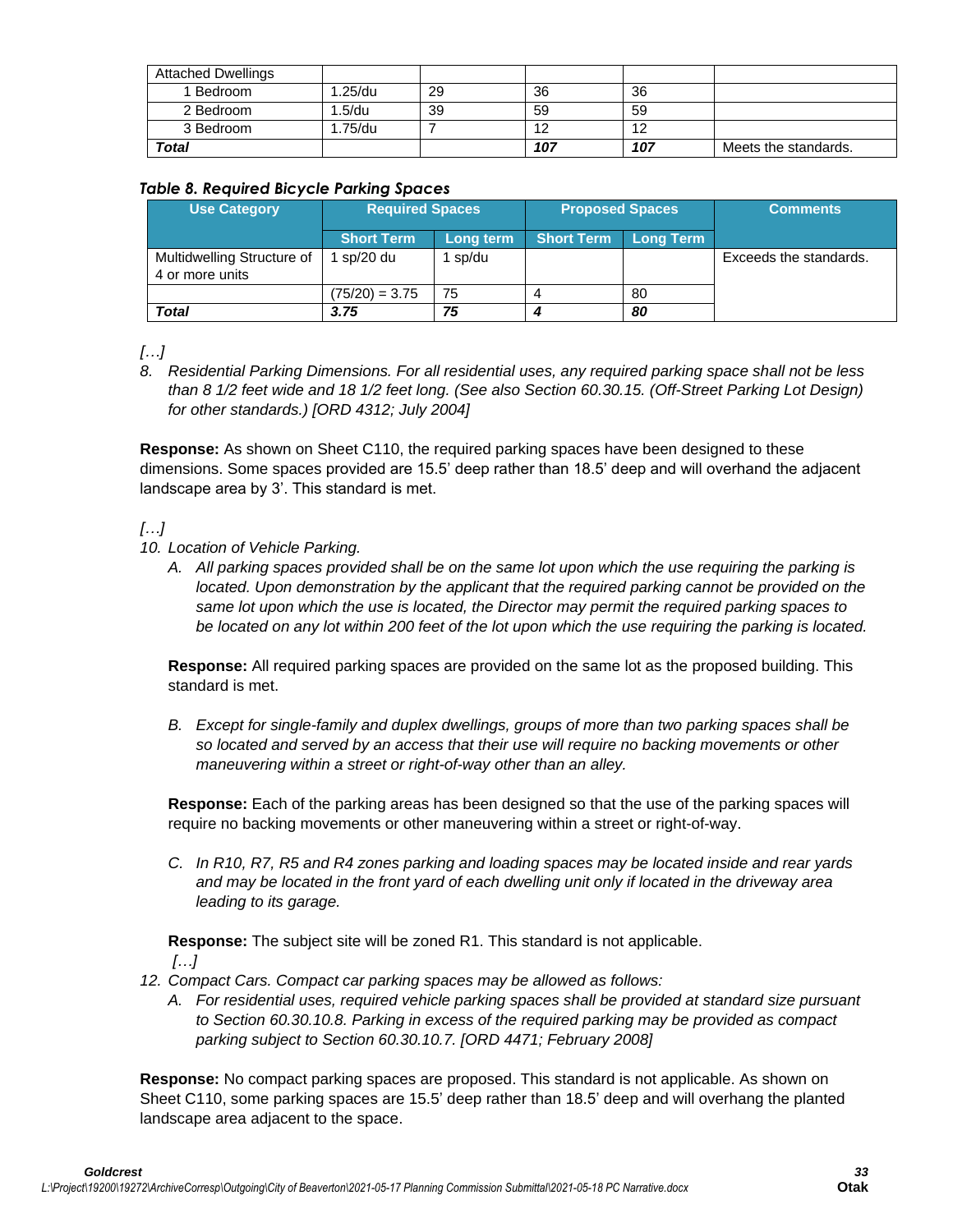## *60.30.15. Off-Street Parking Lot Design.*

*All off-street parking lots shall be designed in accordance with City Standards for stalls and aisles as set forth in the following drawings and tables:[…]*

**Response:** The off-street parking lots have been designed in accordance with City Standards.

# *D. 60.55. Transportation Facilities*

## *60.55.10. General Provisions.*

*1. All public and private transportation facilities shall be designed and improved in accordance with the standards of this code and the Engineering Design Manual and Standard Drawings. In addition, when development abuts or impacts a transportation facility under the jurisdiction of one or more other governmental agencies, the City shall condition the development to obtain permits required by the other agencies.*

**Response:** The public and private transportation facilities required to serve the site have been constructed with earlier phases of the South Cooper Mountain Heights PUD. No additional improvements are required or proposed. The standards of this section are not applicable.

## *[…]*

## *60.55.25. Street and Bicycle and Pedestrian Connection Requirements.*

*1. All streets shall provide for safe and efficient circulation and access for motor vehicles, bicycles, pedestrians, and transit. Bicycle and pedestrian connections shall provide for safe and efficient circulation and access for bicycles and pedestrians.*

**Response**: The streets required to serve the site have been constructed with earlier phases of the South Cooper Mountain Heights PUD. No additional improvements are required or proposed. The standards of this section are not applicable.

## *[…]*

## *10. Pedestrian Circulation.*

*A. Walkways are required between parts of a development where the public is invited or allowed to walk.*

**Response**: Access to the site is expected to be primarily used by residents and their visitor. Walkways are provided between the public sidewalk system and the public building entrances, as well as between the building and the multiuse path being constructed along the eastern property line. This standard is met.

*B. A walkway into the development shall be provided for every 300 feet of street frontage. A walkway shall also be provided to any accessway abutting the development.*

**Response:** Neither street frontage exceeds 300' and walkways are not required. However, walkways are provided to the SW 172<sup>nd</sup> Terr and SW 175<sup>th</sup> Ave sidewalks for ease of pedestrian movement.

*C. Walkways shall connect building entrances to one another and from building entrances to adjacent public streets and existing or planned transit stops. Walkways shall connect the development to walkways, sidewalks, bicycle facilities, alleyways and other bicycle or pedestrian connections on adjacent properties used or planned for commercial, multifamily, institution or park use. The City may require connections to be constructed and extended to the property line at the time of development.*

**Response:** As shown on Sheet C110, walkways are proposed to connect the building to adjacent streets and pedestrian facilities. There are currently no nearby transit facilities. This standard is met.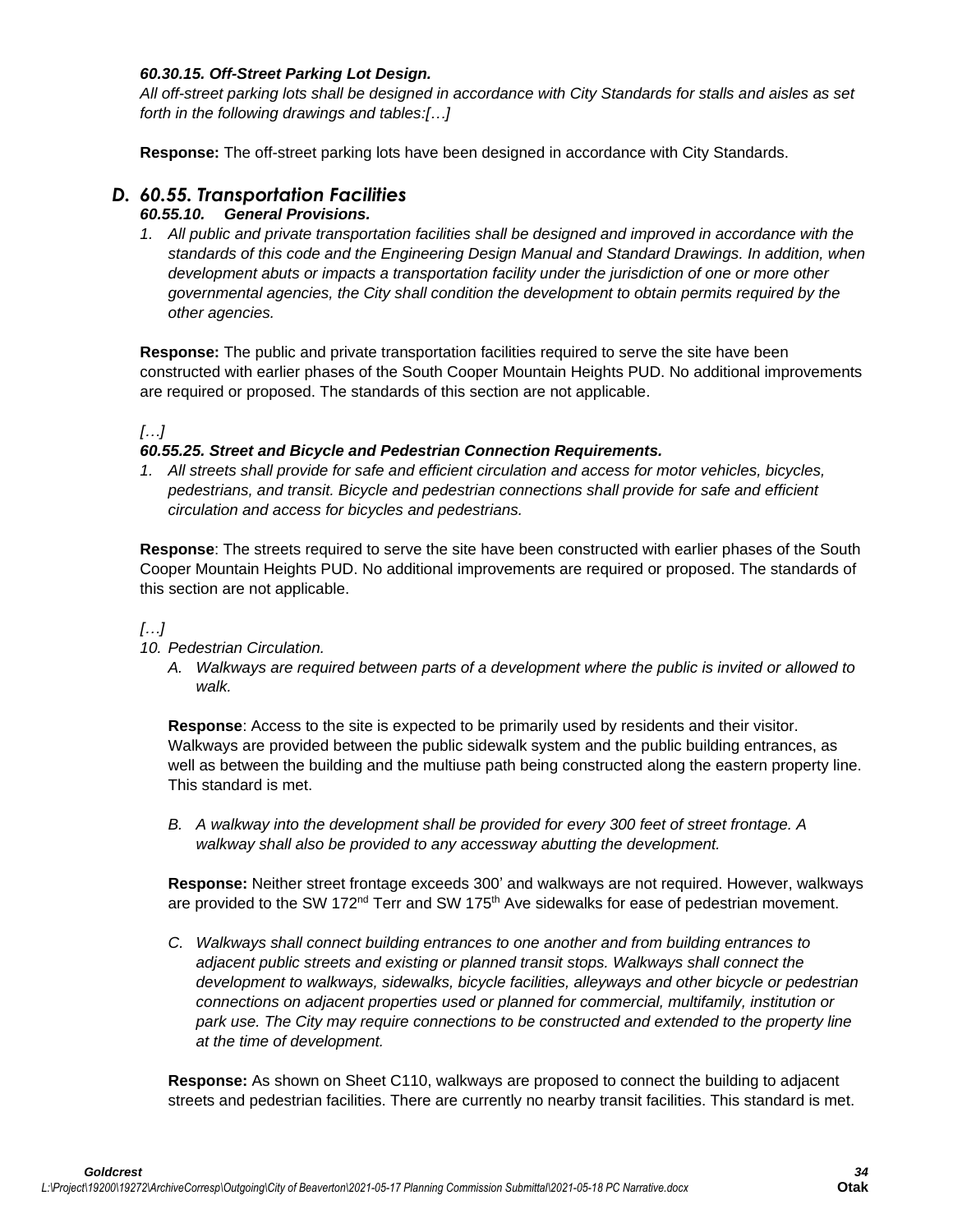*D. Walkways shall be reasonably direct between pedestrian destinations and minimize crossings where vehicles operate.*

**Response:** On-site walkways provide safe pedestrian connections between the building, parking lot, adjacent sidewalks, and the multiuse path. These walkways are reasonably direct and do not require out of direction travel. This standard is met.

*E. Walkways shall be paved and shall maintain at least five (5) feet of unobstructed width. Walkways bordering parking spaces shall be at least seven feet wide unless concrete wheel stops, bollards, curbing, landscaping, or other similar improvements are provided which prevent parked vehicles from obstructing the walkway. Stairs or ramps shall be provided where necessary to provide a reasonably direct route. The slope of walkways without stairs shall conform to City standards.*

**Response:** Walkways will be paved and will be at least 5' in width. This standard is met.

*F. The Americans with Disabilities Act (ADA) contains different and stricter standards for some walkways. The ADA applies to the walkway that is the principal building entrance and walkways that connect transit stops and parking areas to building entrances. Where the ADA applies to a walkway, the stricter standards of ADA shall apply.*

**Response:** Walkways that are subject to the ADA have been designed to ADA standards.

*G. On-site walkways shall be lighted to 0.5 foot-candle level at initial luminance. Lighting shall have cut- off fixtures so that illumination does not exceed 0.5 foot-candle more than five (5) feet beyond the property line.*

**Response:** On-site sidewalks will be illuminated to at least a 0.5 foot-candle level. See Sheet E101. This level is reduced to below 0.5-foot candles at the property lines. This standard is met.

*11. Pedestrian Connections at Major Transit Stops. Commercial and institution buildings at or near major transit stops shall provide for pedestrian access to transit through the following measures: […]*

**Response**: There are no Major Transit Stops within or near the project. This standard is not applicable.

# *[…]*

*13. New construction of bicycle and pedestrian connections along residential rear lot lines is discouraged unless no comparable substitute alignment is possible in the effort to connect common trip origins and destinations or existing segment links.*

**Response:** A multiuse trail along the eastern property line was approved with the original PUD. No additional multiuse trails are proposed. This standard Is met.

- *14. Street and Bicycle and Pedestrian Connection Hindrances. Street, bicycle, and/or pedestrian connections are not required where one or more of the following conditions exist:*
	- *A. Physical or topographic conditions make a general street, bicycle, or pedestrian connection impracticable. Such conditions include but are not limited to the alignments of existing connecting streets, freeways, railroads, slopes in excess of City standards for maximum slopes, wetlands or other bodies of water where a connection could not reasonably be provided;*
	- *B. Existing buildings or other development on adjacent lands physically preclude a connection now and in the future, considering the potential for redevelopment; or,*
	- *C. Where streets, bicycle, or pedestrian connections would violate provisions of leases, easements, covenants, or restrictions written and recorded as of May 1, 1995, which preclude a required street, bicycle, or pedestrian connection.*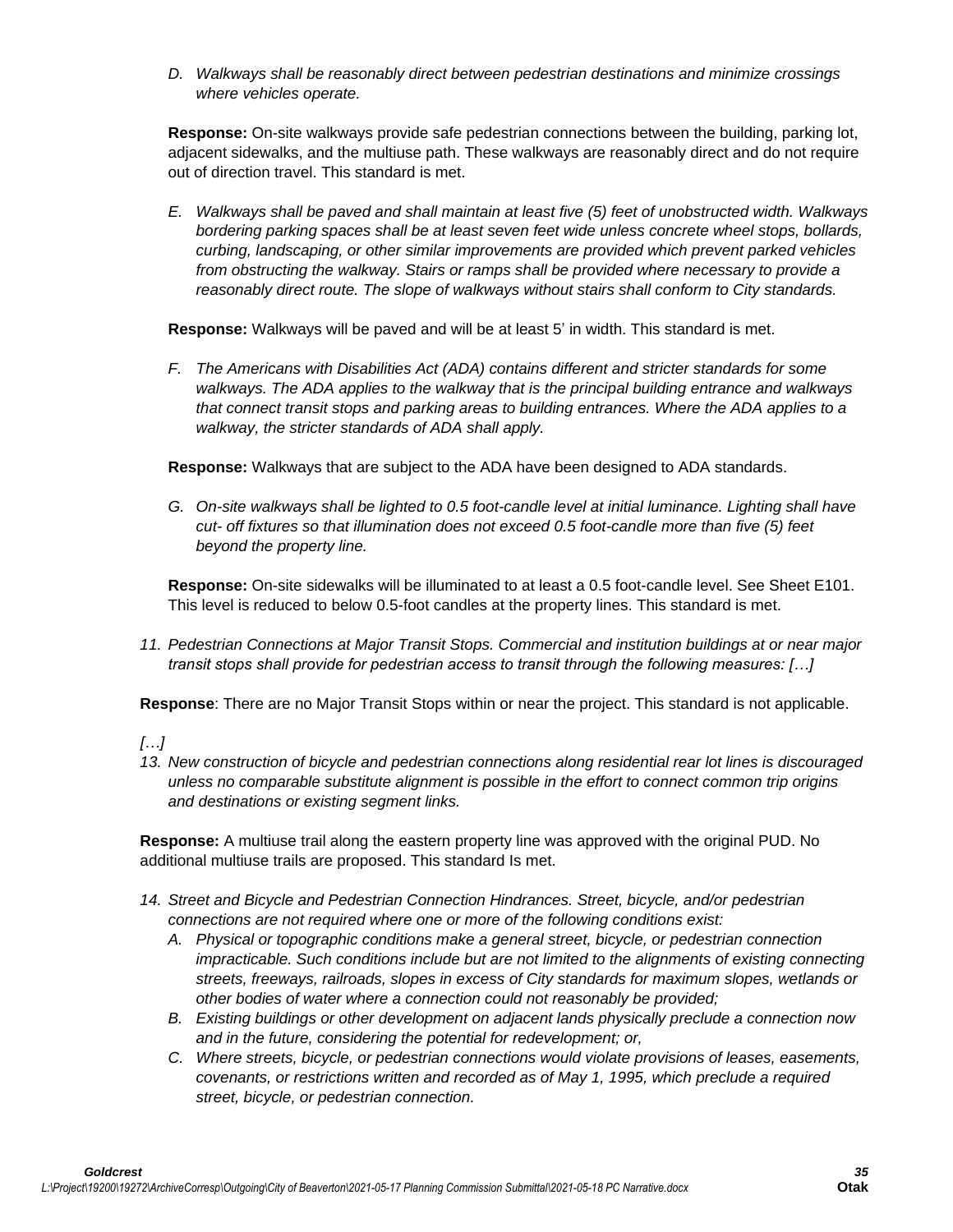**Response:** Street, bicycle, and pedestrian connections are proposed to the existing street and bicycle facilities within the public rights-of-way. These provisions are not applicable.

## *60.55.30. Minimum Street Widths.*

*Minimum street widths are depicted in the Engineering Design Manual*

*1. Any project-specific modifications of the standards contained in the Engineering Design Manual regarding the widths of features relating to the movement of vehicles, including but not limited to rights of way, travel lanes, parking lanes, bike lanes, driveway aprons, curb radii, or other such features shall be processed in accordance with the provisions contained in the Section 145 Design Modifications of the Engineering Design Manual. [ORD 4418; February 2007]*

**Response:** No new streets are proposed with this development. This standard is not applicable.

*2. Any project-specific modifications of the standards of the Engineering Design Manual relating to the location and dimensions of required street landscaping and pedestrian features including, but not limited to, sidewalks, planter strips, street trees, street tree wells, street tree easements, or street* furniture are subject to the procedures contained in Chapter 40 (Applications). The required *application will depend on the scope of the proposed project and the type of application filed with the City. [ORD 4418; February 2007]*

**Response:** No modifications to the EDM are requested at this time.

*3. Street trees shall be planted at a maximum linear spacing of 30 feet along street frontages or in accordance with an approved street tree plan approved by the City Arborist. Proposed tree wells shall be designed to meet standards in the City Engineering Design Manual.* 

**Response:** Street trees were installed with the construction of the abutting streets. This standard is not applicable.

#### *60.55.35. Access Standards.*

*1. The development plan shall include street plans that demonstrate how safe access to and from the proposed development and the street system will be provided. The applicant shall also show how public and private access to, from, and within the proposed development will be preserved.*

**Response:** As shown in Sheet C110, safe access from the proposed development to the surrounding street network is provided through pedestrian walkways and vehicular access from SW 172<sup>nd</sup> Terr. This standard is met.

*2. No more than 25 dwelling units may have access onto a closed-end street system unless the decision-making authority finds that identified physical constraints preclude compliance with the standard and the proposed development is still found to be in compliance with the Facilities Review criteria of Section 40.03.*

**Response:** The site does not take access from a closed-end street system. This standard is not applicable.

- *3. Intersection Standards.*
	- *A. Visibility at Intersections. All work adjacent to public streets and accessways shall comply with the standards of the Engineering Design Manual except in Regional and Town Centers.*
		- *1. The sight clearance area requirements for Town Centers and Regional Centers shall be determined on a case-by-case basis by the decision-making authority. In making its determination, the decision-making authority shall consider the safety of the users of the intersection (including pedestrians, bicyclists, and motorists), design speeds, the intersection sight distance standards of the Engineering Design Manual and Standard Drawings, and other applicable criteria. [ORD 4111; July 2000]*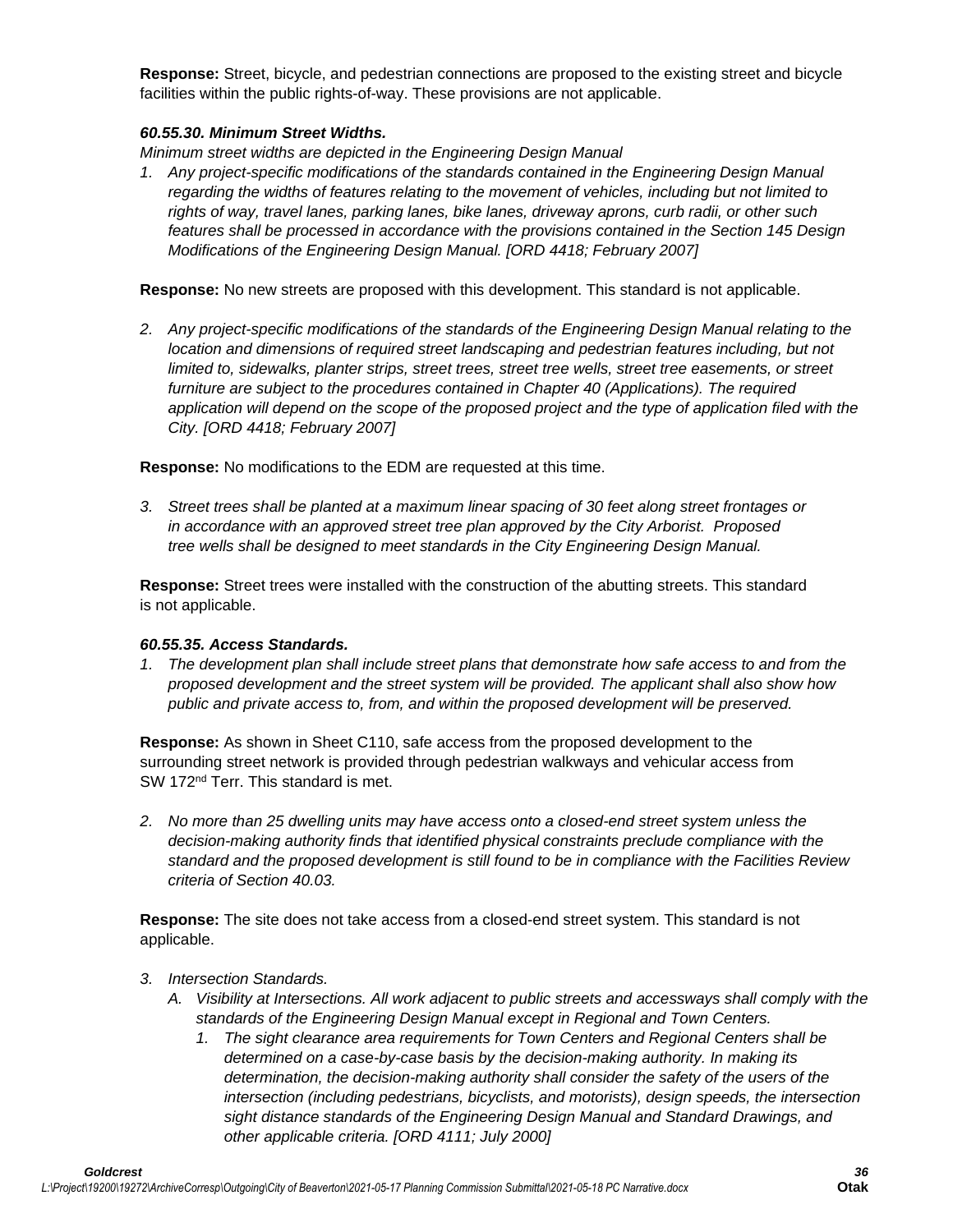Response: The visibility at the site driveway to SW 172<sup>nd</sup> Terr will be designed to the standards of the EDM>

*2. The requirements specified in 60.55.35.3.A. may be lessened or waived by the decisionmaking authority if the project will not result in an unsafe traffic situation. In making its determination, the decision-making authority shall consider the safety of the users of the intersection (including pedestrians, bicyclists and motorists), design speeds, the intersection sight distance standards of the Engineering Design Manual, and other applicable criteria.*

**Response:** No modifications to these requirements are requested at this time.

*B. Intersection angles and alignment and intersection spacing along streets shall meet the standards of the Engineering Design Manual and Standard Drawings.*

**Response:** No new street connections are proposed. This standard is not applicable.

- *C. Driveways.*
	- *1. Corner Clearance for Driveways. Corner clearance at signalized intersections and stopcontrolled intersections and spacing between driveways shall meet the standards of the Engineering Design Manual and Standard Drawings.*

**Response:** No signalized intersections or stop-controlled intersections are proposed. The proposed driveway is located approximately 62 ft. from the southern property line and approximately 260 ft. from the intersection of NW 172<sup>nd</sup> Terr and Goldcrest Ln. This standard is met.

*2. Shared Driveway Access. Whenever practical, access to Arterials and Collectors shall serve more than one site through the use of driveways common to more than one development or to an on-site private circulation design that furthers this requirement. Consideration of shared access shall take into account at a minimum property ownership, surrounding land uses, and physical characteristics of the area. Where two or more lots share a common driveway, reciprocal access easements between adjacent lots may be required.*

Response: The site will take access from SW 172<sup>nd</sup> Terr, a local street. No shared driveways are proposed. This standard is not applicable.

*3. No new driveways for detached dwellings shall be permitted to have direct access onto an Arterial or Collector street except in unusual circumstances where emergency access or an alternative access does not exist. Where detached dwelling access to a local residential street or Neighborhood Route is not practicable, the decision-making authority may approve access from a detached dwelling to an Arterial or Collector.*

**Response:** No detached dwellings are proposed. This standard is not applicable.

*[…]*

# *E. 60.65. Utility Undergrounding*

# *60.65.15. Regulation.*

*All existing and proposed utility lines within and contiguous to the subject property, including, but not limited to, those required for electric, communication, and cable television services and related facilities shall be placed underground as specified herein. The utilities required to be placed underground shall be those existing overhead utilities which are impacted by the proposed development and those utilities that are required to be installed because of the proposed development. […]*